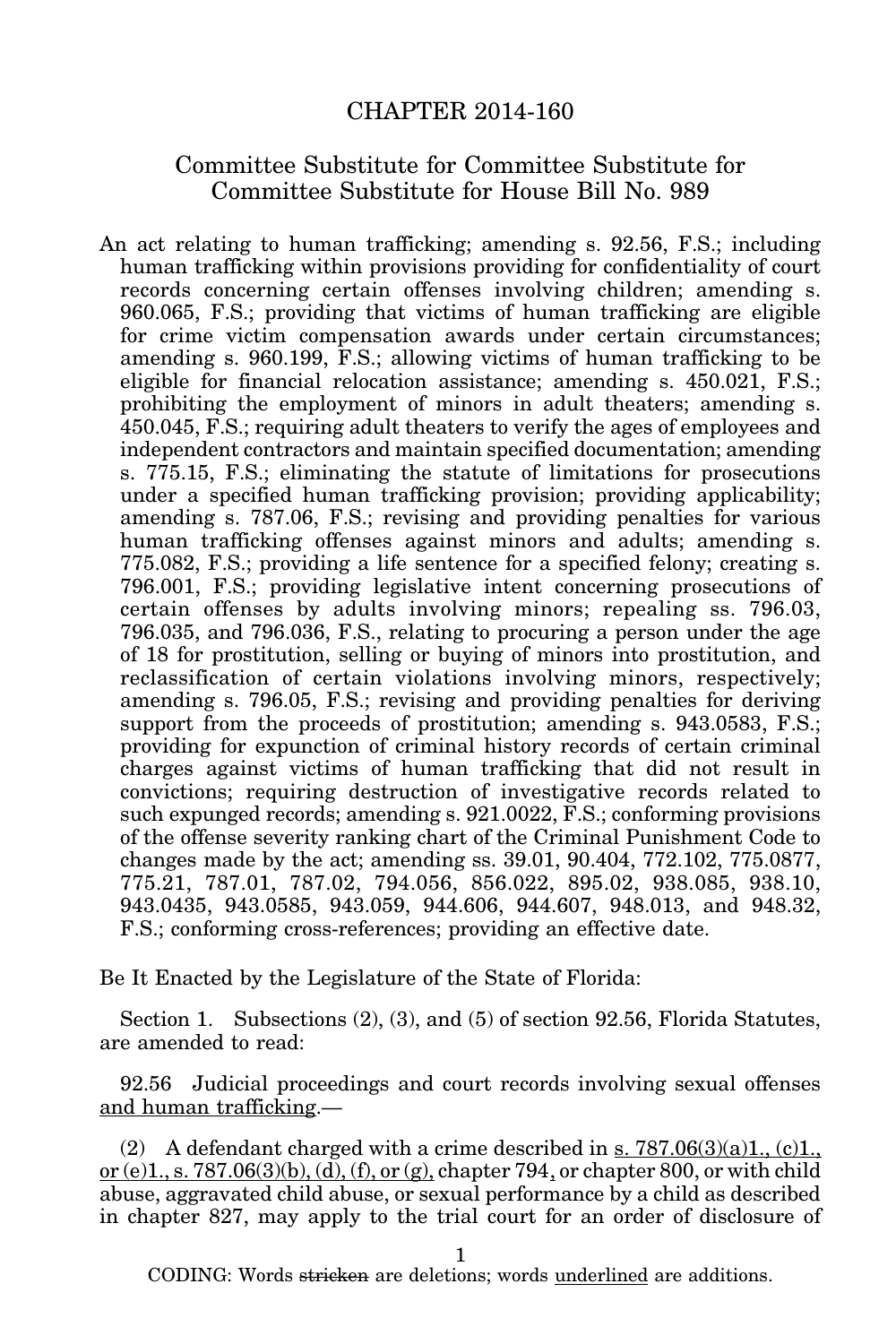information in court records held confidential and exempt pursuant to s. 119.0714(1)(h) or maintained as confidential and exempt pursuant to court order under this section. Such identifying information concerning the victim may be released to the defendant or his or her attorney in order to prepare the defense. The confidential and exempt status of this information may not be construed to prevent the disclosure of the victim's identity to the defendant; however, the defendant may not disclose the victim's identity to any person other than the defendant's attorney or any other person directly involved in the preparation of the defense. A willful and knowing disclosure of the identity of the victim to any other person by the defendant constitutes contempt.

(3) The state may use a pseudonym instead of the victim's name to designate the victim of a crime described in s.  $787.06(3)(a)1, (c)1, or (e)1, in$  $s. 787.06(3)(b)$ , (d), (f), or (g), or in chapter 794 or chapter 800, or of child abuse, aggravated child abuse, or sexual performance by a child as described in chapter 827, or any crime involving the production, possession, or promotion of child pornography as described in chapter 847, in all court records and records of court proceedings, both civil and criminal.

(5) This section does not prohibit the publication or broadcast of the substance of trial testimony in a prosecution for an offense described in s.  $787.06(3)(a)1$ , (c)1, or (e)1, s.  $787.06(3)(b)$ , (d), (f), or (g), chapter 794, or chapter 800, or a crime of child abuse, aggravated child abuse, or sexual performance by a child, as described in chapter 827, but the publication or broadcast may not include an identifying photograph, an identifiable voice, or the name or address of the victim, unless the victim has consented in writing to the publication and filed such consent with the court or unless the court has declared such records not confidential and exempt as provided for in subsection (1).

Section 2. Paragraph (b) of subsection (2) of section 960.065, Florida Statutes, is amended to read:

960.065 Eligibility for awards.—

(2) Any claim filed by or on behalf of a person who:

(b) Was engaged in an unlawful activity at the time of the crime upon which the claim for compensation is based, unless the victim was engaged in prostitution as a result of being a victim of human trafficking as described in s. 787.06 $(3)(b)$ ,  $(d)$ ,  $(f)$ , or  $(g)$ ;

is ineligible for an award.

Section 3. Section 960.199, Florida Statutes, is amended to read:

960.199 Relocation assistance for victims of sexual battery or human trafficking.—

 $\mathfrak{D}$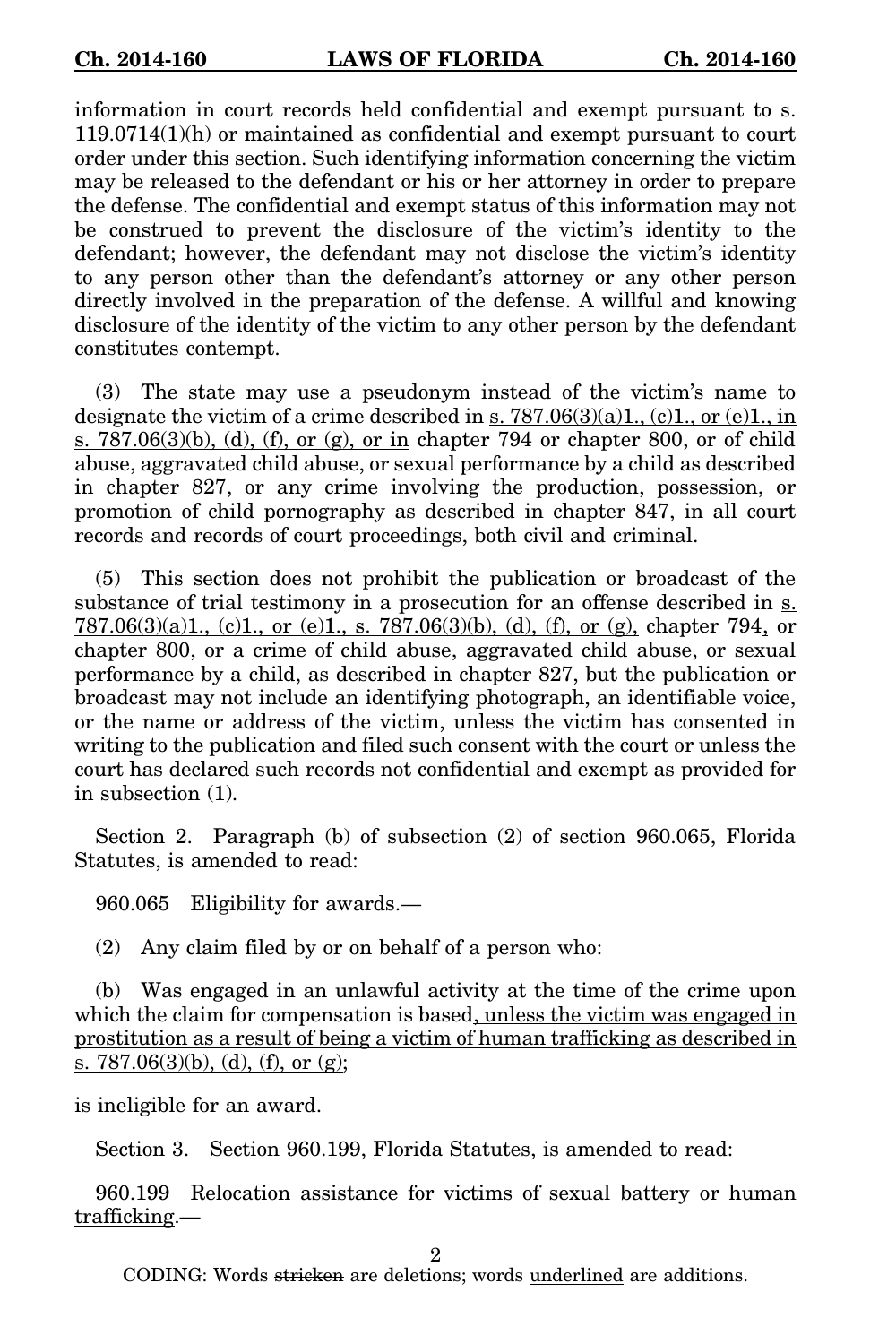(1) The department may award a one-time payment of up to \$1,500 on any one claim and a lifetime maximum of \$3,000 to a victim of sexual battery, as defined in s. 794.011, or a victim of human trafficking, as described in s.  $787.06(3)(b)$ , (d), (f), or (g), who needs relocation assistance.

(2) In order for an award to be granted to a victim for relocation assistance:

(a) There must be proof that a sexual battery offense or human trafficking offense, as described in s.  $787.06(3)(b)$ , (d), (f), or (g), was committed.

(b) The sexual battery offense or human trafficking offense, as defined in s.  $787.06(3)(b)$ , (d), (f), or (g), must be reported to the proper authorities.

(c) The victim's need for assistance must be certified by a certified rape crisis center in this state or by the state attorney or statewide prosecutor having jurisdiction over the offense. A victim of human trafficking's need for assistance may also be certified by a certified domestic violence center in this state.

(d) The center's center certification must assert that the victim is cooperating with law enforcement officials, if applicable, and must include documentation that the victim has developed a safety plan. If the victim seeking relocation assistance is a victim of a human trafficking offense as described in s. 787.06(3)(b), (d), (f), or (g), the certified rape crisis center's or certified domestic violence center's certification must include, if applicable, approval of the state attorney or statewide prosecutor attesting that the victim is cooperating with law enforcement officials.

(e) The act of sexual battery or human trafficking, as described in s.  $787.06(3)(b)$ , (d), (f), or (g), must be committed in the victim's place of residence or in a location that would lead the victim to reasonably fear for his or her continued safety in the place of residence.

(3) Relocation payments for a sexual battery or human trafficking claim under this section shall be denied if the department has previously approved or paid out a domestic violence relocation claim under s. 960.198 to the same victim regarding the same incident.

Section 4. Subsection (5) is added to section 450.021, Florida Statutes, to read:

450.021 Minimum age; general.—

(5) In order to better ensure the elimination of minors being exploited and becoming victims of human trafficking, a person under the age of 18, whether or not such person's disabilities of nonage have been removed by marriage or otherwise, may not be employed, permitted, or suffered to work in an adult theater, as defined in s. 847.001(2)(b).

3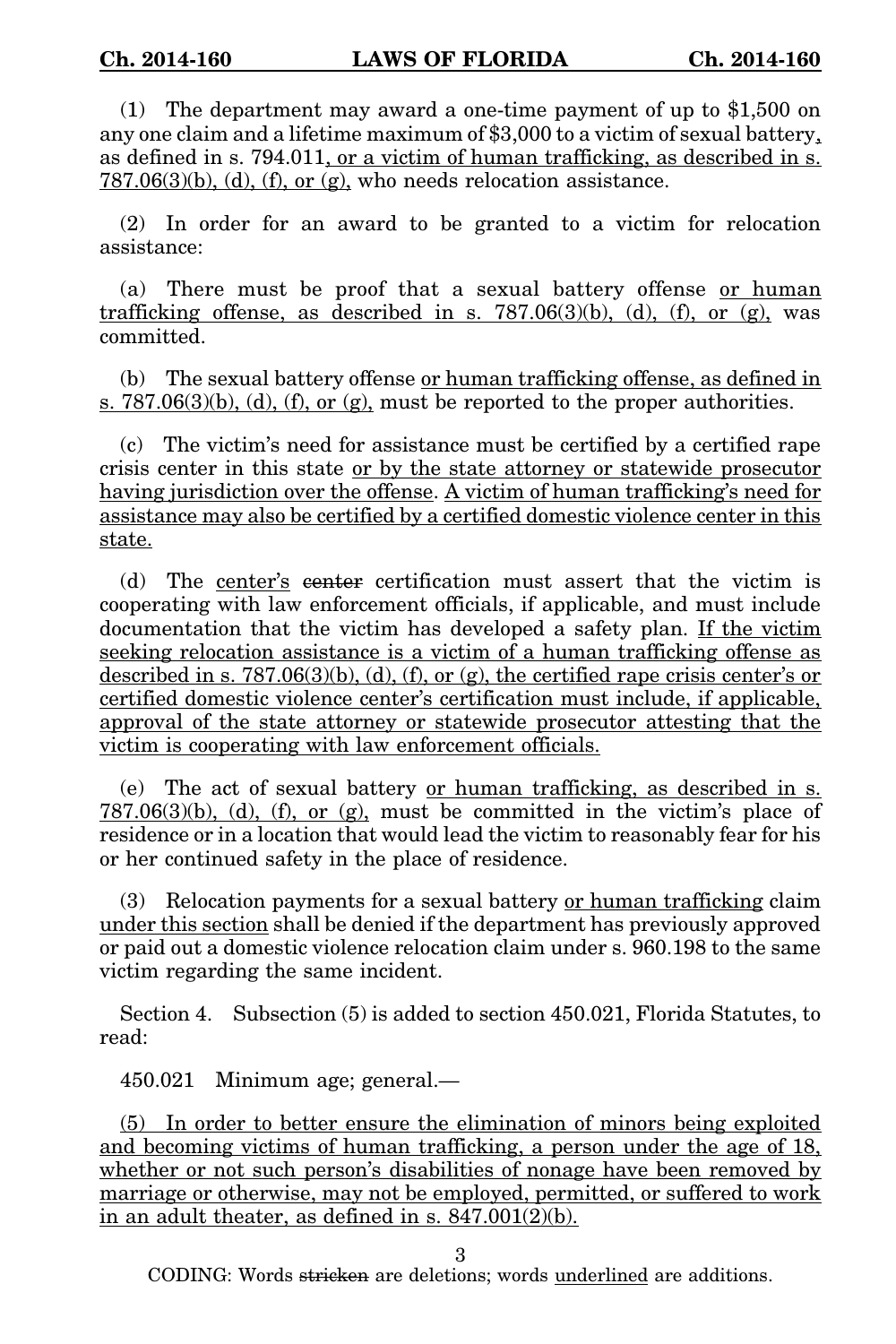Section 5. Subsection (3) is added to section 450.045, Florida Statutes, to read:

450.045 Proof of identity and age; posting of notices.—

 $(3)(a)$  In order to provide the department and law enforcement agencies the means to more effectively identify, investigate, and arrest persons engaging in human trafficking, an adult theater, as defined in s.  $847.001(2)(b)$ , shall obtain proof of the identity and age of each of its employees or independent contractors, and shall verify the validity of the identification and age verification document with the issuer, before his or her employment or provision of services as an independent contractor.

(b) The adult theater shall obtain and keep on record a photocopy of the person's driver license or state or federal government-issued photo identification card, along with a record of the verification of the validity of the identification and age verification document with the issuer, during the entire period of employment or business relationship with the independent contractor and for at least 3 years after the employee or independent contractor ceases employment or the provision of services.

(c) The department and its agents have the authority to enter during operating hours, unannounced and without prior notice, and inspect at any time a place or establishment covered by this subsection and to have access to age verification documents kept on file by the adult theater and such other records as may aid in the enforcement of this subsection.

Section 6. Subsection (18) is added to section 775.15, Florida Statutes, to read:

775.15 Time limitations; general time limitations; exceptions.—

(18) A prosecution for a violation of s. 787.06 may be commenced at any time. This subsection applies to any such offense except an offense the prosecution of which would have been barred by subsection (2) on or before October 1, 2014.

Section 7. Subsections (3) and (4) of section 787.06, Florida Statutes, are amended, and subsection (8) is added to that section, to read:

787.06 Human trafficking.—

(3) Any person who knowingly, or in reckless disregard of the facts, engages in human trafficking, or attempts to engage in human trafficking, or benefits financially by receiving anything of value from participation in a venture that has subjected a person to human trafficking:

(a) $\underline{1}$ . Using coercion For labor or services of any child under the age of 18 commits a felony of the first degree, punishable as provided in s. 775.082, s. 775.083, or s. 775.084.

4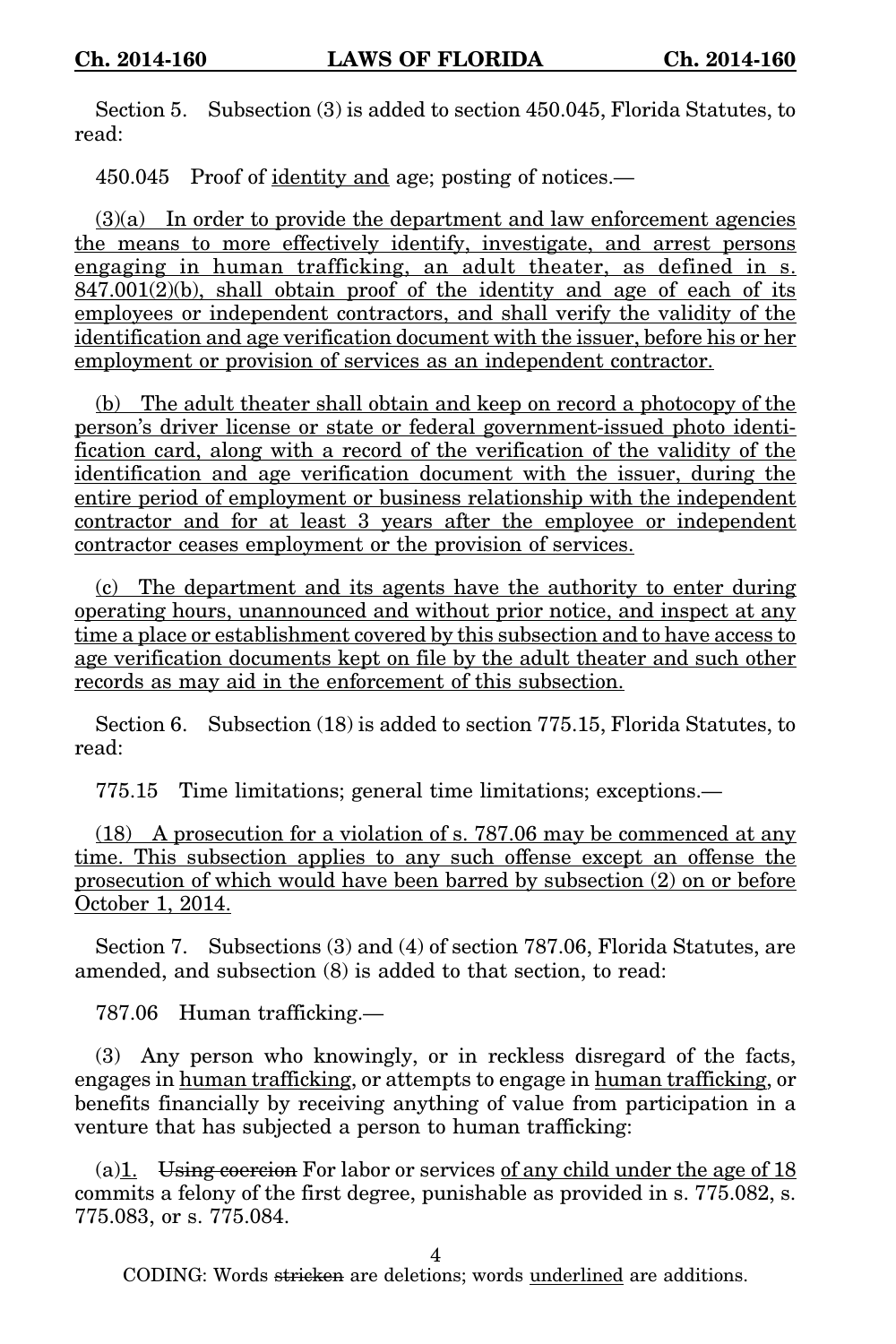2. Using coercion for labor or services of an adult commits a felony of the first degree, punishable as provided in s. 775.082, s. 775.083, or s. 775.084.

(b) Using coercion for commercial sexual activity of an adult commits a felony of the first degree, punishable as provided in s. 775.082, s. 775.083, or s. 775.084.

 $(c)$ 1. Using coercion For labor or services of any child under the age of 18 individual who is an unauthorized alien commits a felony of the first degree, punishable as provided in s. 775.082, s. 775.083, or s. 775.084.

2. Using coercion for labor or services of an adult who is an unauthorized alien commits a felony of the first degree, punishable as provided in s. 775.082, s. 775.083, or s. 775.084.

(d) Using coercion for commercial sexual activity of an adult any individual who is an unauthorized alien commits a felony of the first degree, punishable as provided in s. 775.082, s. 775.083, or s. 775.084.

 $(e)$ <sup>1</sup>. Using coercion For labor or services who does so by the transfer or transport of any child under the age of 18 individual from outside this state to within the state commits a felony of the first degree, punishable as provided in s. 775.082, s. 775.083, or s. 775.084.

2. Using coercion for labor or services who does so by the transfer or transport of an adult from outside this state to within the state commits a felony of the first degree, punishable as provided in s. 775.082, s. 775.083, or s. 775.084.

(f)1. Using coercion For commercial sexual activity who does so by the transfer or transport of any child under the age of 18 individual from outside this state to within the state commits a felony of the first degree, punishable by imprisonment for a term of years not exceeding life, or as provided in s. 775.082, s. 775.083, or s. 775.084.

2. Using coercion for commercial sexual activity who does so by the transfer or transport of an adult from outside this state to within the state commits a felony of the first degree, punishable as provided in s. 775.082, s. 775.083, or s. 775.084.

(g) For commercial sexual activity in which any child under the age of 18, or in which any person who is mentally defective or mentally incapacitated as those terms are defined in s. 794.011(1), is involved commits a life felony of the first degree, punishable by imprisonment for a term of years not exceeding life, or as provided in s.  $775.082(3)(a)5$ .  $775.082$ , s. 775.083, or s. 775.084. In a prosecution under this paragraph in which the defendant had a reasonable opportunity to observe the person who was subject to human trafficking, the state need not prove that the defendant knew that the person had not attained the age of 18 years.

5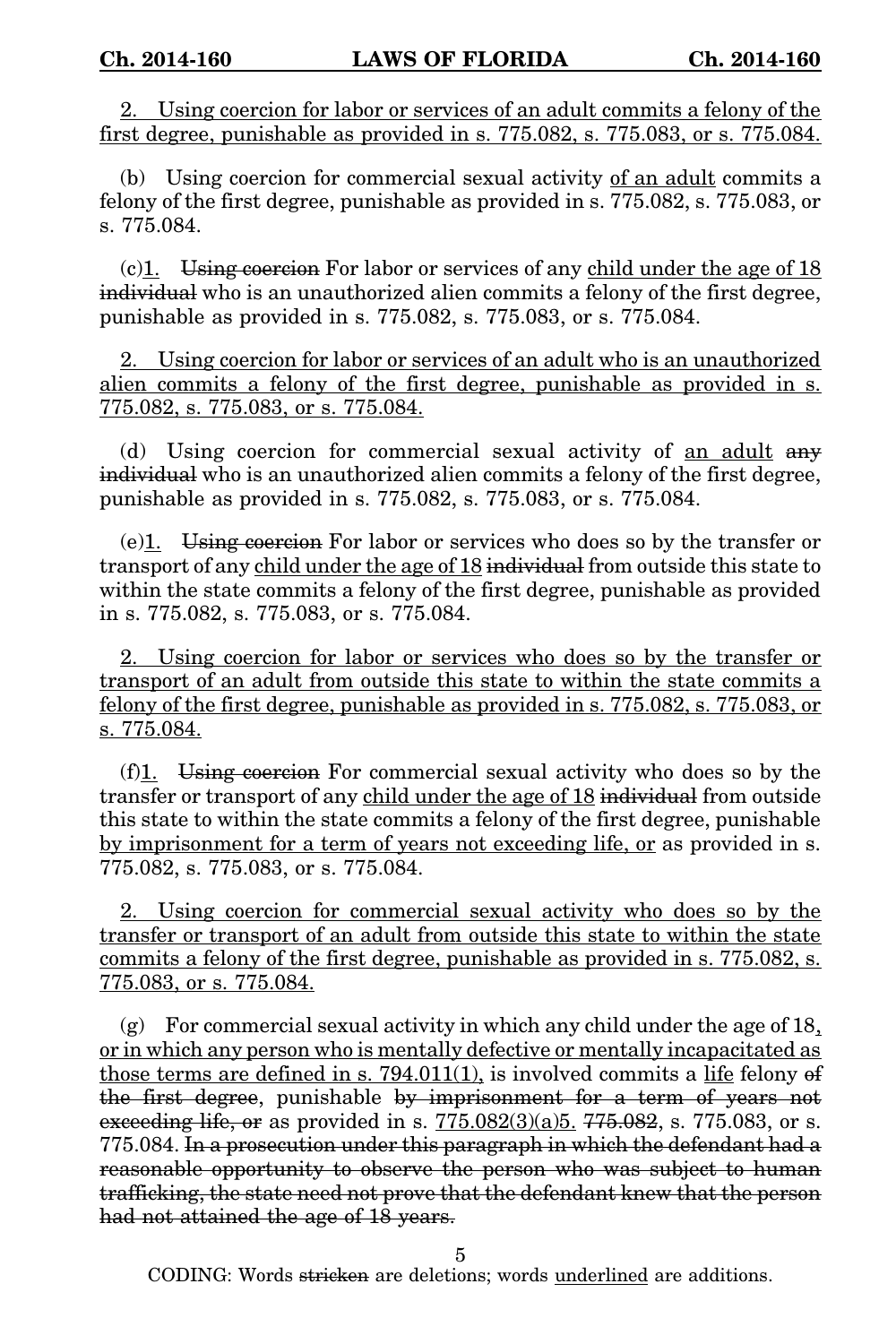(h) For commercial sexual activity in which any child under the age of 15 is involved commits a life felony, punishable as provided in s. 775.082, s. 775.083, or s. 775.084. In a prosecution under this paragraph in which the defendant had a reasonable opportunity to observe the person who was subject to human trafficking, the state need not prove that the defendant knew that the person had not attained the age of 15 years.

For each instance of human trafficking of any individual under this subsection, a separate crime is committed and a separate punishment is authorized.

(4)(a) Any parent, legal guardian, or other person having custody or control of a minor who sells or otherwise transfers custody or control of such minor, or offers to sell or otherwise transfer custody of such minor, with knowledge or in reckless disregard of the fact that, as a consequence of the sale or transfer, the minor will be subject to human trafficking commits a life first degree felony, punishable as provided in s. 775.082, s. 775.083, or s. 775.084.

(b) Any person who permanently brands, or directs to be branded, a victim of an offense under this section commits a second degree felony, punishable as provided in s. 775.082, s. 775.083, or s. 775.084. For purposes of this subsection, the term "permanently branded" means a mark on the individual's body that, if it can be removed or repaired at all, can only be removed or repaired by surgical means, laser treatment, or other medical procedure.

(8) In a prosecution under this section, the defendant's ignorance of the victim's age, the victim's misrepresentation of his or her age, or the defendant's bona fide belief of the victim's age cannot be raised as a defense.

Section 8. Paragraph (a) of subsection (3) of section 775.082, Florida Statutes, is amended to read:

775.082 Penalties; applicability of sentencing structures; mandatory minimum sentences for certain reoffenders previously released from prison.

(3) A person who has been convicted of any other designated felony may be punished as follows:

(a)1. For a life felony committed prior to October 1, 1983, by a term of imprisonment for life or for a term of years not less than 30.

2. For a life felony committed on or after October 1, 1983, by a term of imprisonment for life or by a term of imprisonment not exceeding 40 years.

3. Except as provided in subparagraph 4., for a life felony committed on or after July 1, 1995, by a term of imprisonment for life or by imprisonment for a term of years not exceeding life imprisonment.

6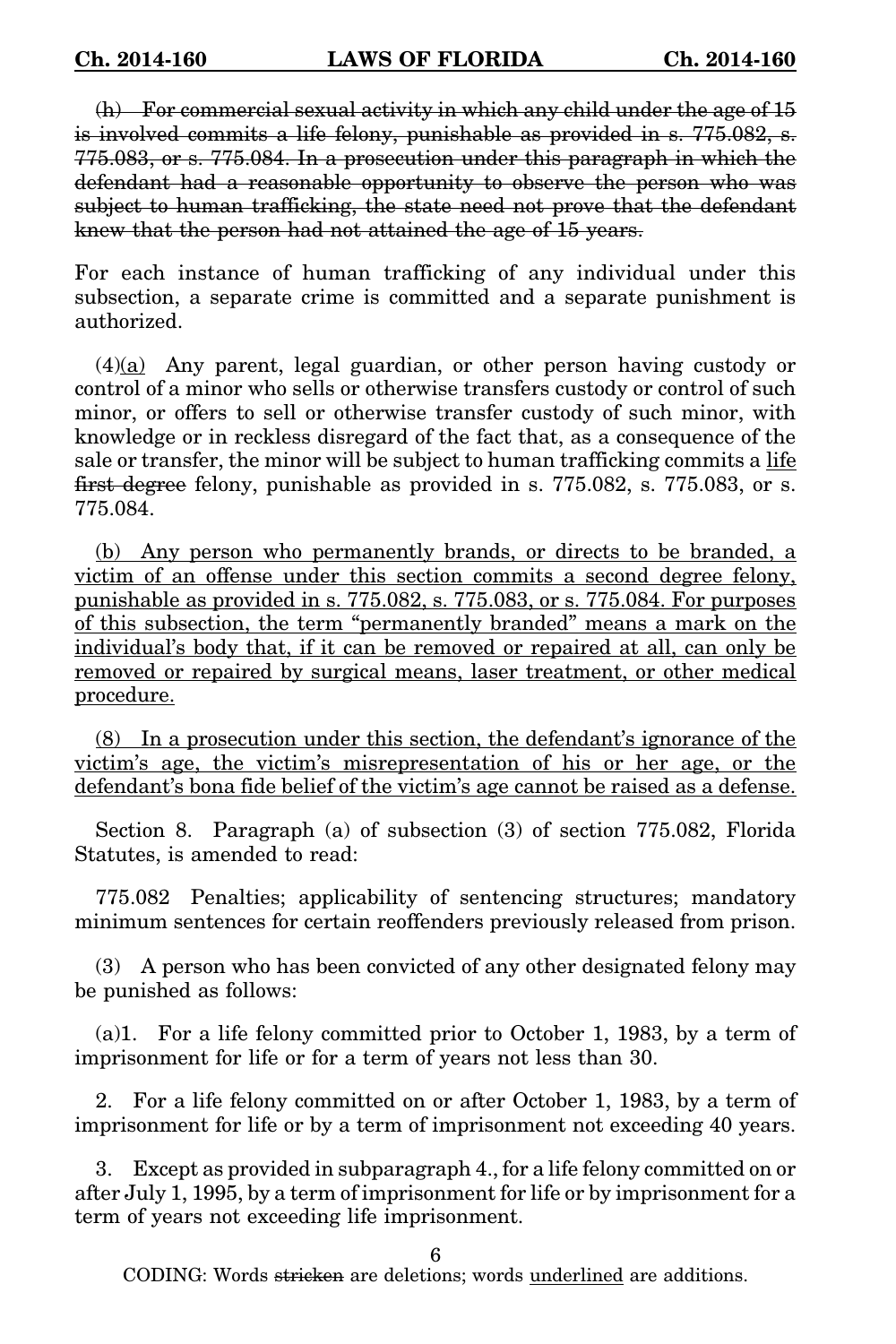4.a. Except as provided in sub-subparagraph b., for a life felony committed on or after September 1, 2005, which is a violation of s. 800.04(5)(b), by:

(I) A term of imprisonment for life; or

(II) A split sentence that is a term of not less than 25 years' imprisonment and not exceeding life imprisonment, followed by probation or community control for the remainder of the person's natural life, as provided in s. 948.012(4).

b. For a life felony committed on or after July 1, 2008, which is a person's second or subsequent violation of s. 800.04(5)(b), by a term of imprisonment for life.

5. For a life felony committed on or after October 1, 2014, which is a violation of s.  $787.06(3)(g)$ , by a term of imprisonment for life.

Section 9. Section 796.001, Florida Statutes, is created to read:

796.001 Offenses by adults involving minors; intent.—It is the intent of the Legislature that adults who involve minors in any behavior prohibited under this chapter be prosecuted under other laws of this state, such as, but not limited to, s. 787.06, chapter 794, chapter 800, s. 810.145, chapter 827, and chapter 847. The Legislature finds that prosecution of such adults under this chapter is inappropriate since a minor is unable to consent to such behavior.

Section 10. Sections 796.03, 796.035, and 796.036, Florida Statutes, are repealed.

Section 11. Section 796.05, Florida Statutes, is amended to read:

796.05 Deriving support from the proceeds of prostitution.—

(1) It shall be unlawful for any person with reasonable belief or knowing another person is engaged in prostitution to live or derive support or maintenance in whole or in part from what is believed to be the earnings or proceeds of such person's prostitution.

(2) Anyone violating this section commits:

(a) For a first offense, a felony of the second third degree, punishable as provided in s. 775.082, s. 775.083, or s. 775.084.

(b) For a second offense, a felony of the first degree, punishable as provided in s. 775.082, s. 775.083, or s. 775.084.

(c) For a third or subsequent offense, a felony of the first degree punishable as provided in s. 775.082, s. 775.083, or s. 775.084, with a mandatory minimum term of imprisonment of 10 years.

7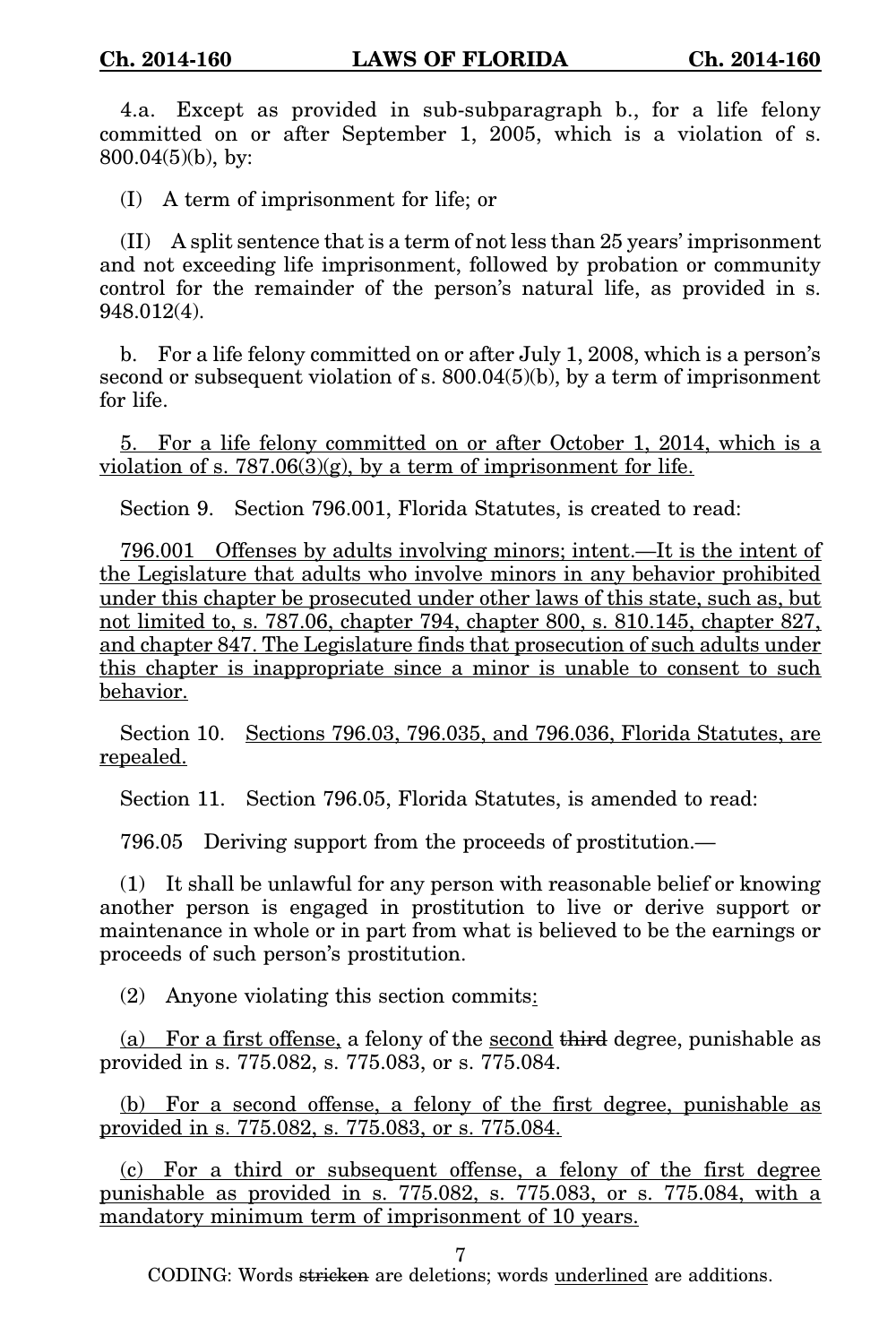Section 12. Subsection (3), paragraph (a) of subsection (8), and paragraph (a) of subsection (10) of section 943.0583, Florida Statutes, are amended to read:

943.0583 Human trafficking victim expunction.—

(3) A person who is a victim of human trafficking may petition for the expunction of a criminal history record resulting from the arrest or filing of charges any conviction for an offense committed or reported to have been committed while the person he or she was a victim of human trafficking, which offense was committed or reported to have been committed as a part of the human trafficking scheme of which the person he or she was a victim or at the direction of an operator of the scheme, including, but not limited to, violations under chapters 796 and 847, without regard to the disposition of the arrest or of any charges. However, this section does not apply to any offense listed in s. 775.084(1)(b)1. Determination of the petition under this section should be by a preponderance of the evidence. A conviction expunged under this section is deemed to have been vacated due to a substantive defect in the underlying criminal proceedings. If a person is adjudicated not guilty by reason of insanity or is found to be incompetent to stand trial for any such charge, the expunction of the criminal history record may not prevent the entry of the judgment or finding in state and national databases for use in determining eligibility to purchase or possess a firearm or to carry a concealed firearm, as authorized in s.  $790.065(2)(a)4.c.$  and 18 U.S.C. s.  $922(t)$ , nor shall it prevent any governmental agency that is authorized by state or federal law to determine eligibility to purchase or possess a firearm or to carry a concealed firearm from accessing or using the record of the judgment or finding in the course of such agency's official duties.

(8)(a) Any criminal history record of a minor or an adult that is ordered expunged by the court of original jurisdiction over the charges erime sought to be expunged pursuant to this section must be physically destroyed or obliterated by any criminal justice agency having custody of such record, except that any criminal history record in the custody of the department must be retained in all cases.

 $(10)(a)$  A criminal history record ordered expunged under this section that is retained by the department is confidential and exempt from s. 119.07(1) and s. 24(a), Art. I of the State Constitution, except that the record shall be made available to criminal justice agencies for their respective criminal justice purposes and to any governmental agency that is authorized by state or federal law to determine eligibility to purchase or possess a firearm or to carry a concealed firearm for use in the course of such agency's official duties. Otherwise, such record shall not be disclosed to any person or entity except upon order of a court of competent jurisdiction. A criminal justice agency may retain a notation indicating compliance with an order to expunge.

Section 13. Paragraphs (c), (e), and (g) through (j) of subsection (3) of section 921.0022, Florida Statutes, are amended to read:

8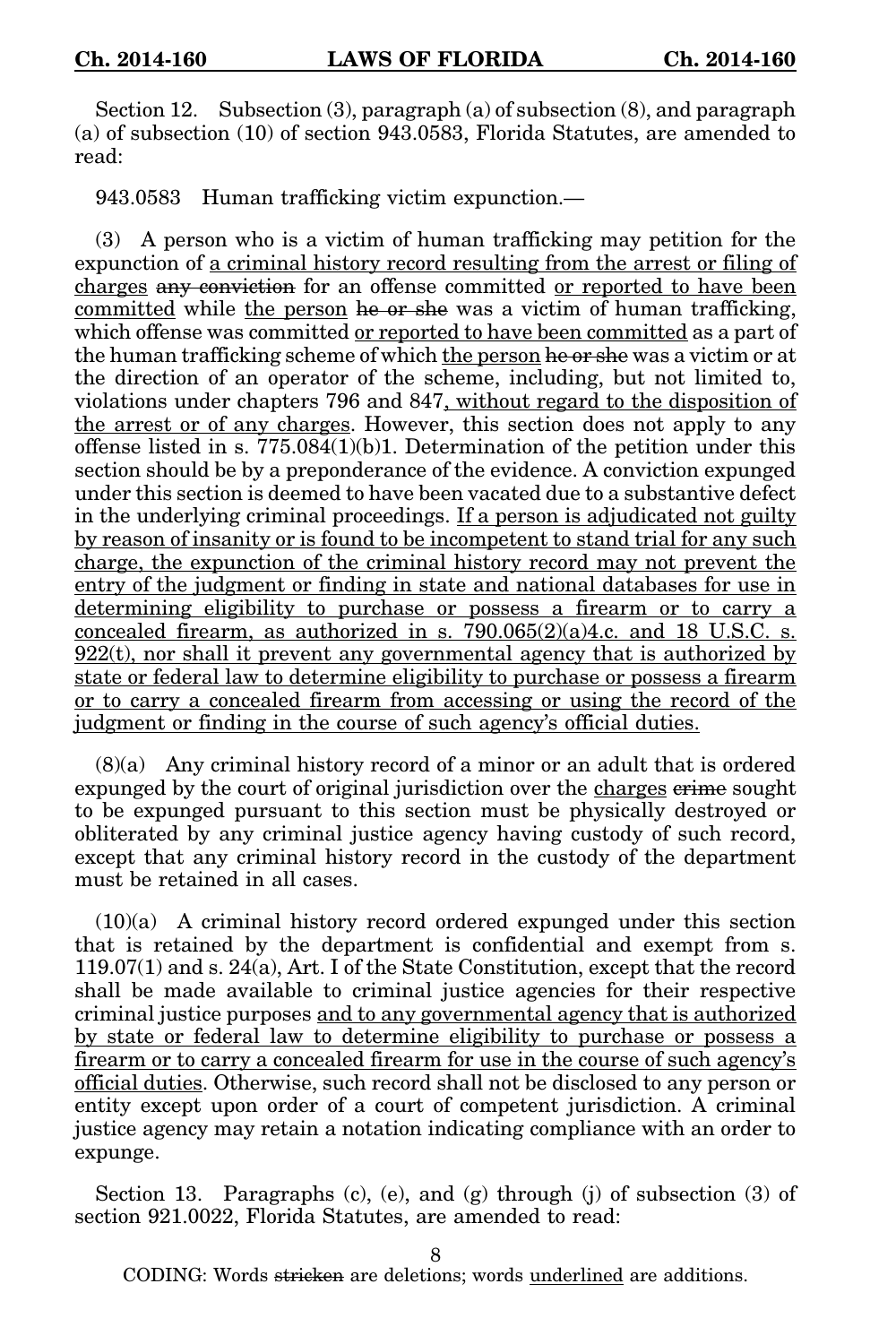921.0022 Criminal Punishment Code; offense severity ranking chart.—

## (3) OFFENSE SEVERITY RANKING CHART

(c) LEVEL 3

| Florida<br>Statute      | Felony<br>Degree | Description                                                                                                                                                                                                                                                         |
|-------------------------|------------------|---------------------------------------------------------------------------------------------------------------------------------------------------------------------------------------------------------------------------------------------------------------------|
| 119.10(2)(b)            | 3rd              | Unlawful use of confidential information<br>from police reports.                                                                                                                                                                                                    |
| 316.066<br>$(3)(b)-(d)$ | 3rd              | Unlawfully obtaining or using confiden-<br>tial crash reports.                                                                                                                                                                                                      |
| 316.193(2)(b)           | 3rd              | Felony DUI, 3rd conviction.                                                                                                                                                                                                                                         |
| 316.1935(2)             | 3rd              | Fleeing or attempting to elude law en-<br>forcement officer in patrol vehicle with<br>siren and lights activated.                                                                                                                                                   |
| 319.30(4)               | 3rd              | Possession by junkyard of motor vehicle<br>with identification number plate removed.                                                                                                                                                                                |
| 319.33(1)(a)            | 3rd              | Alter or forge any certificate of title to a<br>motor vehicle or mobile home.                                                                                                                                                                                       |
| 319.33(1)(c)            | 3rd              | Procure or pass title on stolen vehicle.                                                                                                                                                                                                                            |
| 319.33(4)               | 3rd              | With intent to defraud, possess, sell, etc.,<br>a blank, forged, or unlawfully obtained<br>title or registration.                                                                                                                                                   |
| 327.35(2)(b)            | 3rd              | Felony BUI.                                                                                                                                                                                                                                                         |
| 328.05(2)               | 3rd              | Possess, sell, or counterfeit fictitious, sto-<br>len, or fraudulent titles or bills of sale of<br>vessels.                                                                                                                                                         |
| 328.07(4)               | 3rd              | Manufacture, exchange, or possess vessel<br>with counterfeit or wrong ID number.                                                                                                                                                                                    |
| 376.302(5)              | 3rd              | Fraud related to reimbursement for clean-<br>up expenses under the Inland Protection<br>Trust Fund.                                                                                                                                                                 |
| 379.2431<br>(1)(e)5.    | 3rd              | Taking, disturbing, mutilating, destroy-<br>ing, causing to be destroyed, transferring,<br>selling, offering to sell, molesting, or<br>harassing marine turtles, marine turtle<br>eggs, or marine turtle nests in violation of<br>the Marine Turtle Protection Act. |

9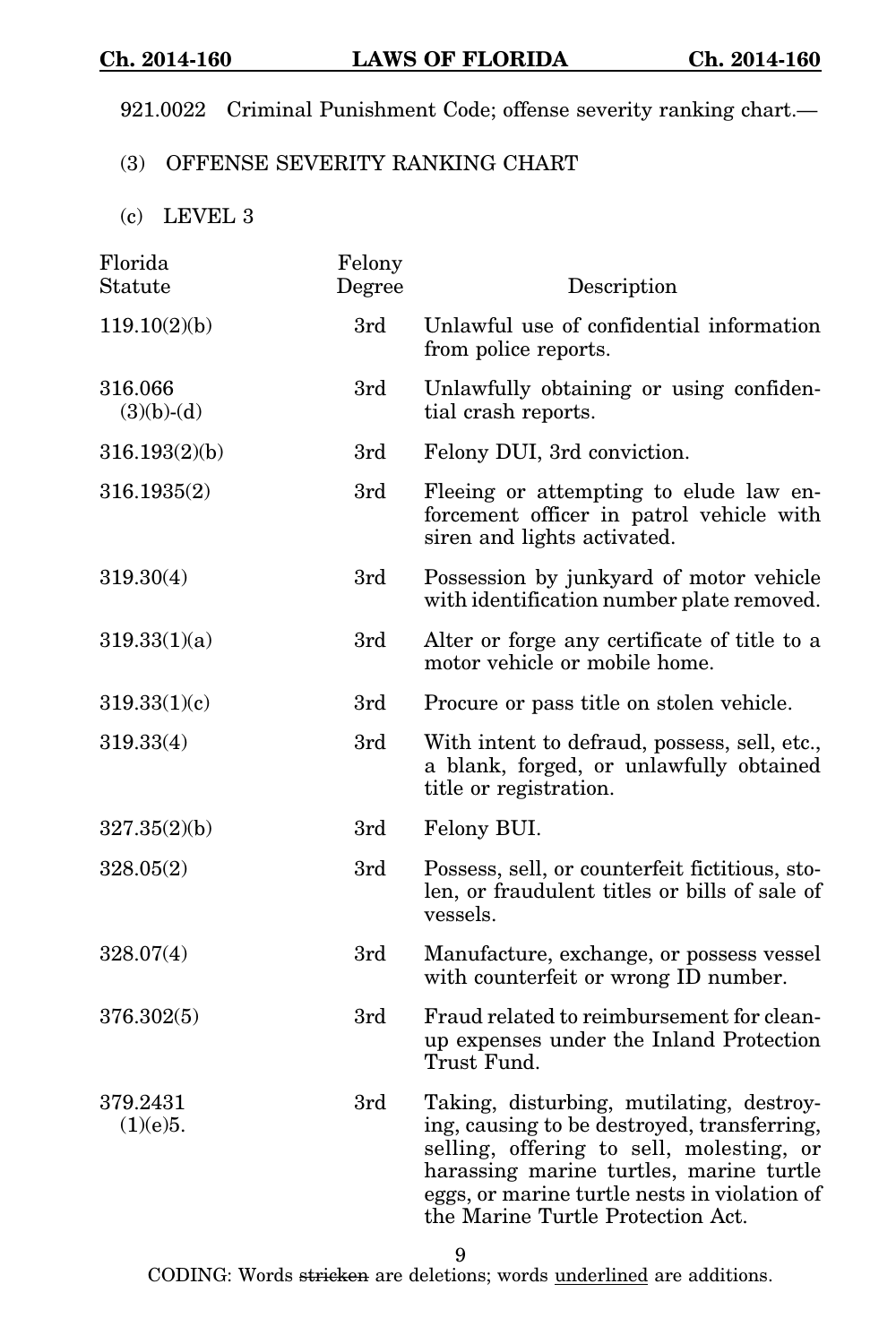| Florida<br>Statute        | Felony<br>Degree | Description                                                                                                   |
|---------------------------|------------------|---------------------------------------------------------------------------------------------------------------|
| 379.2431<br>(1)(e)6.      | 3rd              | Soliciting to commit or conspiring to<br>commit a violation of the Marine Turtle<br>Protection Act.           |
| 400.9935(4)               | 3rd              | Operating a clinic without a license or<br>filing false license application or other<br>required information. |
| 440.1051(3)               | 3rd              | False report of workers' compensation<br>fraud or retaliation for making such a<br>report.                    |
| 501.001(2)(b)             | 2 <sub>nd</sub>  | Tampers with a consumer product or the<br>container using materially false/mislead-<br>ing information.       |
| 624.401(4)(a)             | 3rd              | Transacting insurance without a certifi-<br>cate of authority.                                                |
| 624.401(4)(b)1.           | 3rd              | Transacting insurance without a certifi-<br>cate of authority; premium collected less<br>than \$20,000.       |
| 626.902 $(1)(a)$ &<br>(b) | 3rd              | Representing an unauthorized insurer.                                                                         |
| 697.08                    | 3rd              | Equity skimming.                                                                                              |
| 790.15(3)                 | 3rd              | Person directs another to discharge fire-<br>arm from a vehicle.                                              |
| 796.05(1)                 | <del>3rd</del>   | Live on earnings of a prostitute.                                                                             |
| 806.10(1)                 | 3rd              | Maliciously injure, destroy, or interfere<br>with vehicles or equipment used in fire-<br>fighting.            |
| 806.10(2)                 | 3rd              | Interferes with or assaults firefighter in<br>performance of duty.                                            |
| 810.09(2)(c)              | 3rd              | Trespass on property other than structure<br>or conveyance armed with firearm or<br>dangerous weapon.         |
| 812.014(2)(c)2.           | 3rd              | Grand theft; \$5,000 or more but less than<br>\$10,000.                                                       |
| 812.0145(2)(c)            | 3rd              | Theft from person 65 years of age or older;<br>\$300 or more but less than \$10,000.                          |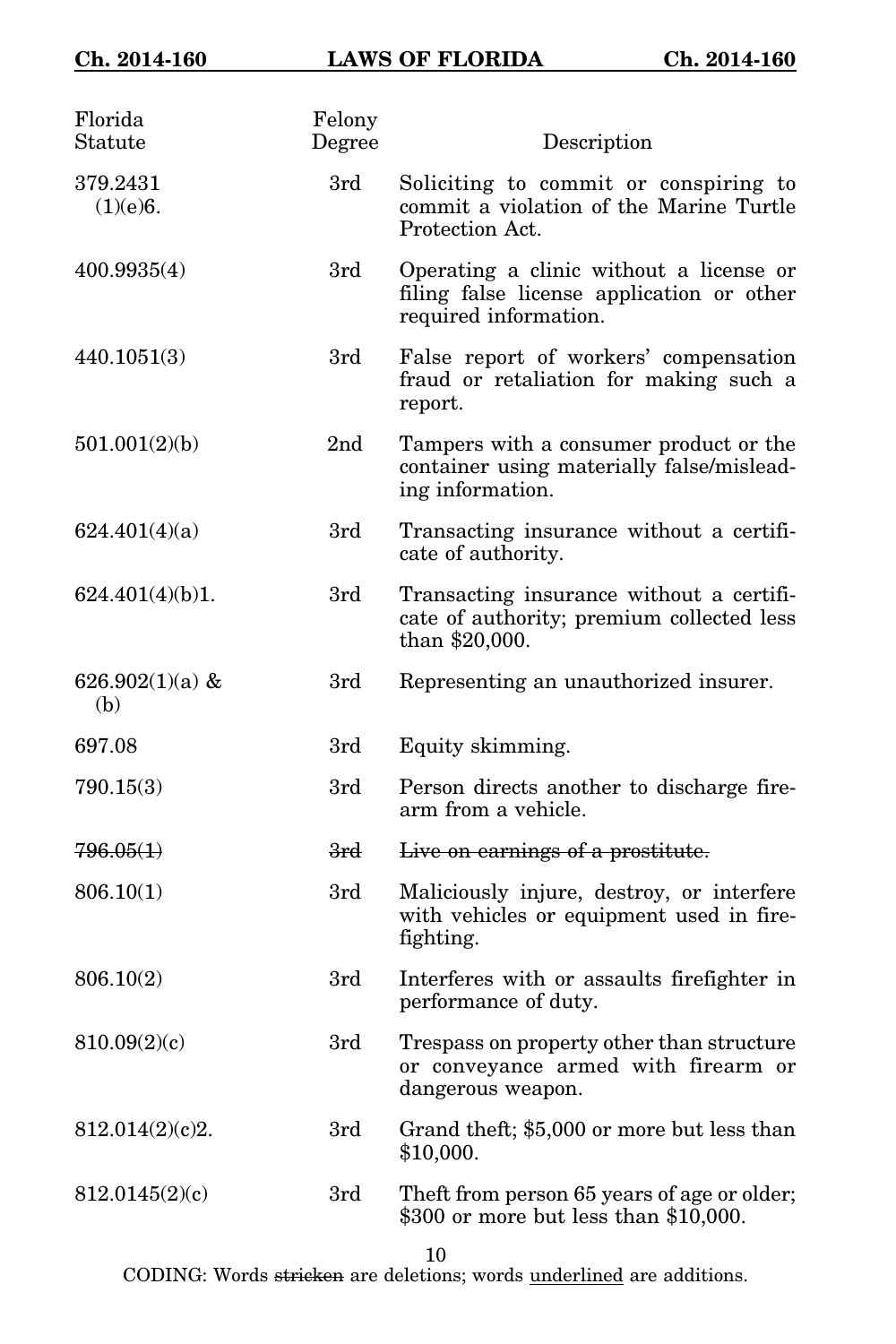| Florida<br>Statute      | Felony<br>Degree | Description                                                                                                                                                                                       |
|-------------------------|------------------|---------------------------------------------------------------------------------------------------------------------------------------------------------------------------------------------------|
| 815.04(4)(b)            | 2 <sub>nd</sub>  | Computer offense devised to defraud or<br>obtain property.                                                                                                                                        |
| 817.034(4)(a)3.         | 3rd              | Engages in scheme to defraud (Florida)<br>Communications Fraud Act), property<br>valued at less than \$20,000.                                                                                    |
| 817.233                 | 3rd              | Burning to defraud insurer.                                                                                                                                                                       |
| 817.234<br>$(8)(b)-(c)$ | 3rd              | Unlawful solicitation of persons involved<br>in motor vehicle accidents.                                                                                                                          |
| 817.234(11)(a)          | 3rd              | Insurance fraud; property value less than<br>\$20,000.                                                                                                                                            |
| 817.236                 | 3rd              | Filing a false motor vehicle insurance<br>application.                                                                                                                                            |
| 817.2361                | 3rd              | Creating, marketing, or presenting a false<br>or fraudulent motor vehicle insurance<br>card.                                                                                                      |
| 817.413(2)              | 3rd              | Sale of used goods as new.                                                                                                                                                                        |
| 817.505(4)              | 3rd              | Patient brokering.                                                                                                                                                                                |
| 828.12(2)               | 3rd              | Tortures any animal with intent to inflict<br>intense pain, serious physical injury, or<br>death.                                                                                                 |
| 831.28(2)(a)            | 3rd              | Counterfeiting a payment instrument<br>with intent to defraud or possessing a<br>counterfeit payment instrument.                                                                                  |
| 831.29                  | 2 <sub>nd</sub>  | Possession of instruments for counterfeit-<br>ing drivers' licenses or identification<br>cards.                                                                                                   |
| 838.021(3)(b)           | 3rd              | Threatens unlawful harm to public ser-<br>vant.                                                                                                                                                   |
| 843.19                  | 3rd              | Injure, disable, or kill police dog or horse.                                                                                                                                                     |
| 860.15(3)               | 3rd              | Overcharging for repairs and parts.                                                                                                                                                               |
| 870.01(2)               | 3rd              | Riot; inciting or encouraging.                                                                                                                                                                    |
| 893.13(1)(a)2.          | 3rd              | Sell, manufacture, or deliver cannabis (or<br>other s. $893.03(1)(c)$ , $(2)(c)1$ ., $(2)(c)2$ ., $(2)(c)$<br>$3., (2)(c)5., (2)(c)6., (2)(c)7., (2)(c)8., (2)(c)9.,$<br>$(3)$ , or $(4)$ drugs). |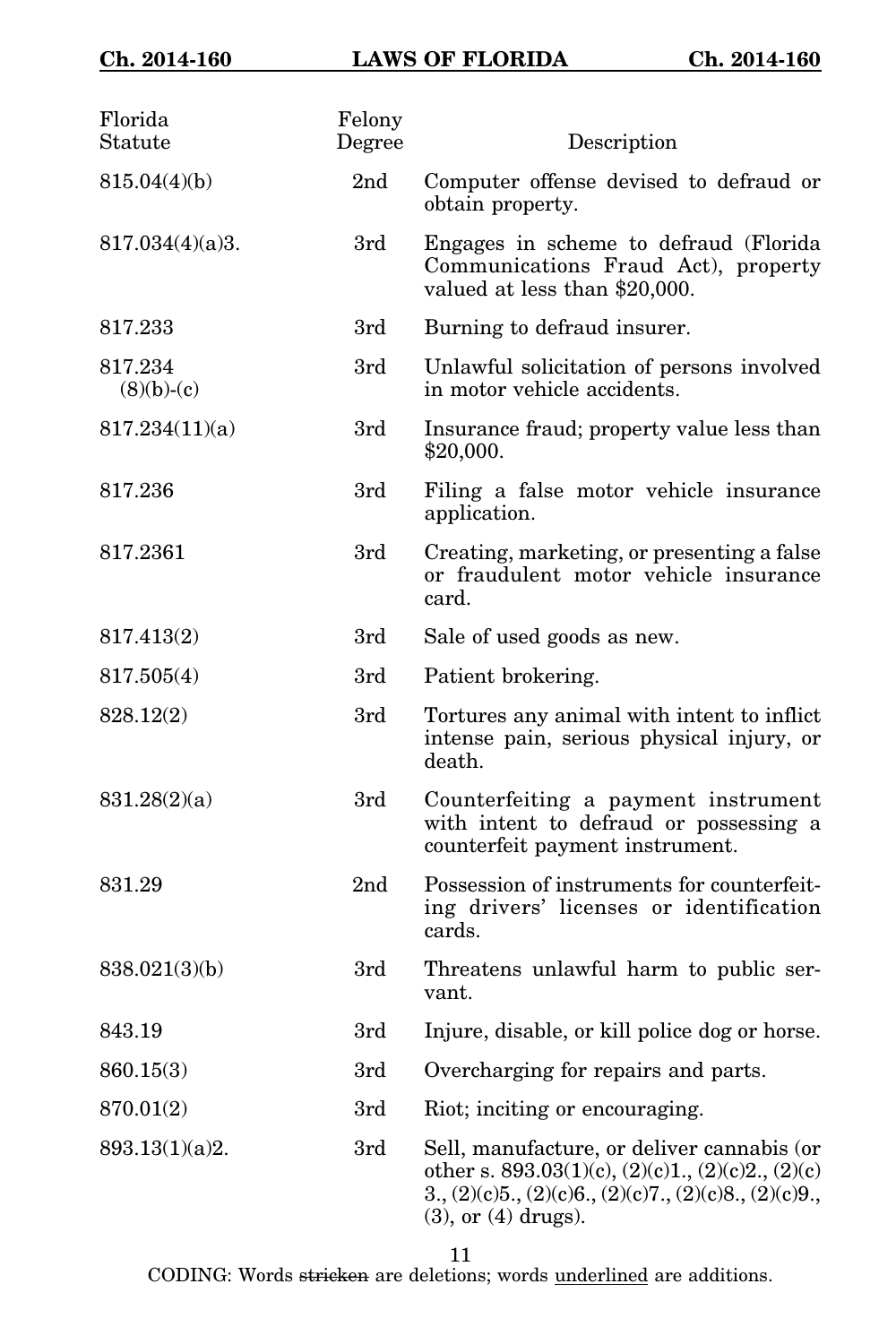| Florida<br>Statute | Felony<br>Degree | Description                                                                                                                                                                                                            |
|--------------------|------------------|------------------------------------------------------------------------------------------------------------------------------------------------------------------------------------------------------------------------|
| 893.13(1)(d)2.     | 2 <sub>nd</sub>  | Sell, manufacture, or deliver s.<br>893.03(1)(c), (2)(c)1., (2)(c)2., (2)(c)3.,<br>$(2)(c)5, (2)(c)6, (2)(c)7, (2)(c)8, (2)(c)9,$<br>$(3)$ , or $(4)$ drugs within 1,000 feet of<br>university.                        |
| 893.13(1)(f)2.     | 2 <sub>nd</sub>  | Sell, manufacture, or deliver s.<br>893.03(1)(c), (2)(c)1., (2)(c)2., (2)(c)3.,<br>$(2)(c)5, (2)(c)6, (2)(c)7, (2)(c)8, (2)(c)9,$<br>$(3)$ , or $(4)$ drugs within 1,000 feet of public<br>housing facility.           |
| 893.13(6)(a)       | 3rd              | Possession of any controlled substance<br>other than felony possession of cannabis.                                                                                                                                    |
| 893.13(7)(a)8.     | 3rd              | Withhold information from practitioner<br>regarding previous receipt of or prescrip-<br>tion for a controlled substance.                                                                                               |
| 893.13(7)(a)9.     | 3rd              | Obtain or attempt to obtain controlled<br>substance by fraud, forgery, misrepresen-<br>tation, etc.                                                                                                                    |
| 893.13(7)(a)10.    | 3rd              | Affix false or forged label to package of<br>controlled substance.                                                                                                                                                     |
| 893.13(7)(a)11.    | 3rd              | Furnish false or fraudulent material in-<br>formation on any document or record<br>required by chapter 893.                                                                                                            |
| 893.13(8)(a)1.     | 3rd              | Knowingly assist a patient, other person,<br>or owner of an animal in obtaining a<br>controlled substance through deceptive,<br>untrue, or fraudulent representations in<br>or related to the practitioner's practice. |
| 893.13(8)(a)2.     | 3rd              | Employ a trick or scheme in the practi-<br>tioner's practice to assist a patient, other<br>person, or owner of an animal in obtaining<br>a controlled substance.                                                       |
| 893.13(8)(a)3.     | 3rd              | Knowingly write a prescription for a con-<br>trolled substance for a fictitious person.                                                                                                                                |
| 893.13(8)(a)4.     | 3rd              | Write a prescription for a controlled sub-<br>stance for a patient, other person, or an<br>animal if the sole purpose of writing the<br>prescription is a monetary benefit for the<br>practitioner.                    |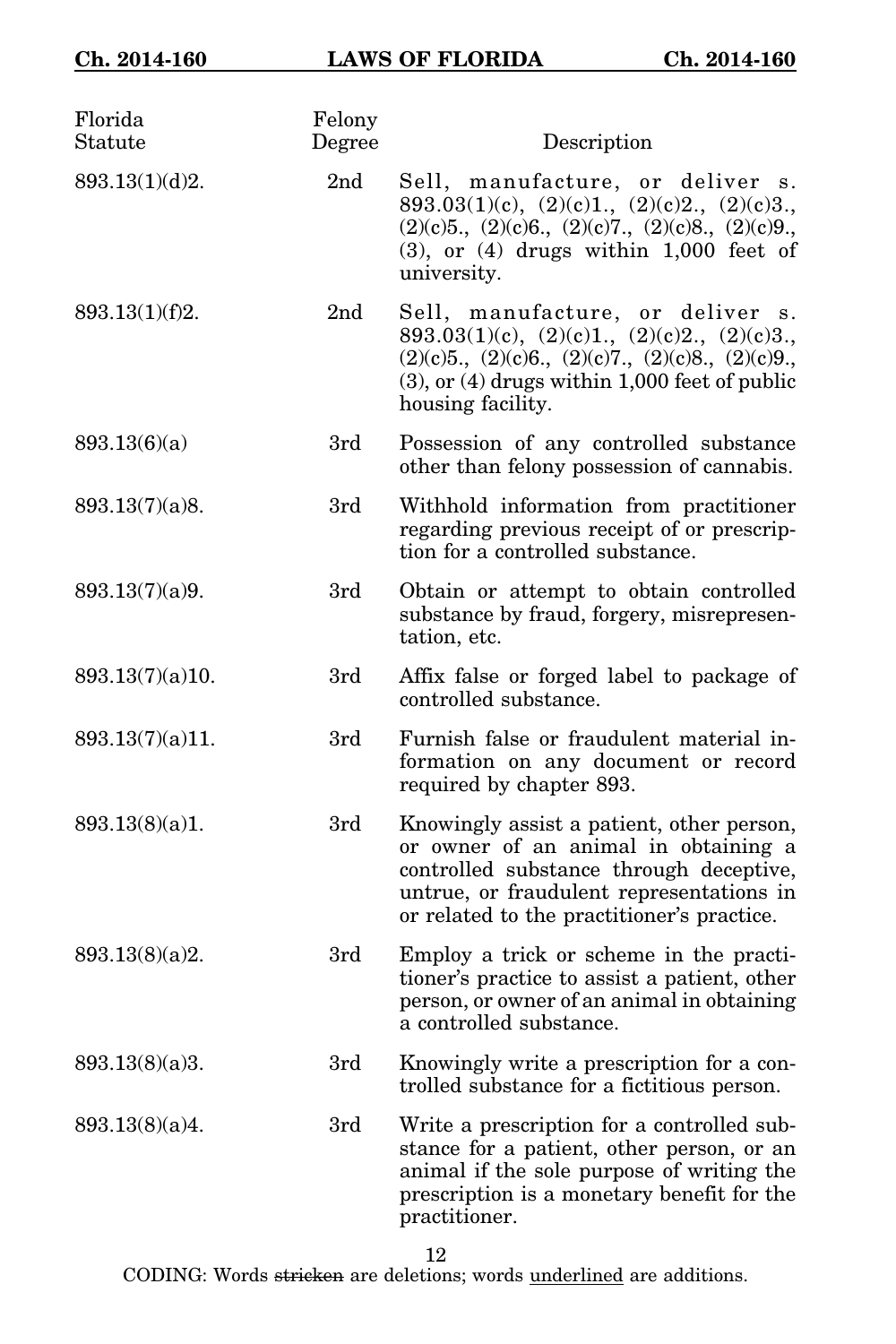| Florida<br>Statute      | Felony<br>Degree | Description                                                                                                                                      |
|-------------------------|------------------|--------------------------------------------------------------------------------------------------------------------------------------------------|
| 918.13(1)(a)            | 3rd              | Alter, destroy, or conceal investigation<br>evidence.                                                                                            |
| 944.47<br>$(1)(a)1.-2.$ | 3rd              | Introduce contraband to correctional facil-<br>ity.                                                                                              |
| 944.47(1)(c)            | 2 <sub>nd</sub>  | Possess contraband while upon the<br>grounds of a correctional institution.                                                                      |
| 985.721                 | 3rd              | Escapes from a juvenile facility (secure<br>detention or residential commitment fa-<br>cility).                                                  |
| LEVEL 5<br>(e)          |                  |                                                                                                                                                  |
| Florida<br>Statute      | Felony<br>Degree | Description                                                                                                                                      |
| 316.027(1)(a)           | 3rd              | Accidents involving personal injuries, fail-<br>ure to stop; leaving scene.                                                                      |
| 316.1935(4)(a)          | 2nd              | Aggravated fleeing or eluding.                                                                                                                   |
| 322.34(6)               | 3rd              | Careless operation of motor vehicle with<br>suspended license, resulting in death or<br>serious bodily injury.                                   |
| 327.30(5)               | 3rd              | Vessel accidents involving personal in-<br>jury; leaving scene.                                                                                  |
| 379.367(4)              | 3rd              | Willful molestation of a commercial har-<br>vester's spiny lobster trap, line, or buoy.                                                          |
| 379.3671<br>(2)(c)3.    | 3rd              | Willful molestation, possession, or re-<br>moval of a commercial harvester's trap<br>contents or trap gear by another harvest-<br>er.            |
| 381.0041(11)(b)         | 3rd              | Donate blood, plasma, or organs knowing<br>HIV positive.                                                                                         |
| 440.10(1)(g)            | 2nd              | Failure to obtain workers' compensation<br>coverage.                                                                                             |
| 440.105(5)              | 2nd              | Unlawful solicitation for the purpose of<br>making workers' compensation claims.                                                                 |
| 440.381(2)              | 2 <sub>nd</sub>  | Submission of false, misleading, or incom-<br>plete information with the purpose of<br>avoiding or reducing workers' compensa-<br>tion premiums. |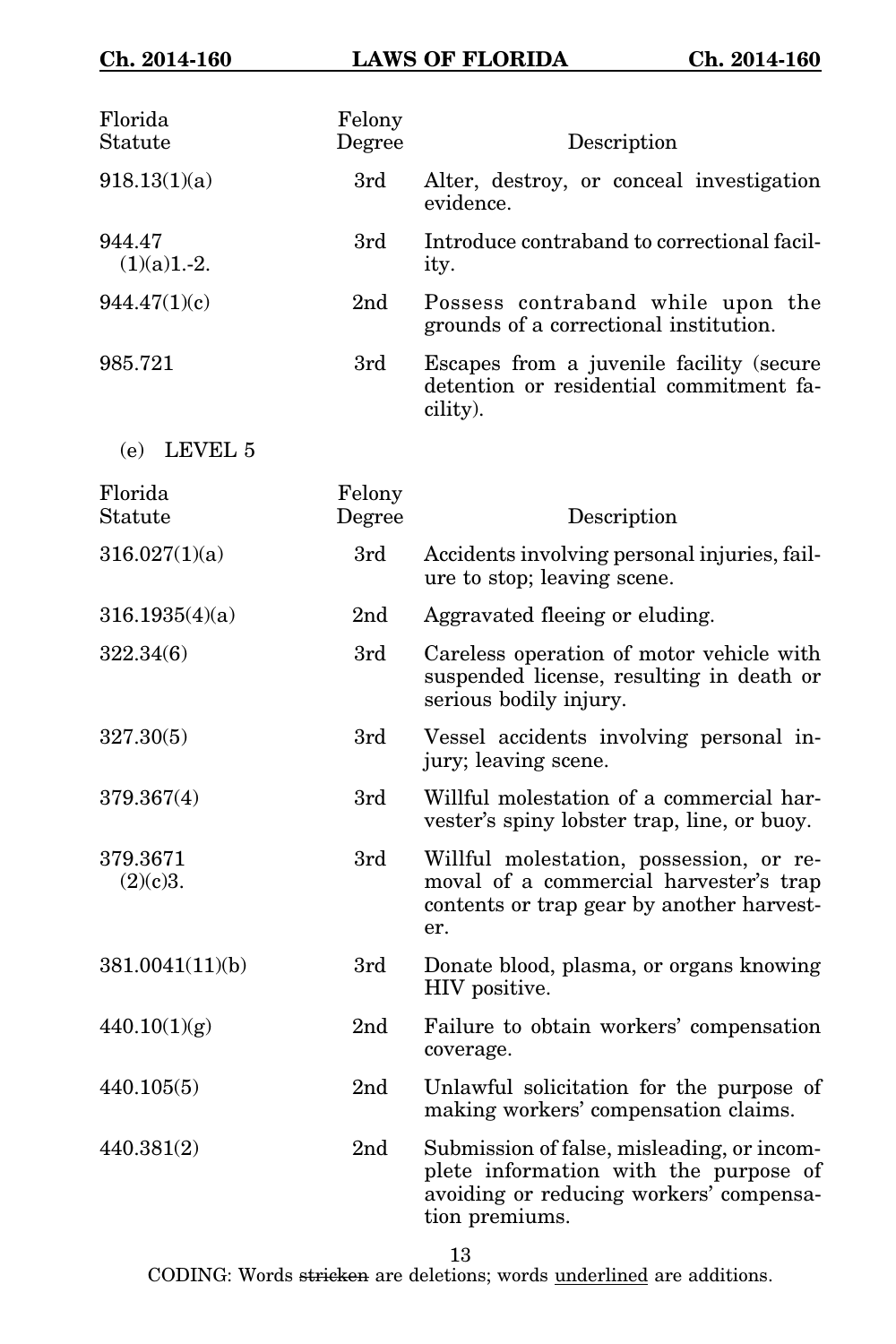| Florida<br>Statute | Felony<br>Degree | Description                                                                                                                   |
|--------------------|------------------|-------------------------------------------------------------------------------------------------------------------------------|
| 624.401(4)(b)2.    | 2 <sub>nd</sub>  | Transacting insurance without a certifi-<br>cate or authority; premium collected<br>\$20,000 or more but less than \$100,000. |
| 626.902(1)(c)      | 2 <sub>nd</sub>  | Representing an unauthorized insurer;<br>repeat offender.                                                                     |
| 790.01(2)          | 3rd              | Carrying a concealed firearm.                                                                                                 |
| 790.162            | 2 <sub>nd</sub>  | Threat to throw or discharge destructive<br>device.                                                                           |
| 790.163(1)         | 2 <sub>nd</sub>  | False report of deadly explosive or weapon<br>of mass destruction.                                                            |
| 790.221(1)         | 2nd              | Possession of short-barreled shotgun or<br>machine gun.                                                                       |
| 790.23             | 2 <sub>nd</sub>  | Felons in possession of firearms, ammuni-<br>tion, or electronic weapons or devices.                                          |
| 796.05(1)          | 2 <sub>nd</sub>  | Live on earnings of a prostitute; 1st<br>offense.                                                                             |
| 800.04(6)(c)       | 3rd              | Lewd or lascivious conduct; offender less<br>than 18 years.                                                                   |
| 800.04(7)(b)       | 2 <sub>nd</sub>  | Lewd or lascivious exhibition; offender 18<br>years or older.                                                                 |
| 806.111(1)         | 3rd              | Possess, manufacture, or dispense fire<br>bomb with intent to damage any structure<br>or property.                            |
| 812.0145(2)(b)     | 2nd              | Theft from person 65 years of age or older;<br>\$10,000 or more but less than \$50,000.                                       |
| 812.015(8)         | 3rd              | Retail theft; property stolen is valued at<br>\$300 or more and one or more specified<br>acts.                                |
| 812.019(1)         | 2 <sub>nd</sub>  | Stolen property; dealing in or trafficking<br>ın.                                                                             |
| 812.131(2)(b)      | 3rd              | Robbery by sudden snatching.                                                                                                  |
| 812.16(2)          | 3rd              | Owning, operating, or conducting a chop<br>shop.                                                                              |
| 817.034(4)(a)2.    | 2nd              | Communications fraud, value \$20,000 to<br>\$50,000.                                                                          |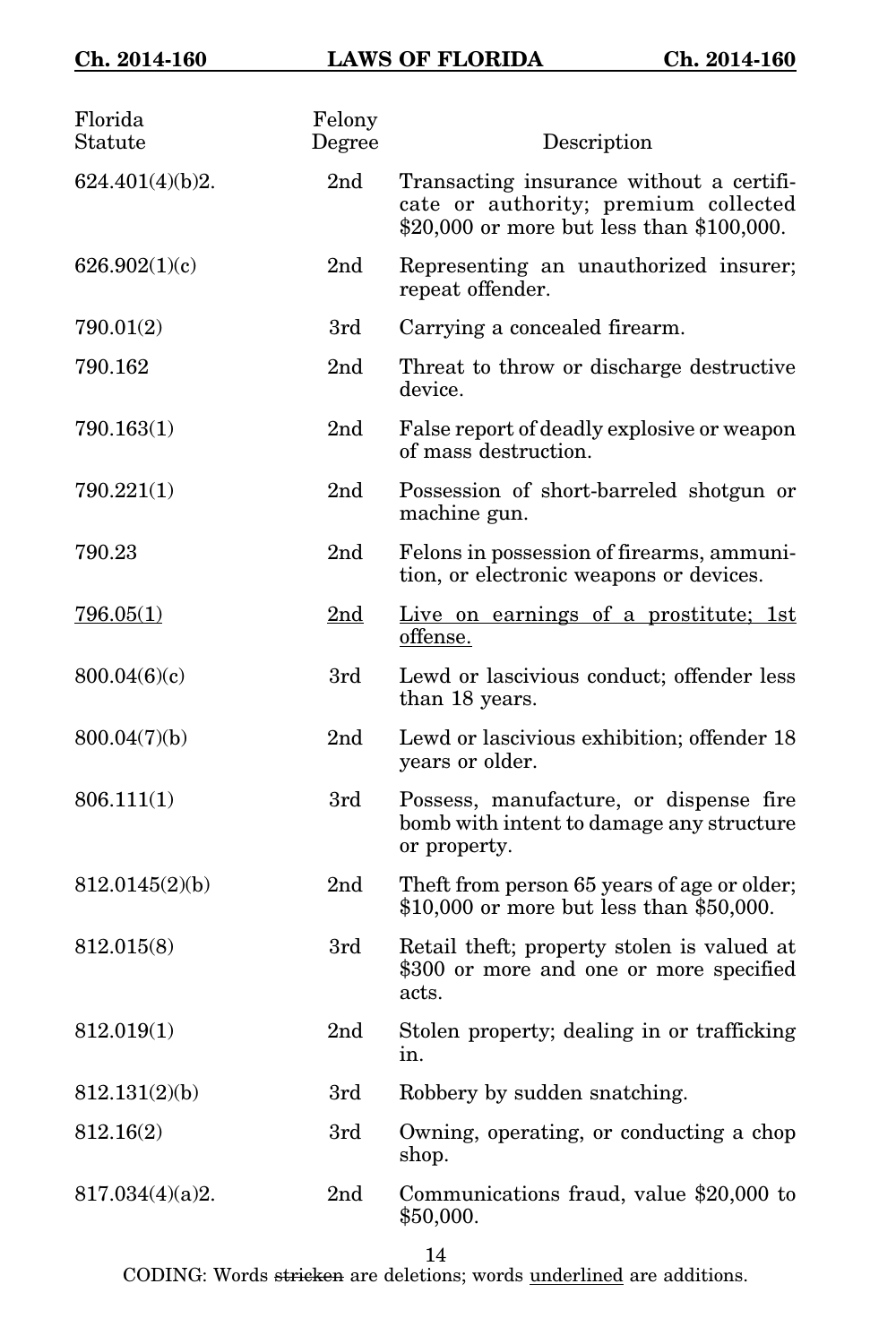| Florida<br>Statute                 | Felony<br>Degree | Description                                                                                                                                                                                                                                        |
|------------------------------------|------------------|----------------------------------------------------------------------------------------------------------------------------------------------------------------------------------------------------------------------------------------------------|
| 817.234(11)(b)                     | 2 <sub>nd</sub>  | Insurance fraud; property value \$20,000<br>or more but less than \$100,000.                                                                                                                                                                       |
| 817.2341(1),<br>$(2)(a) \& (3)(a)$ | 3rd              | Filing false financial statements, making<br>false entries of material fact or false<br>statements regarding property values re-<br>lating to the solvency of an insuring<br>entity.                                                               |
| 817.568(2)(b)                      | 2 <sub>nd</sub>  | Fraudulent use of personal identification<br>information; value of benefit, services<br>received, payment avoided, or amount of<br>injury or fraud, \$5,000 or more or use of<br>personal identification information of 10<br>or more individuals. |
| 817.625(2)(b)                      | 2 <sub>nd</sub>  | Second or subsequent fraudulent use of<br>scanning device or reencoder.                                                                                                                                                                            |
| 825.1025(4)                        | 3rd              | Lewd or lascivious exhibition in the pre-<br>sence of an elderly person or disabled<br>adult.                                                                                                                                                      |
| 827.071(4)                         | 2 <sub>nd</sub>  | Possess with intent to promote any photo-<br>graphic material, motion picture, etc.,<br>which includes sexual conduct by a child.                                                                                                                  |
| 827.071(5)                         | 3rd              | Possess, control, or intentionally view any<br>photographic material, motion picture,<br>etc., which includes sexual conduct by a<br>child.                                                                                                        |
| 839.13(2)(b)                       | 2 <sub>nd</sub>  | Falsifying records of an individual in the<br>care and custody of a state agency invol-<br>ving great bodily harm or death.                                                                                                                        |
| 843.01                             | 3rd              | Resist officer with violence to person;<br>resist arrest with violence.                                                                                                                                                                            |
| 847.0135(5)(b)                     | 2nd              | Lewd or lascivious exhibition using com-<br>puter; offender 18 years or older.                                                                                                                                                                     |
| 847.0137<br>$(2)$ & $(3)$          | 3rd              | Transmission of pornography by electro-<br>nic device or equipment.                                                                                                                                                                                |
| 847.0138<br>$(2)$ & $(3)$          | 3rd              | Transmission of material harmful to min-<br>ors to a minor by electronic device or<br>equipment.                                                                                                                                                   |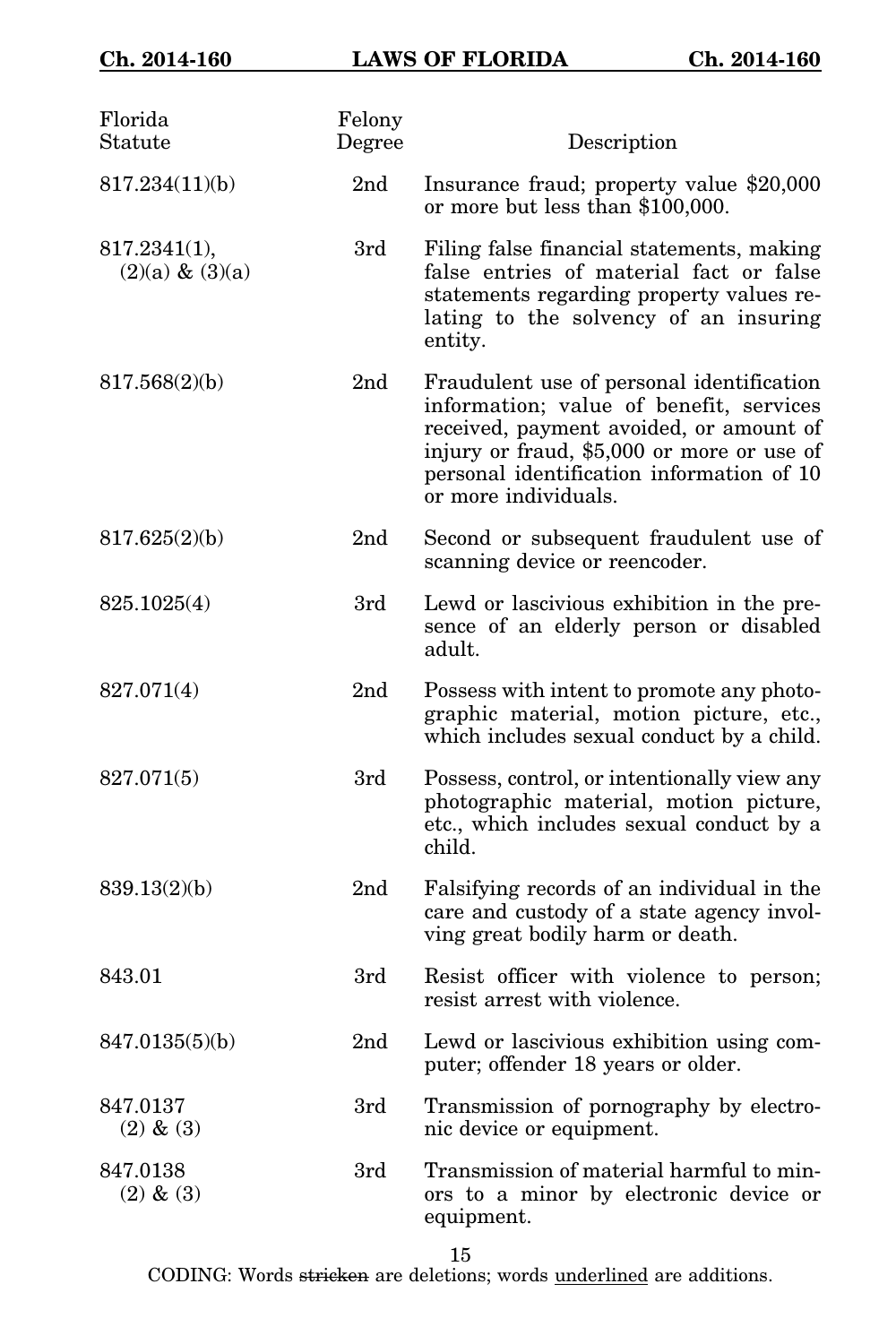| Florida<br>Statute | Felony<br>Degree | Description                                                                                                                                                                                                                                                                                                                                                      |
|--------------------|------------------|------------------------------------------------------------------------------------------------------------------------------------------------------------------------------------------------------------------------------------------------------------------------------------------------------------------------------------------------------------------|
| 874.05(1)(b)       | 2nd              | Encouraging or recruiting another to join<br>a criminal gang; second or subsequent<br>offense.                                                                                                                                                                                                                                                                   |
| 874.05(2)(a)       | 2nd              | Encouraging or recruiting person under<br>13 to join a criminal gang.                                                                                                                                                                                                                                                                                            |
| 893.13(1)(a)1.     | 2 <sub>nd</sub>  | Sell, manufacture, or deliver cocaine (or<br>other s. $893.03(1)(a)$ , $(1)(b)$ , $(1)(d)$ , $(2)(a)$ ,<br>$(2)(b)$ , or $(2)(c)4$ . drugs).                                                                                                                                                                                                                     |
| 893.13(1)(c)2.     | 2 <sub>nd</sub>  | Sell, manufacture, or deliver cannabis (or<br>other s. $893.03(1)(c)$ , $(2)(c)1$ ., $(2)(c)2$ ., $(2)(c)$<br>$3., (2)(c)5., (2)(c)6., (2)(c)7., (2)(c)8., (2)(c)9.,$<br>$(3)$ , or $(4)$ drugs) within 1,000 feet of a child<br>care facility, school, or state, county, or<br>municipal park or publicly owned recrea-<br>tional facility or community center. |
| 893.13(1)(d)1.     | 1st              | Sell, manufacture, or deliver cocaine (or<br>other s. $893.03(1)(a)$ , $(1)(b)$ , $(1)(d)$ , $(2)(a)$ ,<br>$(2)(b)$ , or $(2)(c)4$ . drugs) within 1,000 feet of<br>university.                                                                                                                                                                                  |
| 893.13(1)(e)2.     | 2nd              | Sell, manufacture, or deliver cannabis or<br>other drug prohibited under s.<br>893.03(1)(c), $(\overline{2})(c)$ 1., $(2)(c)2$ ., $(2)(c)3$ .,<br>$(2)(c)5$ , $(2)(c)6$ , $(2)(c)7$ , $(2)(c)8$ , $(2)(c)9$ ,<br>$(3)$ , or $(4)$ within 1,000 feet of property<br>used for religious services or a specified<br>business site.                                  |
| 893.13(1)(f)1.     | 1st              | Sell, manufacture, or deliver cocaine (or<br>other s. 893.03(1)(a), (1)(b), (1)(d), or (2)(a),<br>$(2)(b)$ , or $(2)(c)4$ . drugs) within 1,000 feet of<br>public housing facility.                                                                                                                                                                              |
| 893.13(4)(b)       | 2nd              | Deliver to minor cannabis (or other s.<br>893.03(1)(c), (2)(c)1., (2)(c)2., (2)(c)3.,<br>$(2)(c)5$ ., $(2)(c)6$ ., $(2)(c)7$ ., $(2)(c)8$ ., $(2)(c)9$ .,<br>$(3)$ , or $(4)$ drugs).                                                                                                                                                                            |
| 893.1351(1)        | 3rd              | Ownership, lease, or rental for trafficking<br>in or manufacturing of controlled sub-<br>stance.                                                                                                                                                                                                                                                                 |

(g) LEVEL 7

16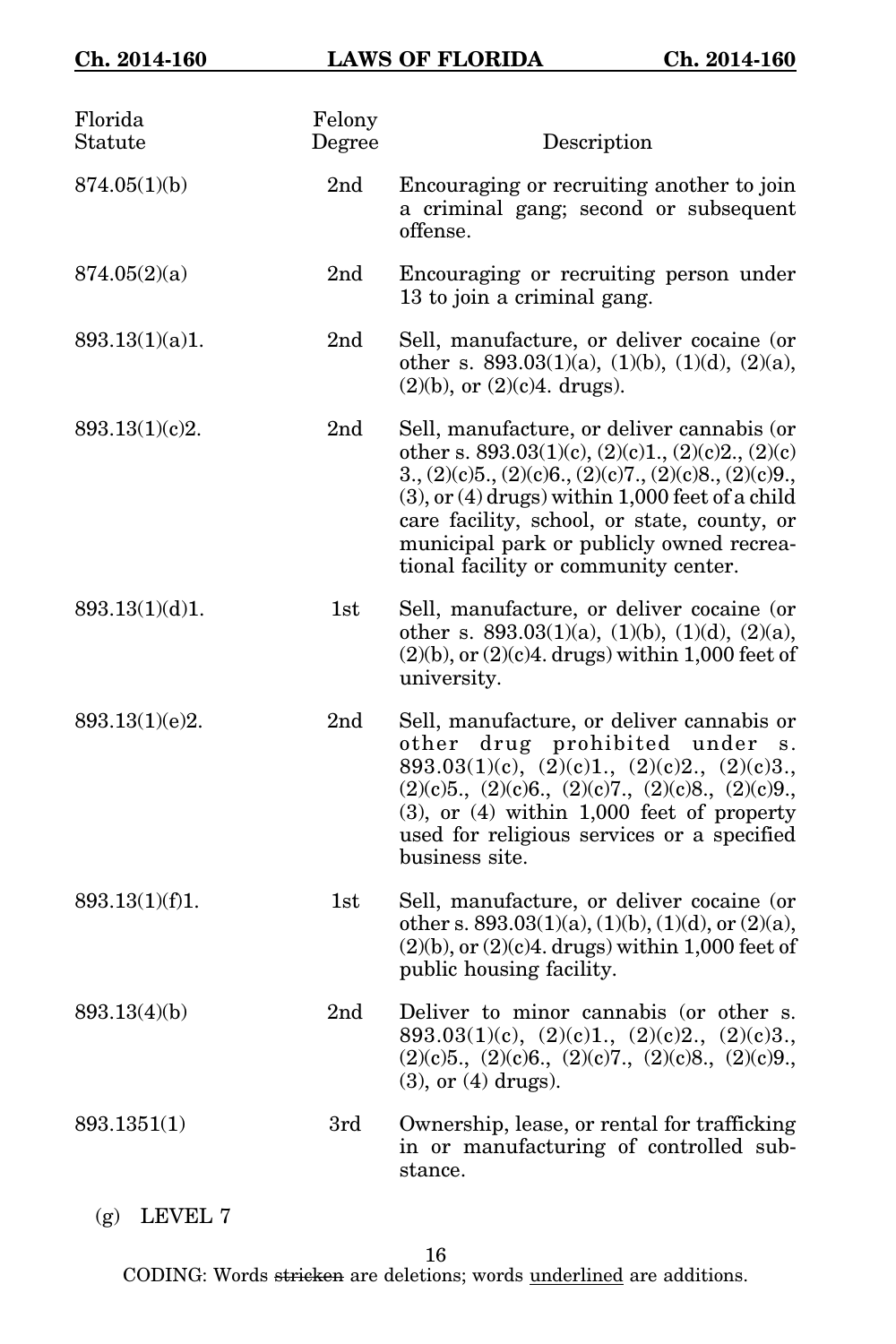| Florida<br>Statute    | Felony<br>Degree | Description                                                                                                                                                                                                                                                   |
|-----------------------|------------------|---------------------------------------------------------------------------------------------------------------------------------------------------------------------------------------------------------------------------------------------------------------|
| 316.027(1)(b)         | 1st              | Accident involving death, failure to stop;<br>leaving scene.                                                                                                                                                                                                  |
| 316.193(3)(c)2.       | 3rd              | DUI resulting in serious bodily injury.                                                                                                                                                                                                                       |
| 316.1935(3)(b)        | 1st              | Causing serious bodily injury or death to<br>another person; driving at high speed or<br>with wanton disregard for safety while<br>fleeing or attempting to elude law enfor-<br>cement officer who is in a patrol vehicle<br>with siren and lights activated. |
| 327.35(3)(c)2.        | 3rd              | Vessel BUI resulting in serious bodily<br>injury.                                                                                                                                                                                                             |
| 402.319(2)            | 2nd              | Misrepresentation and negligence or in-<br>tentional act resulting in great bodily<br>harm, permanent disfiguration, perma-<br>nent disability, or death.                                                                                                     |
| 409.920<br>(2)(b)1.a. | 3rd              | Medicaid provider fraud; \$10,000 or less.                                                                                                                                                                                                                    |
| 409.920<br>(2)(b)1.b. | 2nd              | Medicaid provider fraud; more than<br>\$10,000, but less than \$50,000.                                                                                                                                                                                       |
| 456.065(2)            | 3rd              | Practicing a health care profession with-<br>out a license.                                                                                                                                                                                                   |
| 456.065(2)            | 2 <sub>nd</sub>  | Practicing a health care profession with-<br>out a license which results in serious<br>bodily injury.                                                                                                                                                         |
| 458.327(1)            | 3rd              | Practicing medicine without a license.                                                                                                                                                                                                                        |
| 459.013(1)            | 3rd              | Practicing osteopathic medicine without a<br>license.                                                                                                                                                                                                         |
| 460.411(1)            | 3rd              | Practicing chiropractic medicine without<br>a license.                                                                                                                                                                                                        |
| 461.012(1)            | 3rd              | Practicing podiatric medicine without a<br>license.                                                                                                                                                                                                           |
| 462.17                | 3rd              | Practicing naturopathy without a license.                                                                                                                                                                                                                     |
| 463.015(1)            | 3rd              | Practicing optometry without a license.                                                                                                                                                                                                                       |
| 464.016(1)            | 3rd              | Practicing nursing without a license.                                                                                                                                                                                                                         |
| 465.015(2)            | 3rd              | Practicing pharmacy without a license.                                                                                                                                                                                                                        |
|                       |                  |                                                                                                                                                                                                                                                               |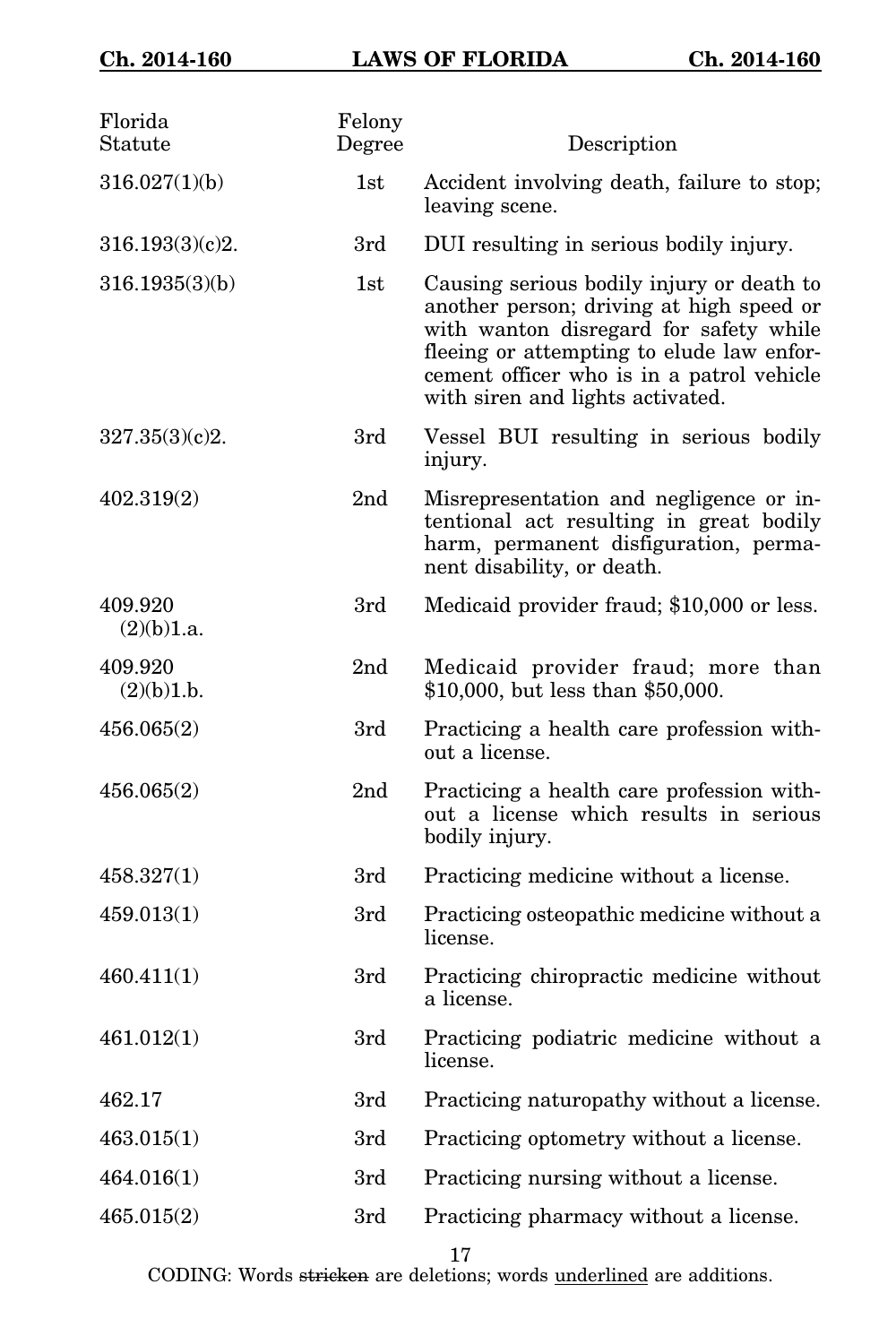| Florida<br>Statute | Felony<br>Degree | Description                                                                                                                                                                       |
|--------------------|------------------|-----------------------------------------------------------------------------------------------------------------------------------------------------------------------------------|
| 466.026(1)         | 3rd              | Practicing dentistry or dental hygiene<br>without a license.                                                                                                                      |
| 467.201            | 3rd              | Practicing midwifery without a license.                                                                                                                                           |
| 468.366            | 3rd              | Delivering respiratory care services with-<br>out a license.                                                                                                                      |
| 483.828(1)         | 3rd              | Practicing as clinical laboratory personnel<br>without a license.                                                                                                                 |
| 483.901(9)         | 3rd              | Practicing medical physics without a li-<br>cense.                                                                                                                                |
| 484.013(1)(c)      | 3rd              | Preparing or dispensing optical devices<br>without a prescription.                                                                                                                |
| 484.053            | 3rd              | Dispensing hearing aids without a license.                                                                                                                                        |
| 494.0018(2)        | 1st              | Conviction of any violation of ss. 494.001-<br>494.0077 in which the total money and<br>property unlawfully obtained exceeded<br>\$50,000 and there were five or more<br>victims. |
| 560.123(8)(b)1.    | 3rd              | Failure to report currency or payment<br>instruments exceeding \$300 but less<br>than $$20,000$ by a money services busi-<br>ness.                                                |
| 560.125(5)(a)      | 3rd              | Money services business by unauthorized<br>person, currency or payment instruments<br>exceeding \$300 but less than \$20,000.                                                     |
| 655.50(10)(b)1.    | 3rd              | Failure to report financial transactions<br>exceeding $$300$ but less than $$20,000$ by<br>financial institution.                                                                 |
| 775.21(10)(a)      | 3rd              | Sexual predator; failure to register; fail-<br>ure to renew driver's license or identifica-<br>tion card; other registration violations.                                          |
| 775.21(10)(b)      | 3rd              | Sexual predator working where children<br>regularly congregate.                                                                                                                   |
| 775.21(10)(g)      | 3rd              | Failure to report or providing false infor-<br>mation about a sexual predator; harbor or<br>conceal a sexual predator.                                                            |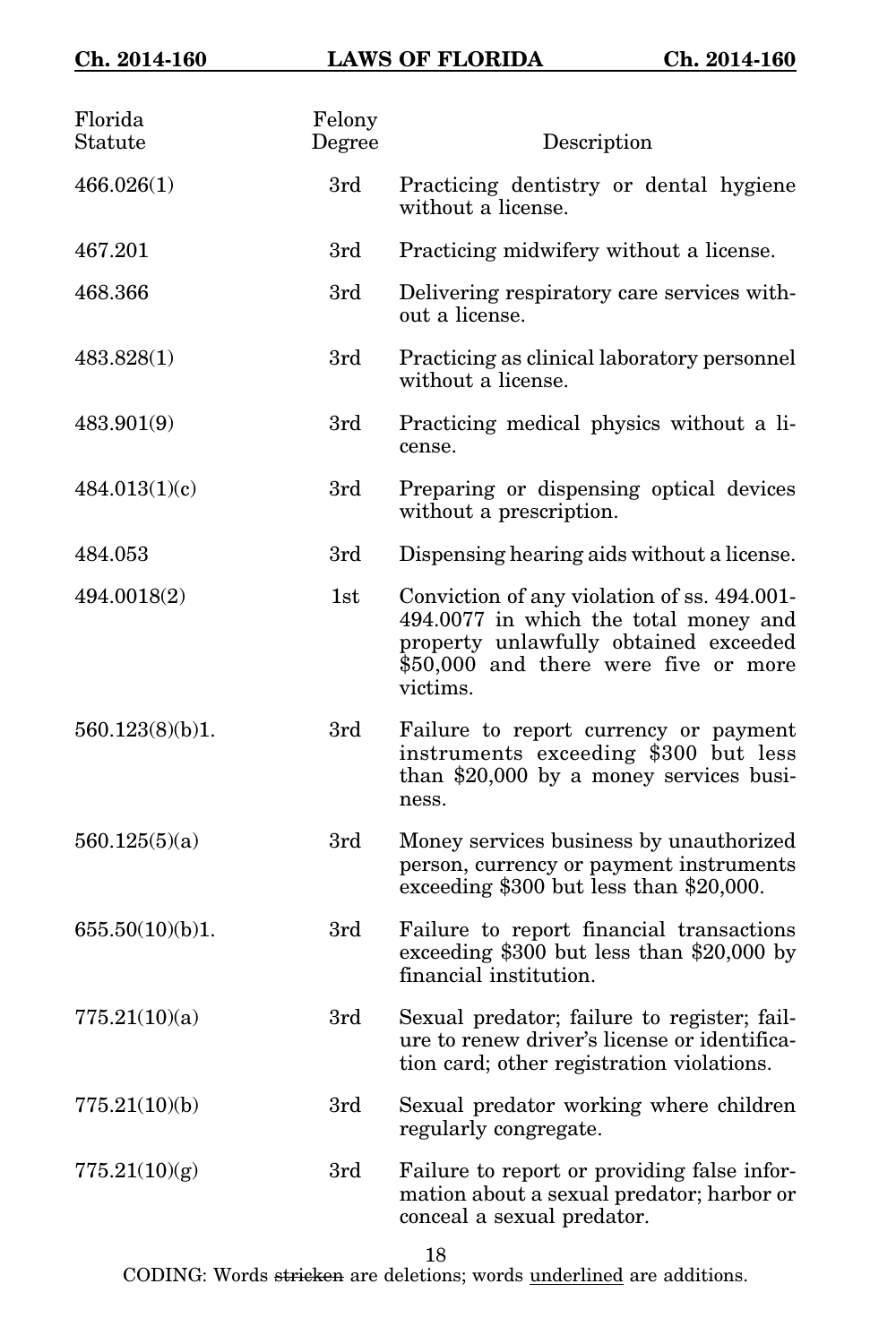| Florida<br>Statute | Felony<br>Degree | Description                                                                                                                   |
|--------------------|------------------|-------------------------------------------------------------------------------------------------------------------------------|
| 782.051(3)         | 2 <sub>nd</sub>  | Attempted felony murder of a person by a<br>person other than the perpetrator or the<br>perpetrator of an attempted felony.   |
| 782.07(1)          | 2 <sub>nd</sub>  | Killing of a human being by the act,<br>procurement, or culpable negligence of<br>another (manslaughter).                     |
| 782.071            | 2nd              | Killing of a human being or viable fetus by<br>the operation of a motor vehicle in a<br>reckless manner (vehicular homicide). |
| 782.072            | 2 <sub>nd</sub>  | Killing of a human being by the operation<br>of a vessel in a reckless manner (vessel<br>homicide).                           |
| 784.045(1)(a)1.    | 2nd              | Aggravated battery; intentionally causing<br>great bodily harm or disfigurement.                                              |
| 784.045(1)(a)2.    | 2 <sub>nd</sub>  | Aggravated battery; using deadly weapon.                                                                                      |
| 784.045(1)(b)      | 2 <sub>nd</sub>  | Aggravated battery; perpetrator aware<br>victim pregnant.                                                                     |
| 784.048(4)         | 3rd              | Aggravated stalking; violation of injunc-<br>tion or court order.                                                             |
| 784.048(7)         | 3rd              | Aggravated stalking; violation of court<br>order.                                                                             |
| 784.07(2)(d)       | 1st              | Aggravated battery on law enforcement<br>officer.                                                                             |
| 784.074(1)(a)      | 1st              | Aggravated battery on sexually violent<br>predators facility staff.                                                           |
| 784.08(2)(a)       | 1st              | Aggravated battery on a person 65 years<br>of age or older.                                                                   |
| 784.081(1)         | $1\mathrm{st}$   | Aggravated battery on specified official or<br>employee.                                                                      |
| 784.082(1)         | 1st              | Aggravated battery by detained person on<br>visitor or other detainee.                                                        |
| 784.083(1)         | 1st              | Aggravated battery on code inspector.                                                                                         |
| 787.06(3)(a)2.     | 1st              | Human trafficking using coercion for<br>labor and services of an adult.                                                       |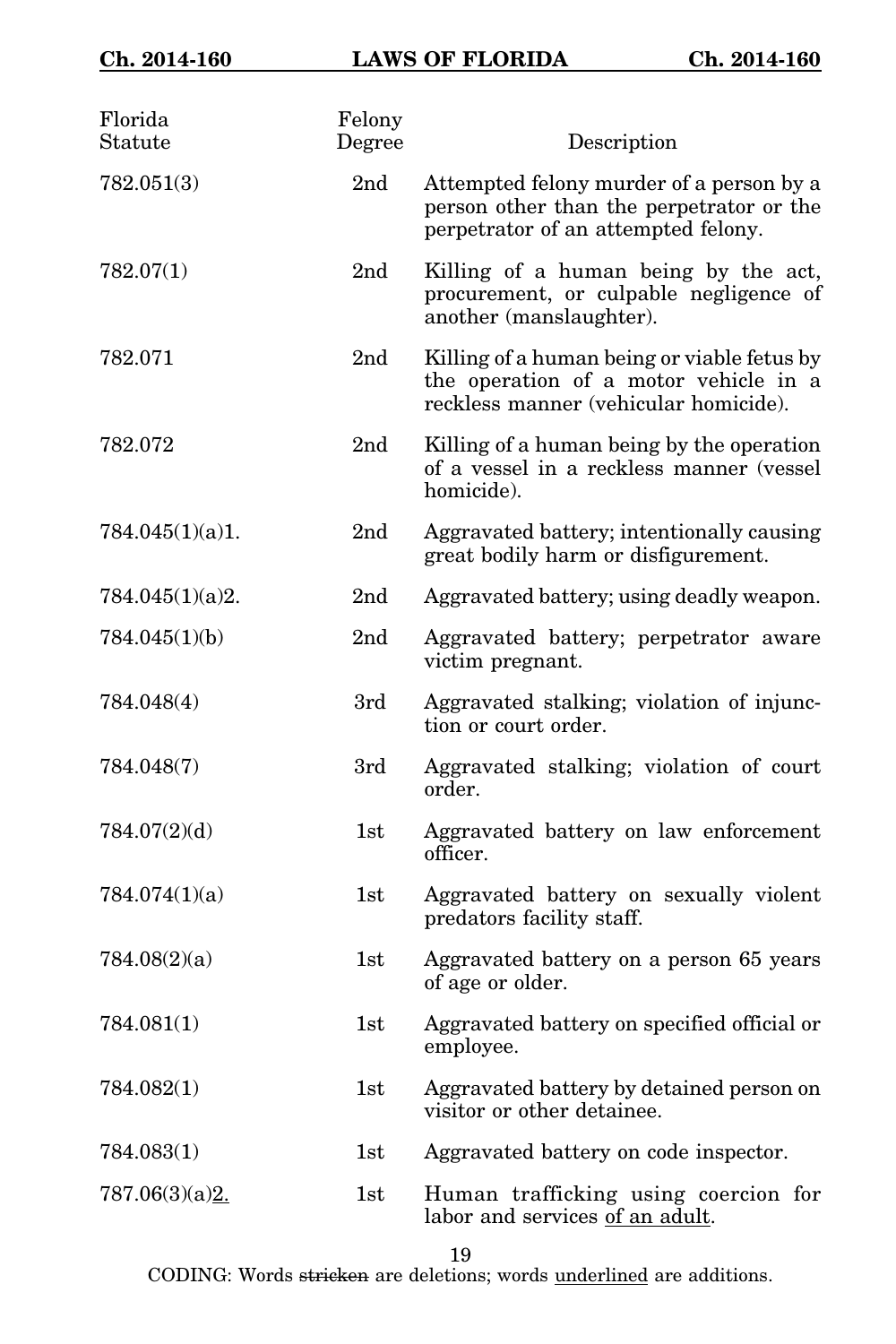| Florida<br>Statute | Felony<br>Degree | Description                                                                                                                                                        |
|--------------------|------------------|--------------------------------------------------------------------------------------------------------------------------------------------------------------------|
| 787.06(3)(e)2.     | 1st              | Human trafficking using coercion for<br>labor and services by the transfer or<br>transport of an adult any individual<br>from outside Florida to within the state. |
| 790.07(4)          | 1st              | Specified weapons violation subsequent to<br>previous conviction of s. 790.07(1) or $(2)$ .                                                                        |
| 790.16(1)          | 1st              | Discharge of a machine gun under speci-<br>fied circumstances.                                                                                                     |
| 790.165(2)         | 2 <sub>nd</sub>  | Manufacture, sell, possess, or deliver hoax<br>bomb.                                                                                                               |
| 790.165(3)         | 2 <sub>nd</sub>  | Possessing, displaying, or threatening to<br>use any hoax bomb while committing or<br>attempting to commit a felony.                                               |
| 790.166(3)         | 2nd              | Possessing, selling, using, or attempting<br>to use a hoax weapon of mass destruction.                                                                             |
| 790.166(4)         | 2 <sub>nd</sub>  | Possessing, displaying, or threatening to<br>use a hoax weapon of mass destruction<br>while committing or attempting to commit<br>a felony.                        |
| 790.23             |                  | 1st, PBL Possession of a firearm by a person who<br>qualifies for the penalty enhancements<br>provided for in s. 874.04.                                           |
| 794.08(4)          | 3rd              | Female genital mutilation; consent by a<br>parent, guardian, or a person in custodial<br>authority to a victim younger than 18<br>years of age.                    |
| 796.03             | 2 <sub>nd</sub>  | Procuring any person under 16 years for<br>prostitution.                                                                                                           |
| 796.05(1)          | 1st              | Live on earnings of a prostitute; 2nd<br>offense.                                                                                                                  |
| 796.05(1)          | 1st              | Live on earnings of a prostitute; 3rd and<br>subsequent offense.                                                                                                   |
| 800.04(5)(c)1.     | 2 <sub>nd</sub>  | Lewd or lascivious molestation; victim<br>less than 12 years of age; offender less<br>than 18 years.                                                               |
| 800.04(5)(c)2.     | 2 <sub>nd</sub>  | Lewd or lascivious molestation; victim 12<br>years of age or older but less than 16<br>years; offender 18 years or older.                                          |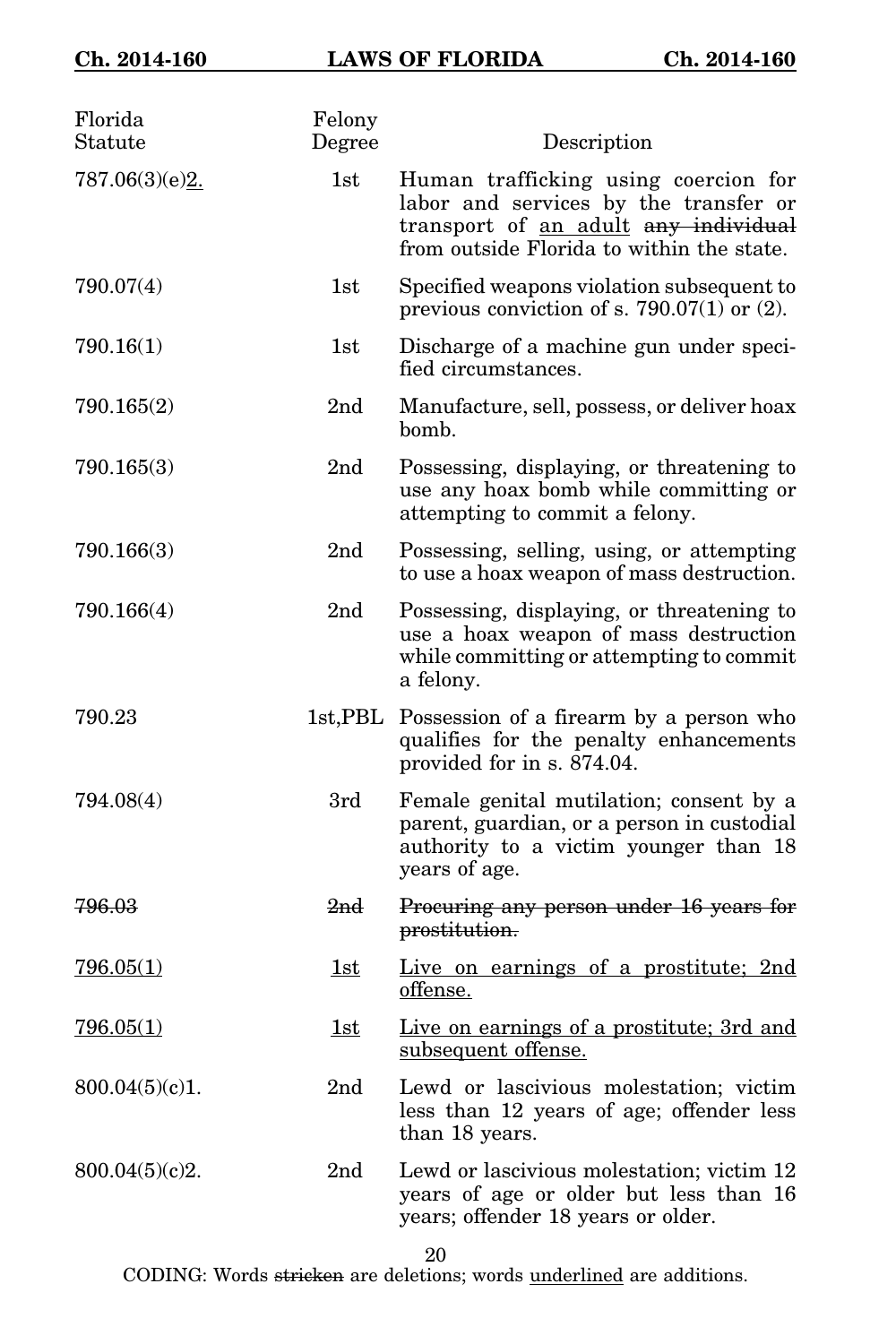| Florida<br>Statute | Felony<br>Degree | Description                                                                                                                                                                                     |
|--------------------|------------------|-------------------------------------------------------------------------------------------------------------------------------------------------------------------------------------------------|
| 806.01(2)          | 2nd              | Maliciously damage structure by fire or<br>explosive.                                                                                                                                           |
| 810.02(3)(a)       | 2nd              | Burglary of occupied dwelling; unarmed;<br>no assault or battery.                                                                                                                               |
| 810.02(3)(b)       | 2nd              | Burglary of unoccupied dwelling; un-<br>armed; no assault or battery.                                                                                                                           |
| 810.02(3)(d)       | 2nd              | Burglary of occupied conveyance; un-<br>armed; no assault or battery.                                                                                                                           |
| 810.02(3)(e)       | 2 <sub>nd</sub>  | Burglary of authorized emergency vehicle.                                                                                                                                                       |
| 812.014(2)(a)1.    | 1st              | Property stolen, valued at \$100,000 or<br>more or a semitrailer deployed by a law<br>enforcement officer; property stolen while<br>causing other property damage; 1st de-<br>gree grand theft. |
| 812.014(2)(b)2.    | 2 <sub>nd</sub>  | Property stolen, cargo valued at less than<br>\$50,000, grand theft in 2nd degree.                                                                                                              |
| 812.014(2)(b)3.    | 2nd              | Property stolen, emergency medical<br>equipment; 2nd degree grand theft.                                                                                                                        |
| 812.014(2)(b)4.    | 2nd              | Property stolen, law enforcement equip-<br>ment from authorized emergency vehicle.                                                                                                              |
| 812.0145(2)(a)     | 1st              | Theft from person 65 years of age or older;<br>\$50,000 or more.                                                                                                                                |
| 812.019(2)         | 1st              | Stolen property; initiates, organizes,<br>plans, etc., the theft of property and<br>traffics in stolen property.                                                                                |
| 812.131(2)(a)      | 2nd              | Robbery by sudden snatching.                                                                                                                                                                    |
| 812.133(2)(b)      | 1st              | Carjacking; no firearm, deadly weapon, or<br>other weapon.                                                                                                                                      |
| 817.034(4)(a)1.    | 1st              | Communications fraud, value greater<br>than \$50,000.                                                                                                                                           |
| 817.234(8)(a)      | 2nd              | Solicitation of motor vehicle accident vic-<br>tims with intent to defraud.                                                                                                                     |
| 817.234(9)         | 2nd              | Organizing, planning, or participating in<br>an intentional motor vehicle collision.                                                                                                            |
| 817.234(11)(c)     | 1st              | Insurance fraud; property value \$100,000<br>or more.                                                                                                                                           |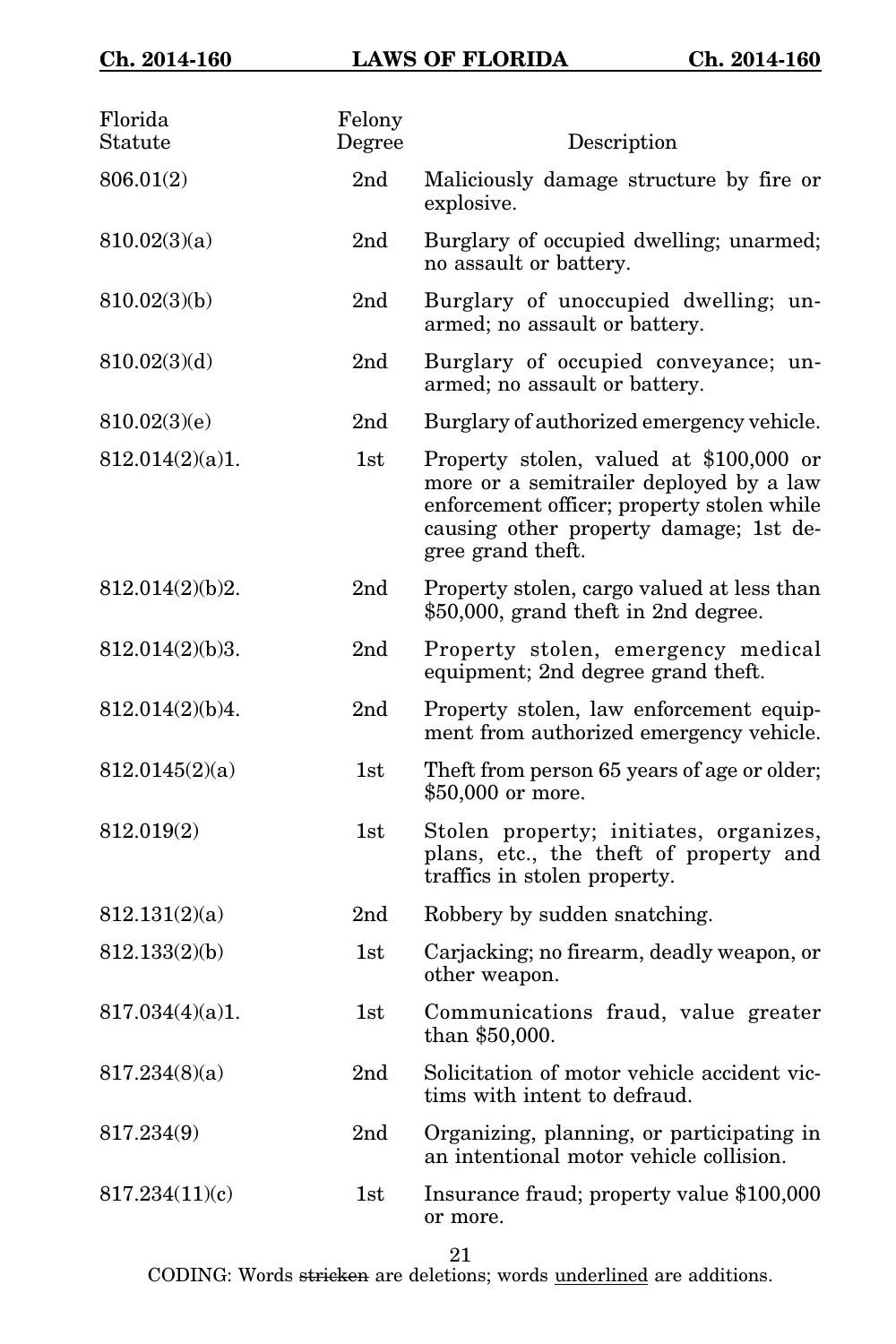| Florida<br>Statute             | Felony<br>Degree | Description                                                                                                                                                                                                      |
|--------------------------------|------------------|------------------------------------------------------------------------------------------------------------------------------------------------------------------------------------------------------------------|
| 817.2341<br>$(2)(b) \& (3)(b)$ | 1st              | Making false entries of material fact or<br>false statements regarding property va-<br>lues relating to the solvency of an insuring<br>entity which are a significant cause of the<br>insolvency of that entity. |
| 817.535(2)(a)                  | 3rd              | Filing false lien or other unauthorized<br>document.                                                                                                                                                             |
| 825.102(3)(b)                  | 2 <sub>nd</sub>  | Neglecting an elderly person or disabled<br>adult causing great bodily harm, disabil-<br>ity, or disfigurement.                                                                                                  |
| 825.103(2)(b)                  | 2 <sub>nd</sub>  | Exploiting an elderly person or disabled<br>adult and property is valued at \$20,000 or<br>more, but less than \$100,000.                                                                                        |
| 827.03(2)(b)                   | 2 <sub>nd</sub>  | Neglect of a child causing great bodily<br>harm, disability, or disfigurement.                                                                                                                                   |
| 827.04(3)                      | 3rd              | Impregnation of a child under 16 years of<br>age by person 21 years of age or older.                                                                                                                             |
| 837.05(2)                      | 3rd              | Giving false information about alleged<br>capital felony to a law enforcement officer.                                                                                                                           |
| 838.015                        | 2 <sub>nd</sub>  | Bribery.                                                                                                                                                                                                         |
| 838.016                        | 2nd              | Unlawful compensation or reward for<br>official behavior.                                                                                                                                                        |
| 838.021(3)(a)                  | 2 <sub>nd</sub>  | Unlawful harm to a public servant.                                                                                                                                                                               |
| 838.22                         | 2 <sub>nd</sub>  | Bid tampering.                                                                                                                                                                                                   |
| 843.0855(2)                    | 3rd              | Impersonation of a public officer or em-<br>ployee.                                                                                                                                                              |
| 843.0855(3)                    | 3rd              | Unlawful simulation of legal process.                                                                                                                                                                            |
| 843.0855(4)                    | 3rd              | Intimidation of a public officer or employ-<br>ee.                                                                                                                                                               |
| 847.0135(3)                    | 3rd              | Solicitation of a child, via a computer<br>service, to commit an unlawful sex act.                                                                                                                               |
| 847.0135(4)                    | 2 <sub>nd</sub>  | Traveling to meet a minor to commit an<br>unlawful sex act.                                                                                                                                                      |
| 872.06                         | 2 <sub>nd</sub>  | Abuse of a dead human body.                                                                                                                                                                                      |
|                                |                  |                                                                                                                                                                                                                  |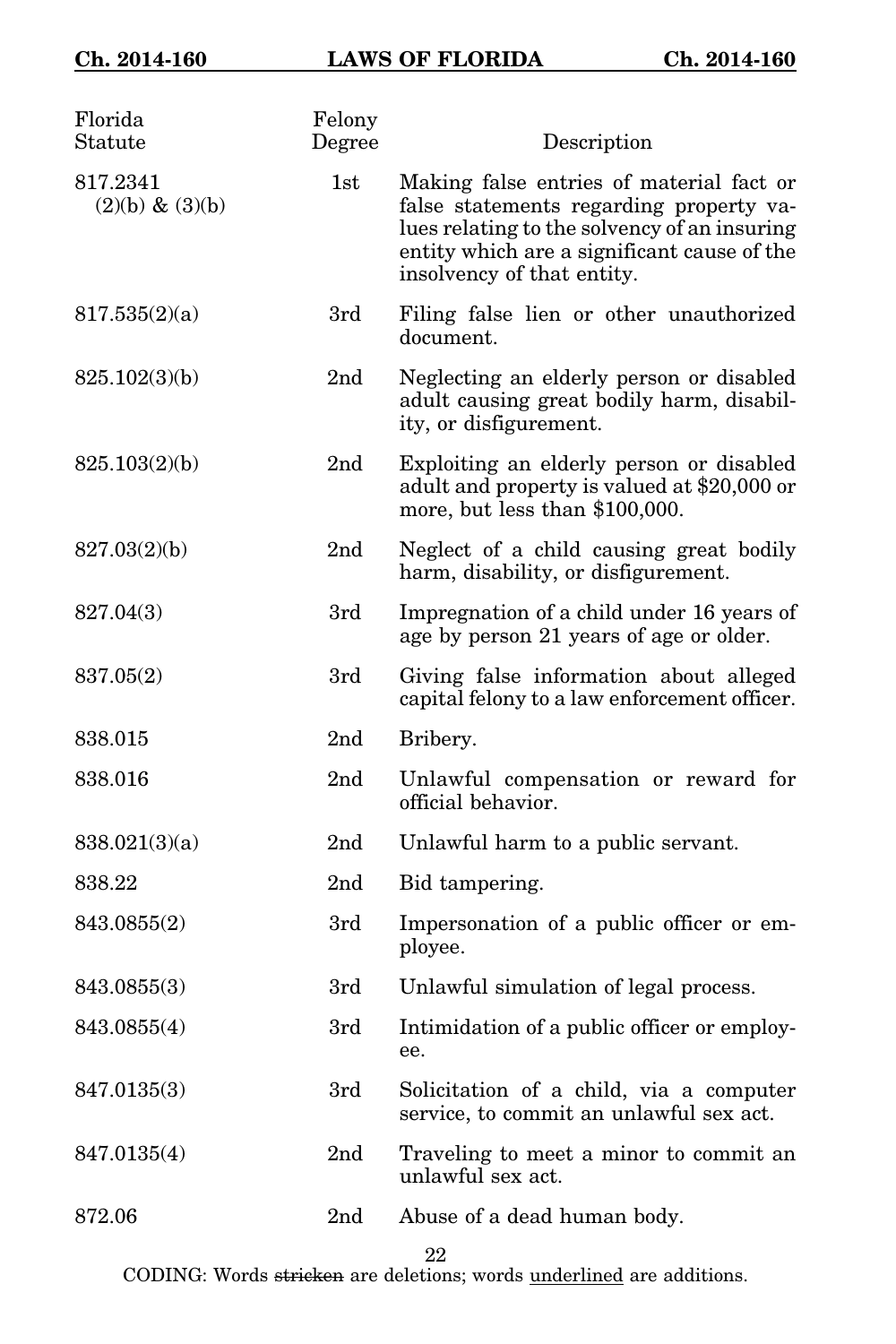| Florida<br>Statute    | Felony<br>Degree | Description                                                                                                                                                                                                                                                                                                        |
|-----------------------|------------------|--------------------------------------------------------------------------------------------------------------------------------------------------------------------------------------------------------------------------------------------------------------------------------------------------------------------|
| 874.05(2)(b)          | 1st              | Encouraging or recruiting person under<br>13 to join a criminal gang; second or<br>subsequent offense.                                                                                                                                                                                                             |
| 874.10                |                  | 1st, PBL Knowingly initiates, organizes, plans, fi-<br>nances, directs, manages, or supervises<br>criminal gang-related activity.                                                                                                                                                                                  |
| 893.13(1)(c)1.        | 1st              | Sell, manufacture, or deliver cocaine (or<br>other drug prohibited under<br>S.<br>893.03(1)(a), (1)(b), (1)(d), (2)(a), (2)(b), or<br>$(2)(c)4$ .) within 1,000 feet of a child care<br>facility, school, or state, county, or muni-<br>cipal park or publicly owned recreational<br>facility or community center. |
| 893.13(1)(e)1.        | 1st              | Sell, manufacture, or deliver cocaine or<br>other drug prohibited under<br>S.<br>893.03(1)(a), (1)(b), (1)(d), (2)(a), (2)(b), or<br>$(2)(c)4$ ., within 1,000 feet of property used<br>for religious services or a specified busi-<br>ness site.                                                                  |
| 893.13(4)(a)          | 1st              | Deliver to minor cocaine (or other s.<br>893.03(1)(a), (1)(b), (1)(d), (2)(a), (2)(b), or<br>$(2)(c)4.$ drugs).                                                                                                                                                                                                    |
| 893.135(1)(a)1.       | 1st              | Trafficking in cannabis, more than 25 lbs.,<br>less than 2,000 lbs.                                                                                                                                                                                                                                                |
| 893.135<br>(1)(b)1.a. | 1st              | Trafficking in cocaine, more than 28<br>grams, less than 200 grams.                                                                                                                                                                                                                                                |
| 893.135<br>(1)(c)1.a. | 1st              | Trafficking in illegal drugs, more than 4<br>grams, less than 14 grams.                                                                                                                                                                                                                                            |
| 893.135(1)(d)1.       | 1st              | Trafficking in phencyclidine, more than<br>28 grams, less than 200 grams.                                                                                                                                                                                                                                          |
| 893.135(1)(e)1.       | 1st              | Trafficking in methaqualone, more than<br>200 grams, less than 5 kilograms.                                                                                                                                                                                                                                        |
| 893.135(1)(f)1.       | 1st              | Trafficking in amphetamine, more than<br>14 grams, less than 28 grams.                                                                                                                                                                                                                                             |
| 893.135<br>(1)(g)1.a. | 1st              | Trafficking in flunitrazepam, 4 grams or<br>more, less than 14 grams.                                                                                                                                                                                                                                              |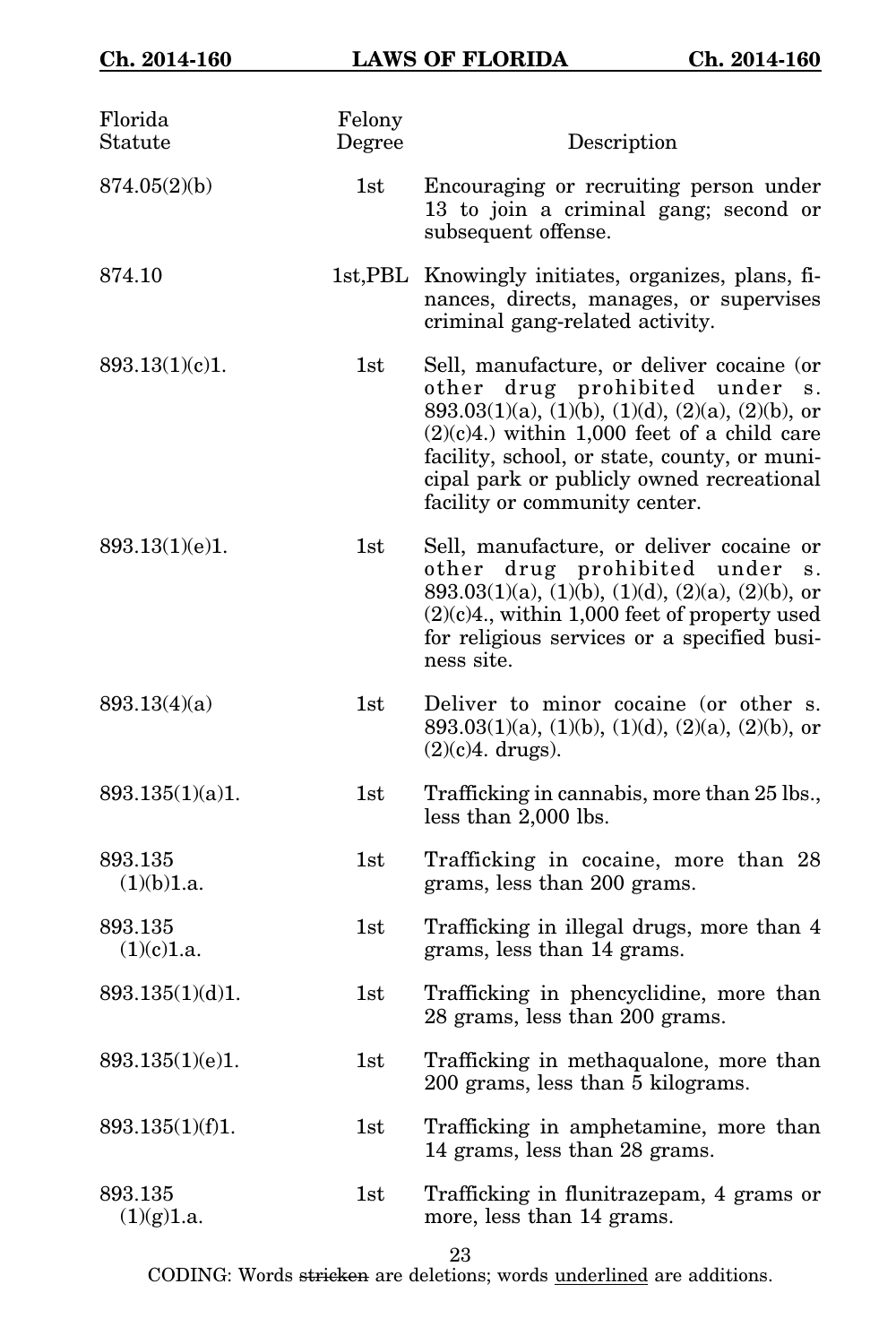| Florida<br>Statute    | Felony<br>Degree | Description                                                                                                                                         |
|-----------------------|------------------|-----------------------------------------------------------------------------------------------------------------------------------------------------|
| 893.135<br>(1)(h)1.a. | 1st              | Trafficking in gamma-hydroxybutyric<br>acid (GHB), 1 kilogram or more, less<br>than 5 kilograms.                                                    |
| 893.135<br>(1)(j)1.a. | 1st              | Trafficking in 1,4-Butanediol, 1 kilogram<br>or more, less than 5 kilograms.                                                                        |
| 893.135<br>(1)(k)2.a. | 1st              | Trafficking in Phenethylamines, 10 grams<br>or more, less than 200 grams.                                                                           |
| 893.1351(2)           | 2 <sub>nd</sub>  | Possession of place for trafficking in or<br>manufacturing of controlled substance.                                                                 |
| 896.101(5)(a)         | 3rd              | Money laundering, financial transactions<br>exceeding \$300 but less than \$20,000.                                                                 |
| 896.104(4)(a)1.       | 3rd              | Structuring transactions to evade report-<br>ing or registration requirements, financial<br>transactions exceeding \$300 but less than<br>\$20,000. |
| 943.0435(4)(c)        | 2 <sub>nd</sub>  | Sexual offender vacating permanent resi-<br>dence; failure to comply with reporting<br>requirements.                                                |
| 943.0435(8)           | 2 <sub>nd</sub>  | Sexual offender; remains in state after<br>indicating intent to leave; failure to com-<br>ply with reporting requirements.                          |
| 943.0435(9)(a)        | 3rd              | Sexual offender; failure to comply with<br>reporting requirements.                                                                                  |
| 943.0435(13)          | 3rd              | Failure to report or providing false infor-<br>mation about a sexual offender; harbor or<br>conceal a sexual offender.                              |
| 943.0435(14)          | 3rd              | Sexual offender; failure to report and<br>reregister; failure to respond to address<br>verification.                                                |
| 944.607(9)            | 3rd              | Sexual offender; failure to comply with<br>reporting requirements.                                                                                  |
| 944.607(10)(a)        | 3rd              | Sexual offender; failure to submit to the<br>taking of a digitized photograph.                                                                      |
| 944.607(12)           | 3rd              | Failure to report or providing false infor-<br>mation about a sexual offender; harbor or<br>conceal a sexual offender.                              |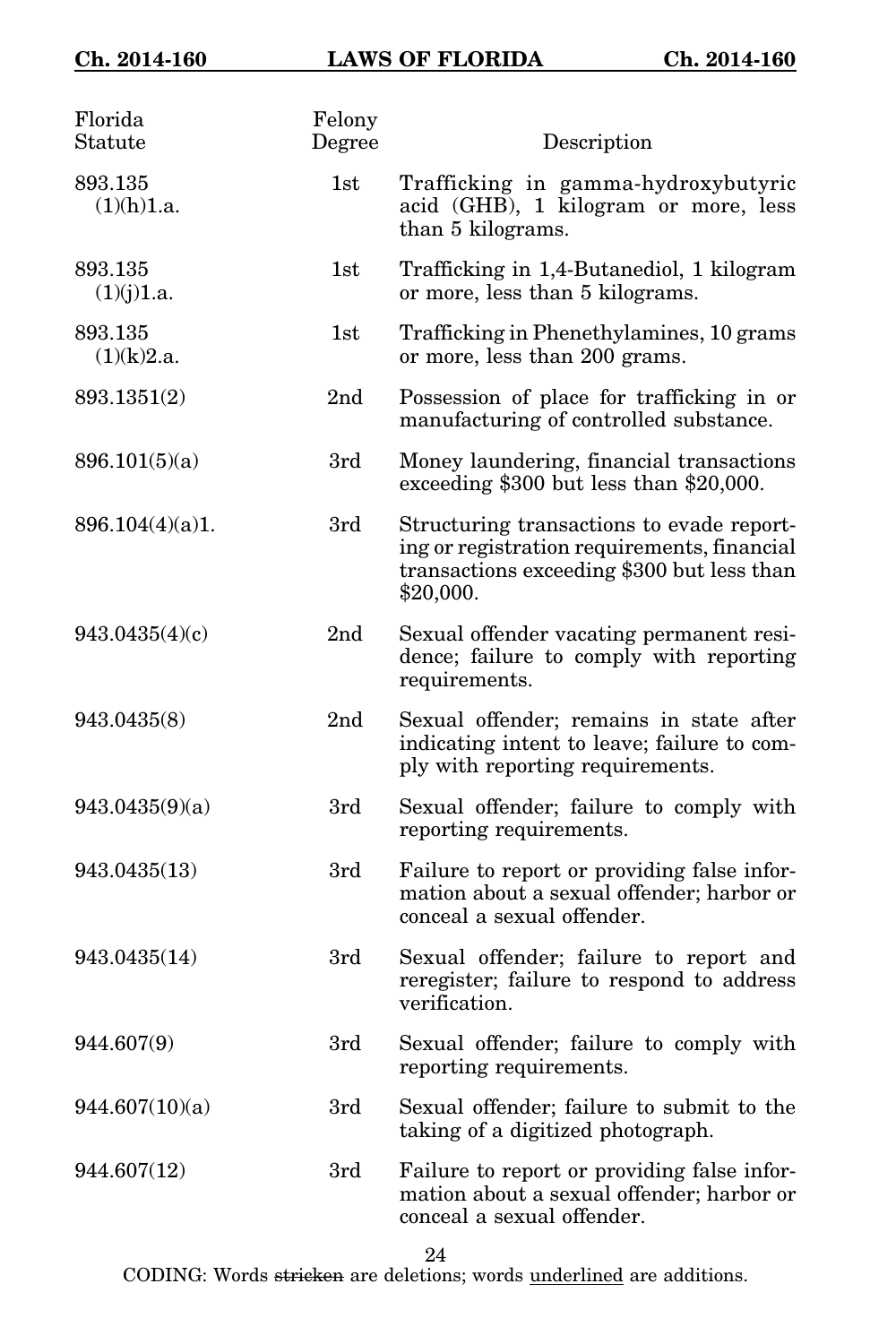| Florida<br>Statute    | Felony<br>Degree | Description                                                                                                                                                |
|-----------------------|------------------|------------------------------------------------------------------------------------------------------------------------------------------------------------|
| 944.607(13)           | 3rd              | Sexual offender; failure to report and<br>reregister; failure to respond to address<br>verification.                                                       |
| 985.4815(10)          | 3rd              | Sexual offender; failure to submit to the<br>taking of a digitized photograph.                                                                             |
| 985.4815(12)          | 3rd              | Failure to report or providing false infor-<br>mation about a sexual offender; harbor or<br>conceal a sexual offender.                                     |
| 985.4815(13)          | 3rd              | Sexual offender; failure to report and<br>reregister; failure to respond to address<br>verification.                                                       |
| LEVEL 8<br>(h)        |                  |                                                                                                                                                            |
| Florida<br>Statute    | Felony<br>Degree | Description                                                                                                                                                |
| 316.193<br>(3)(c)3.a. | 2 <sub>nd</sub>  | DUI manslaughter.                                                                                                                                          |
| 316.1935(4)(b)        | 1st              | Aggravated fleeing or attempted eluding<br>with serious bodily injury or death.                                                                            |
| 327.35(3)(c)3.        | 2 <sub>nd</sub>  | Vessel BUI manslaughter.                                                                                                                                   |
| 499.0051(7)           | 1st              | Knowing trafficking in contraband pre-<br>scription drugs.                                                                                                 |
| 499.0051(8)           | 1st              | Knowing forgery of prescription labels or<br>prescription drug labels.                                                                                     |
| 560.123(8)(b)2.       | 2 <sub>nd</sub>  | Failure to report currency or payment<br>instruments totaling or exceeding<br>\$20,000, but less than \$100,000 by<br>money transmitter.                   |
| 560.125(5)(b)         | 2 <sub>nd</sub>  | Money transmitter business by unauthor-<br>ized person, currency or payment instru-<br>ments totaling or exceeding \$20,000, but<br>less than $$100,000$ . |
| 655.50(10)(b)2.       | 2 <sub>nd</sub>  | Failure to report financial transactions<br>totaling or exceeding $$20,000$ , but less<br>than \$100,000 by financial institutions.                        |
| 777.03(2)(a)          | 1st              | Accessory after the fact, capital felony.<br>25                                                                                                            |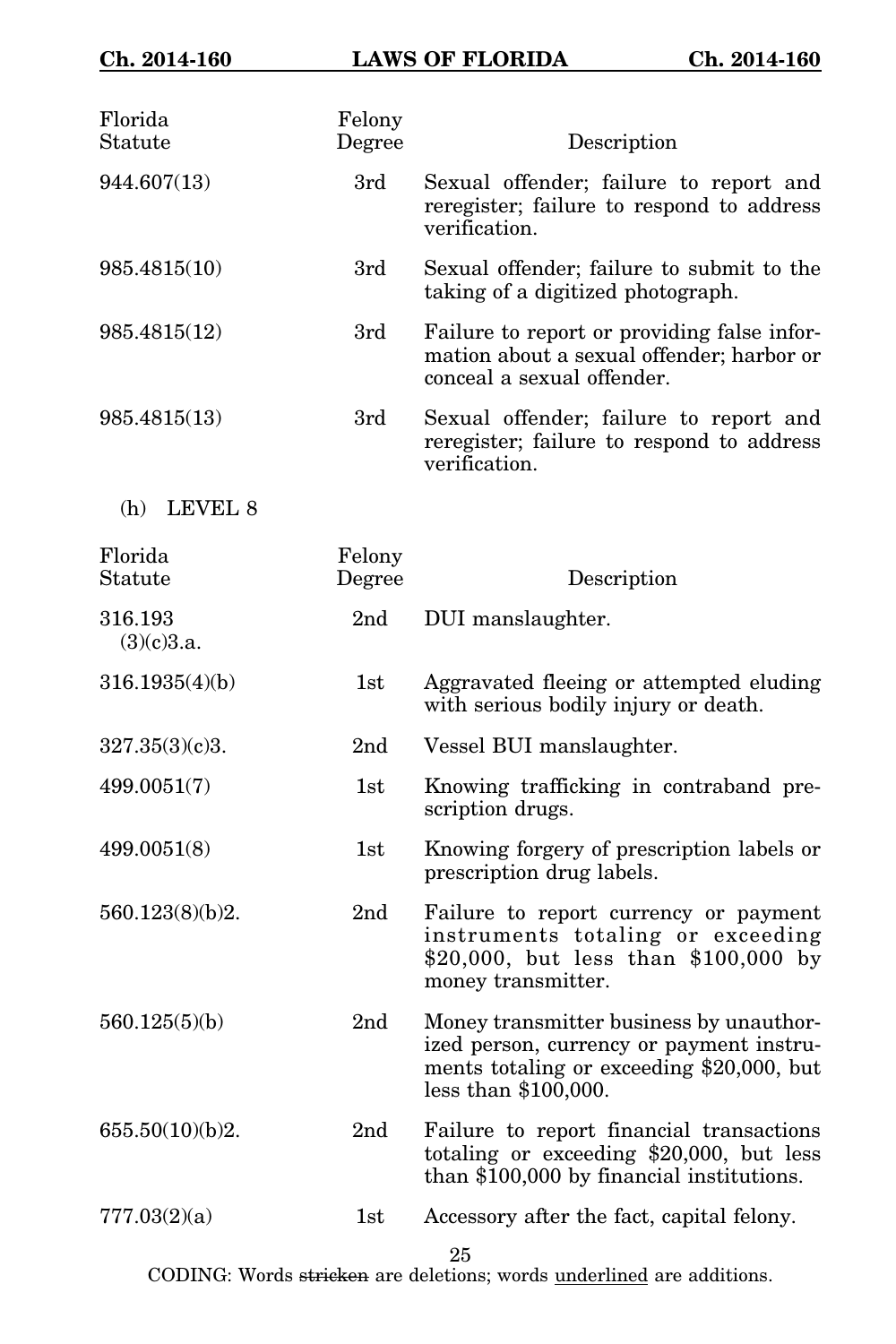| Florida<br>Statute | Felony<br>Degree | Description                                                                                                                                                                                                                                                                           |
|--------------------|------------------|---------------------------------------------------------------------------------------------------------------------------------------------------------------------------------------------------------------------------------------------------------------------------------------|
| 782.04(4)          | 2nd              | Killing of human without design when<br>engaged in act or attempt of any felony<br>other than arson, sexual battery, robbery,<br>burglary, kidnapping, aggravated fleeing<br>or eluding with serious bodily injury or<br>death, aircraft piracy, or unlawfully dis-<br>charging bomb. |
| 782.051(2)         | 1st              | Attempted felony murder while perpetrat-<br>ing or attempting to perpetrate a felony<br>not enumerated in s. $782.04(3)$ .                                                                                                                                                            |
| 782.071(1)(b)      | 1st              | Committing vehicular homicide and fail-<br>ing to render aid or give information.                                                                                                                                                                                                     |
| 782.072(2)         | 1st              | Committing vessel homicide and failing to<br>render aid or give information.                                                                                                                                                                                                          |
| 787.06(3)(a)1.     | 1st              | Human trafficking for labor and services<br>of a child.                                                                                                                                                                                                                               |
| 787.06(3)(b)       | 1st              | Human trafficking using coercion for<br>commercial sexual activity of an adult.                                                                                                                                                                                                       |
| 787.06(3)(c)2.     | 1st              | Human trafficking using coercion for<br>labor and services of an unauthorized<br>alien adult.                                                                                                                                                                                         |
| 787.06(3)(e)1.     | 1st              | Human trafficking for labor and services<br>by the transfer or transport of a child from<br>outside Florida to within the state.                                                                                                                                                      |
| 787.06(3)(f)2.     | 1st              | Human trafficking using coercion for<br>commercial sexual activity by the transfer<br>or transport of any adult individual from<br>outside Florida to within the state.                                                                                                               |
| 790.161(3)         | 1st              | Discharging a destructive device which<br>results in bodily harm or property da-<br>mage.                                                                                                                                                                                             |
| 794.011(5)         | 2nd              | Sexual battery, victim 12 years or over,<br>offender does not use physical force likely<br>to cause serious injury.                                                                                                                                                                   |
| 794.08(3)          | 2nd              | Female genital mutilation, removal of a<br>victim younger than 18 years of age from<br>this state.                                                                                                                                                                                    |
| 800.04(4)          | 2 <sub>nd</sub>  | Lewd or lascivious battery.                                                                                                                                                                                                                                                           |
|                    |                  |                                                                                                                                                                                                                                                                                       |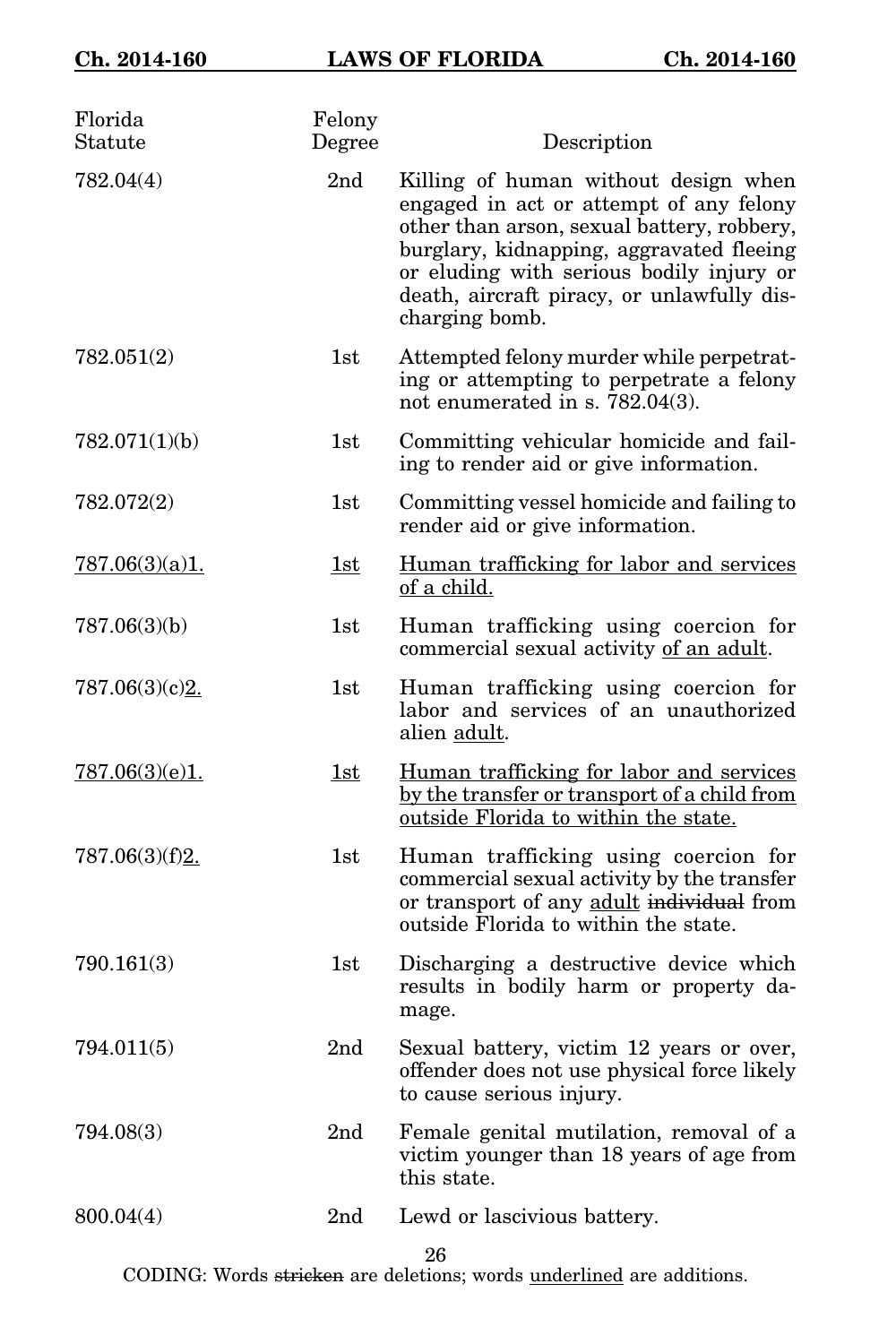| Florida<br>Statute | Felony<br>Degree | Description                                                                                                                                 |
|--------------------|------------------|---------------------------------------------------------------------------------------------------------------------------------------------|
| 806.01(1)          | 1st              | Maliciously damage dwelling or structure<br>by fire or explosive, believing person in<br>structure.                                         |
| 810.02(2)(a)       |                  | 1st, PBL Burglary with assault or battery.                                                                                                  |
| 810.02(2)(b)       |                  | 1st, PBL Burglary; armed with explosives or dan-<br>gerous weapon.                                                                          |
| 810.02(2)(c)       | $1\mathrm{st}$   | Burglary of a dwelling or structure caus-<br>ing structural damage or \$1,000 or more<br>property damage.                                   |
| 812.014(2)(a)2.    | $1\mathrm{st}$   | Property stolen; cargo valued at \$50,000<br>or more, grand theft in 1st degree.                                                            |
| 812.13(2)(b)       | 1st              | Robbery with a weapon.                                                                                                                      |
| 812.135(2)(c)      | 1st              | Home-invasion robbery, no firearm,<br>deadly weapon, or other weapon.                                                                       |
| 817.535(2)(b)      | 2 <sub>nd</sub>  | Filing false lien or other unauthorized<br>document; second or subsequent offense.                                                          |
| 817.535(3)(a)      | 2 <sub>nd</sub>  | Filing false lien or other unauthorized<br>document; property owner is a public<br>officer or employee.                                     |
| 817.535(4)(a)1.    | 2 <sub>nd</sub>  | Filing false lien or other unauthorized<br>document; defendant is incarcerated or<br>under supervision.                                     |
| 817.535(5)(a)      | 2 <sub>nd</sub>  | Filing false lien or other unauthorized<br>document; owner of the property incurs<br>financial loss as a result of the false<br>instrument. |
| 817.568(6)         | 2 <sub>nd</sub>  | Fraudulent use of personal identification<br>information of an individual under the age<br>of 18.                                           |
| 825.102(2)         | 1st              | Aggravated abuse of an elderly person or<br>disabled adult.                                                                                 |
| 825.1025(2)        | 2nd              | Lewd or lascivious battery upon an elderly<br>person or disabled adult.                                                                     |
| 825.103(2)(a)      | 1st              | Exploiting an elderly person or disabled<br>adult and property is valued at \$100,000<br>or more.                                           |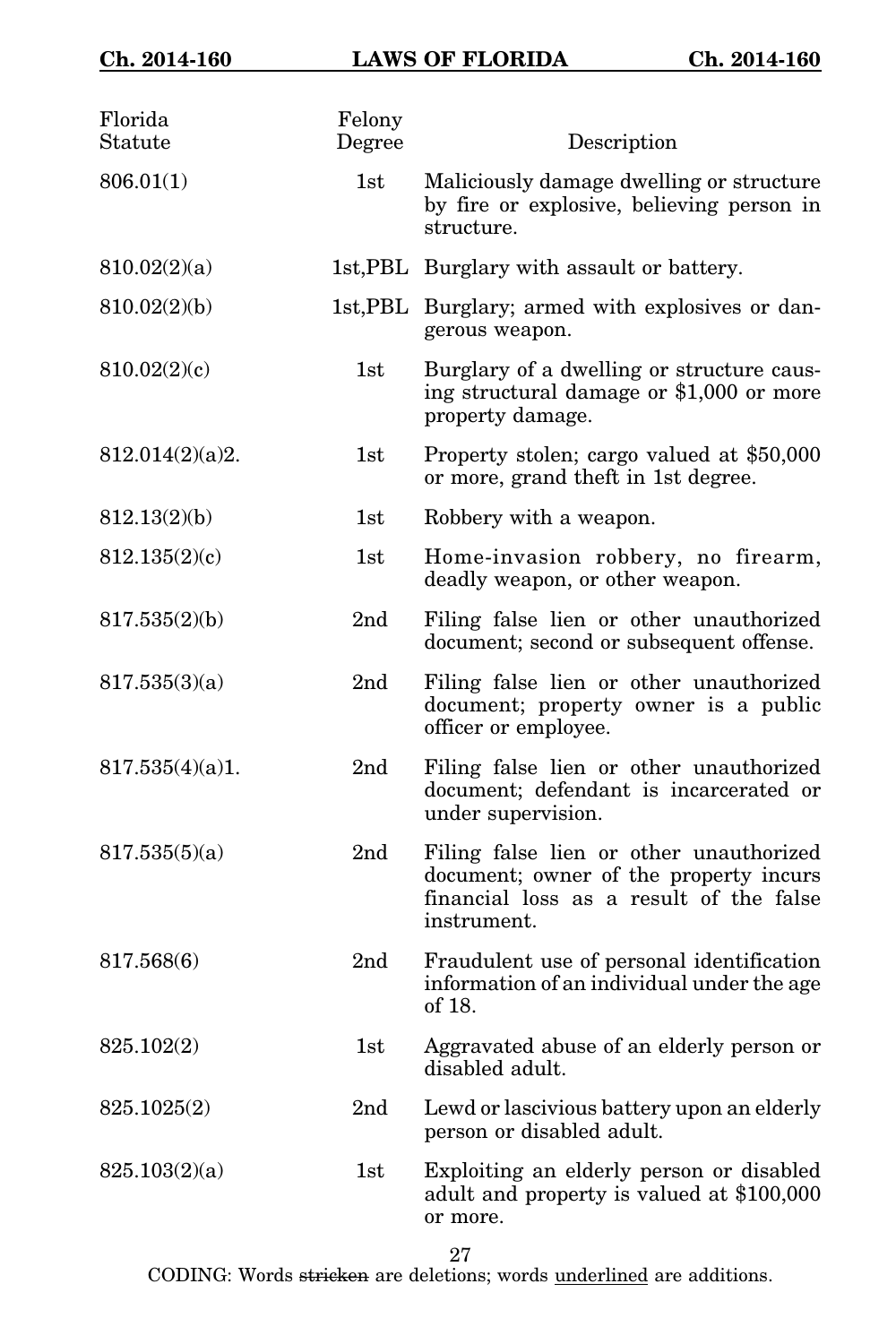| Florida<br>Statute    | Felony<br>Degree | Description                                                                                                  |
|-----------------------|------------------|--------------------------------------------------------------------------------------------------------------|
| 837.02(2)             | 2nd              | Perjury in official proceedings relating to<br>prosecution of a capital felony.                              |
| 837.021(2)            | 2 <sub>nd</sub>  | Making contradictory statements in offi-<br>cial proceedings relating to prosecution of<br>a capital felony. |
| 860.121(2)(c)         | 1st              | Shooting at or throwing any object in path<br>of railroad vehicle resulting in great<br>bodily harm.         |
| 860.16                | 1st              | Aircraft piracy.                                                                                             |
| 893.13(1)(b)          | 1st              | Sell or deliver in excess of 10 grams of any<br>substance specified in s. $893.03(1)(a)$ or<br>(b).          |
| 893.13(2)(b)          | 1st              | Purchase in excess of 10 grams of any<br>substance specified in s. $893.03(1)(a)$ or<br>(b).                 |
| 893.13(6)(c)          | 1st              | Possess in excess of 10 grams of any<br>substance specified in s. $893.03(1)(a)$ or<br>(b).                  |
| 893.135(1)(a)2.       | 1st              | Trafficking in cannabis, more than 2,000<br>$lbs.$ , less than $10,000$ lbs.                                 |
| 893.135<br>(1)(b)1.b. | 1st              | Trafficking in cocaine, more than 200<br>grams, less than 400 grams.                                         |
| 893.135<br>(1)(c)1.b. | 1st              | Trafficking in illegal drugs, more than 14<br>grams, less than 28 grams.                                     |
| 893.135<br>(1)(d)1.b. | 1st              | Trafficking in phencyclidine, more than<br>200 grams, less than 400 grams.                                   |
| 893.135<br>(1)(e)1.b. | 1st              | Trafficking in methaqualone, more than 5<br>kilograms, less than 25 kilograms.                               |
| 893.135<br>(1)(f)1.b. | $1\mathrm{st}$   | Trafficking in amphetamine, more than<br>28 grams, less than 200 grams.                                      |
| 893.135<br>(1)(g)1.b. | 1st              | Trafficking in flunitrazepam, 14 grams or<br>more, less than 28 grams.                                       |
| 893.135<br>(1)(h)1.b. | 1st              | Trafficking in gamma-hydroxybutyric<br>acid (GHB), 5 kilograms or more, less<br>than 10 kilograms.           |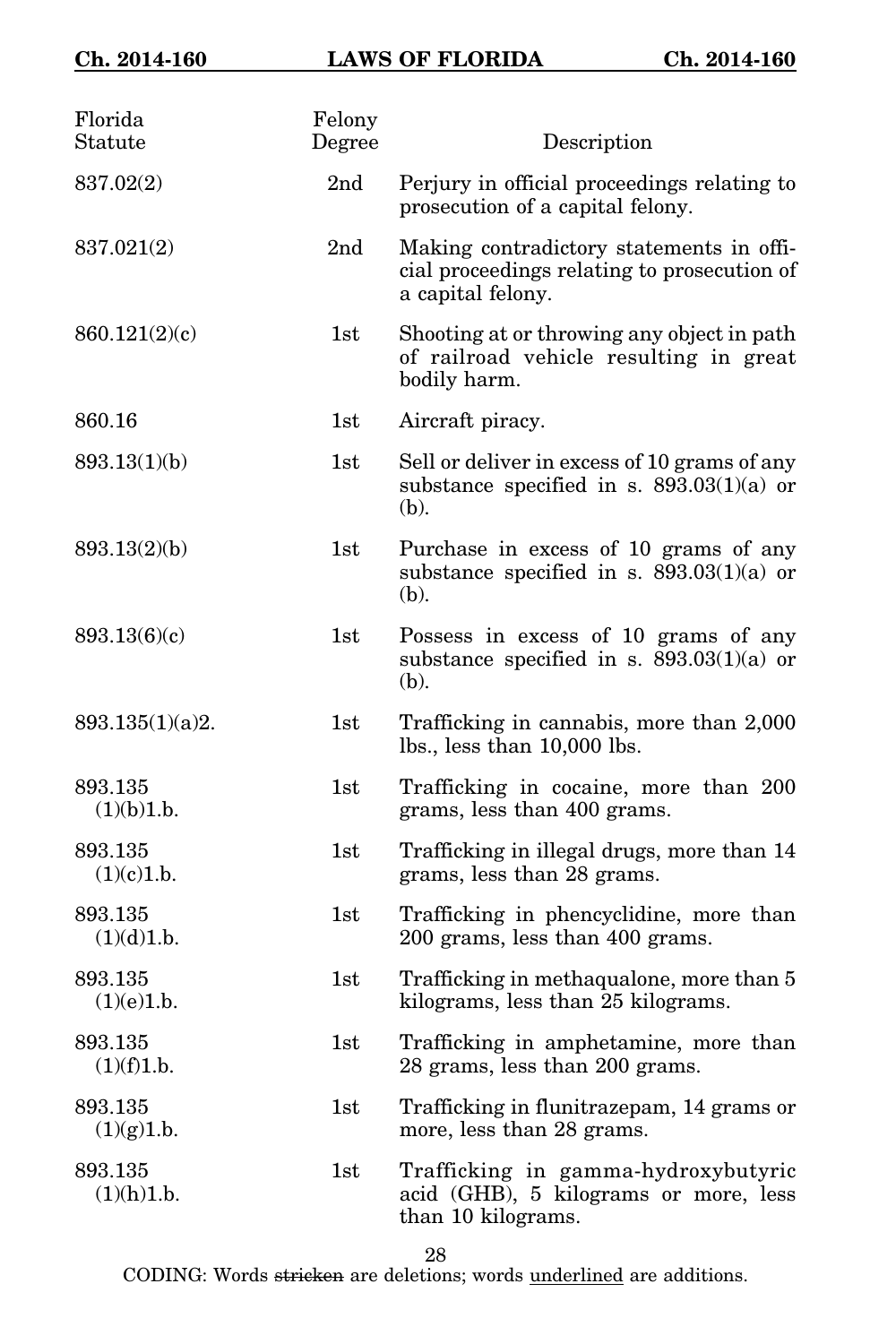| Florida<br>Statute    | Felony<br>Degree | Description                                                                                                                                                           |
|-----------------------|------------------|-----------------------------------------------------------------------------------------------------------------------------------------------------------------------|
| 893.135<br>(1)(j)1.b. | 1st              | Trafficking in 1,4-Butanediol, 5 kilograms<br>or more, less than 10 kilograms.                                                                                        |
| 893.135<br>(1)(k)2.b. | 1st              | Trafficking in Phenethylamines, 200<br>grams or more, less than 400 grams.                                                                                            |
| 893.1351(3)           | 1st              | Possession of a place used to manufacture<br>controlled substance when minor is pre-<br>sent or resides there.                                                        |
| 895.03(1)             | 1st              | Use or invest proceeds derived from pat-<br>tern of racketeering activity.                                                                                            |
| 895.03(2)             | 1st              | Acquire or maintain through racketeering<br>activity any interest in or control of any<br>enterprise or real property.                                                |
| 895.03(3)             | 1st              | Conduct or participate in any enterprise<br>through pattern of racketeering activity.                                                                                 |
| 896.101(5)(b)         | 2 <sub>nd</sub>  | Money laundering, financial transactions<br>totaling or exceeding $$20,000$ , but less<br>than \$100,000.                                                             |
| 896.104(4)(a)2.       | 2nd              | Structuring transactions to evade report-<br>ing or registration requirements, financial<br>transactions totaling or exceeding \$20,000<br>but less than $$100,000$ . |
| LEVEL 9<br>(i)        |                  |                                                                                                                                                                       |
| Florida<br>Statute    | Felony<br>Degree | Description                                                                                                                                                           |
| 316.193<br>(3)(c)3.b. | 1st              | DUI manslaughter; failing to render aid<br>or give information.                                                                                                       |
| 327.35(3)(c)3.b.      | 1st              | BUI manslaughter; failing to render aid or<br>give information.                                                                                                       |
| 409.920<br>(2)(b)1.c. | 1st              | Medicaid provider fraud; \$50,000 or more.                                                                                                                            |
| 499.0051(9)           | 1st              | Knowing sale or purchase of contraband<br>prescription drugs resulting in great bod-<br>ily harm.                                                                     |
| 560.123(8)(b)3.       | 1st              | Failure to report currency or payment<br>instruments totaling or exceeding<br>\$100,000 by money transmitter.                                                         |
|                       |                  | 29                                                                                                                                                                    |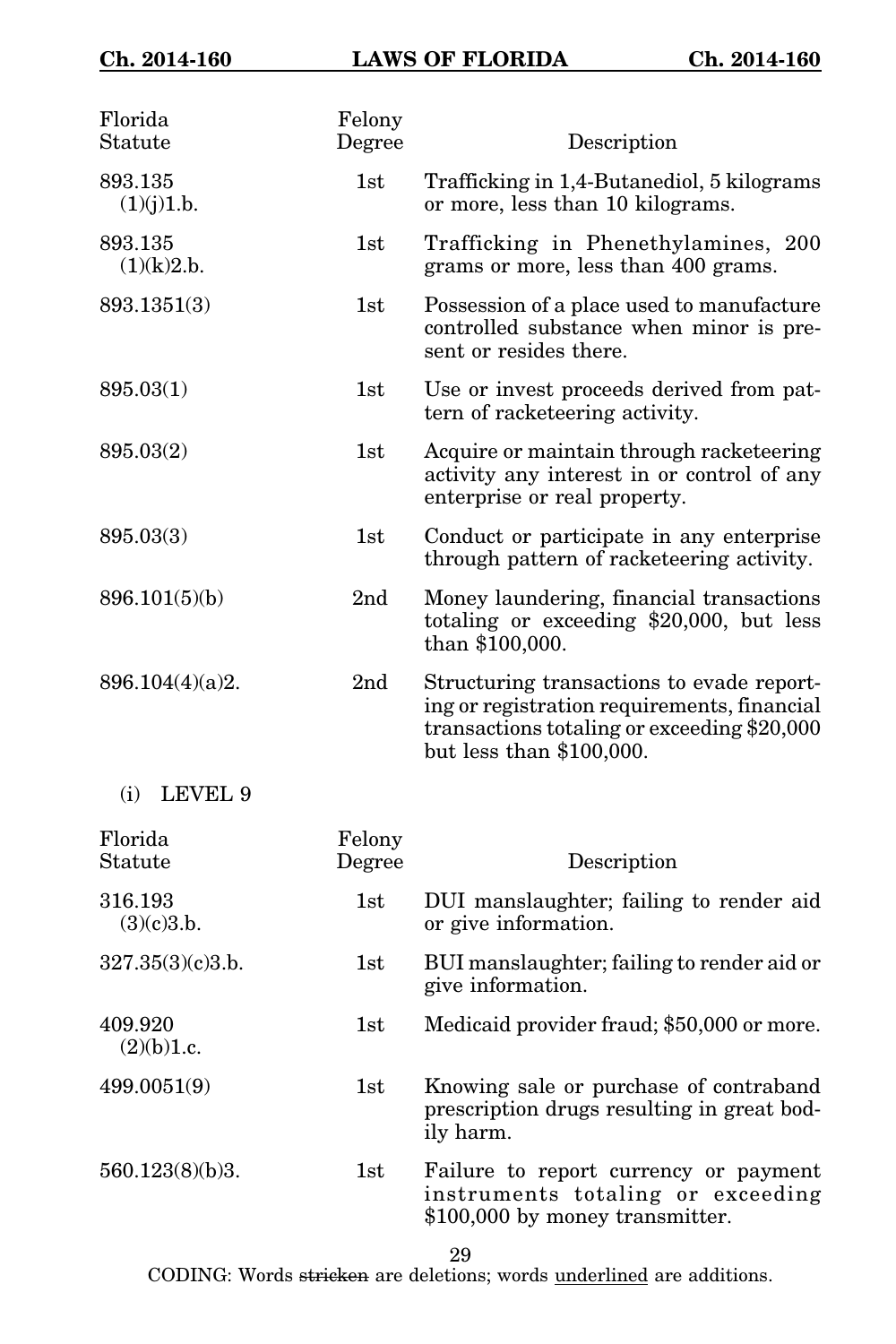| Florida<br>Statute | Felony<br>Degree | Description                                                                                                                                                                                             |
|--------------------|------------------|---------------------------------------------------------------------------------------------------------------------------------------------------------------------------------------------------------|
| 560.125(5)(c)      | 1st              | Money transmitter business by unauthor-<br>ized person, currency, or payment instru-<br>ments totaling or exceeding \$100,000.                                                                          |
| 655.50(10)(b)3.    | 1st              | Failure to report financial transactions<br>totaling or exceeding \$100,000 by finan-<br>cial institution.                                                                                              |
| 775.0844           | 1st              | Aggravated white collar crime.                                                                                                                                                                          |
| 782.04(1)          | 1st              | Attempt, conspire, or solicit to commit<br>premeditated murder.                                                                                                                                         |
| 782.04(3)          |                  | 1st, PBL Accomplice to murder in connection with<br>arson, sexual battery, robbery, burglary,<br>aggravated fleeing or eluding with serious<br>bodily injury or death, and other specified<br>felonies. |
| 782.051(1)         | 1st              | Attempted felony murder while perpetrat-<br>ing or attempting to perpetrate a felony<br>enumerated in s. $782.04(3)$ .                                                                                  |
| 782.07(2)          | 1st              | Aggravated manslaughter of an elderly<br>person or disabled adult.                                                                                                                                      |
| 787.01(1)(a)1.     |                  | 1st, PBL Kidnapping; hold for ransom or reward or<br>as a shield or hostage.                                                                                                                            |
| 787.01(1)(a)2.     |                  | 1st, PBL Kidnapping with intent to commit or<br>facilitate commission of any felony.                                                                                                                    |
| 787.01(1)(a)4.     |                  | 1st, PBL Kidnapping with intent to interfere with<br>performance of any governmental or poli-<br>tical function.                                                                                        |
| 787.02(3)(a)       | 1st              | False imprisonment; child under age 13;<br>perpetrator also commits aggravated<br>child abuse, sexual battery, or lewd or<br>lascivious battery, molestation, conduct,<br>or exhibition.                |
| 787.06(3)(c)1.     | 1st              | Human trafficking for labor and services<br>of an unauthorized alien child.                                                                                                                             |
| 787.06(3)(d)       | 1st              | Human trafficking using coercion for<br>commercial sexual activity of an un-<br>authorized adult alien.                                                                                                 |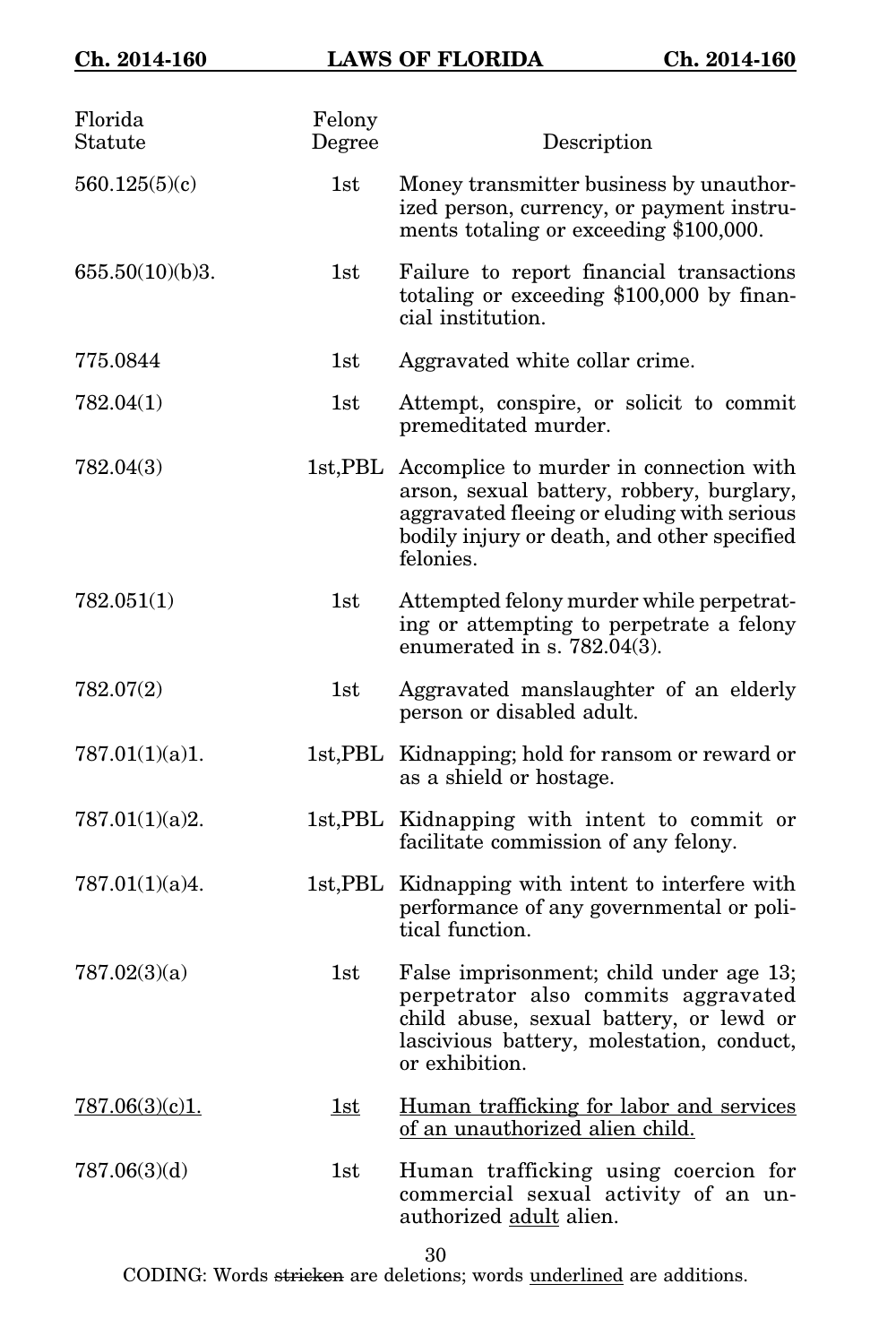| Florida<br>Statute | Felony<br>Degree | Description                                                                                                                                            |
|--------------------|------------------|--------------------------------------------------------------------------------------------------------------------------------------------------------|
| 787.06(3)(f)1.     |                  | 1st, PBL Human trafficking for commercial sexual<br>activity by the transfer or transport of any<br>child from outside Florida to within the<br>state. |
| 787.06(3)(g)       |                  | 1st, PBL Human trafficking for commercial sexual<br>activity of a child under the age of 18.                                                           |
| 787.06(4)          | 4st              | Selling or buying of minors into human<br>trafficking.                                                                                                 |
| 790.161            | 1st              | Attempted capital destructive device of-<br>fense.                                                                                                     |
| 790.166(2)         |                  | 1st, PBL Possessing, selling, using, or attempting<br>to use a weapon of mass destruction.                                                             |
| 794.011(2)         | 1st              | Attempted sexual battery; victim less<br>than 12 years of age.                                                                                         |
| 794.011(2)         | Life             | Sexual battery; offender younger than 18<br>years and commits sexual battery on a<br>person less than 12 years.                                        |
| 794.011(4)         | 1st              | Sexual battery; victim 12 years or older,<br>certain circumstances.                                                                                    |
| 794.011(8)(b)      | 1st              | Sexual battery; engage in sexual conduct<br>with minor 12 to 18 years by person in<br>familial or custodial authority.                                 |
| 794.08(2)          | 1st              | Female genital mutilation; victim younger<br>than 18 years of age.                                                                                     |
| 796.035            | 1st              | Selling or buying of minors into prostitu-<br>tion.                                                                                                    |
| 800.04(5)(b)       | Life             | Lewd or lascivious molestation; victim<br>less than 12 years; offender 18 years or<br>older.                                                           |
| 812.13(2)(a)       |                  | 1st, PBL Robbery with firearm or other deadly<br>weapon.                                                                                               |
| 812.133(2)(a)      |                  | 1st, PBL Carjacking; firearm or other deadly weap-<br>on.                                                                                              |
| 812.135(2)(b)      | 1st              | Home-invasion robbery with weapon.                                                                                                                     |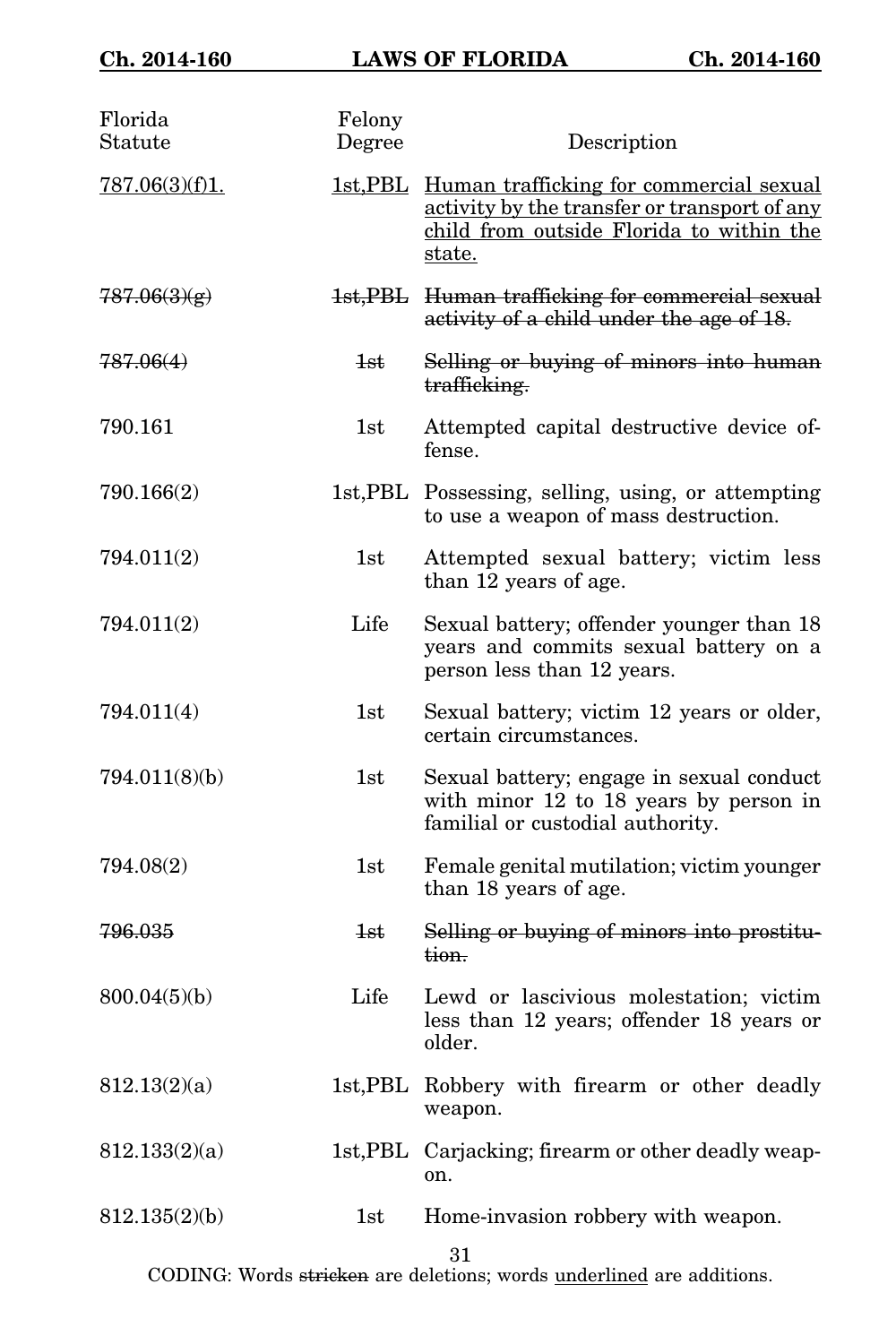| Florida<br>Statute    | Felony<br>Degree | Description                                                                                                                                                                               |
|-----------------------|------------------|-------------------------------------------------------------------------------------------------------------------------------------------------------------------------------------------|
| 817.535(3)(b)         | 1st              | Filing false lien or other unauthorized<br>document; second or subsequent offense;<br>property owner is a public officer or<br>employee.                                                  |
| 817.535(4)(a)2.       | 1st              | Filing false claim or other unauthorized<br>document; defendant is incarcerated or<br>under supervision.                                                                                  |
| 817.535(5)(b)         | 1st              | Filing false lien or other unauthorized<br>document; second or subsequent offense;<br>owner of the property incurs financial loss<br>as a result of the false instrument.                 |
| 817.568(7)            | 2nd,<br>PBL      | Fraudulent use of personal identification<br>information of an individual under the age<br>of 18 by his or her parent, legal guardian,<br>or person exercising custodial authority.       |
| 827.03(2)(a)          | 1st              | Aggravated child abuse.                                                                                                                                                                   |
| 847.0145(1)           | 1st              | Selling, or otherwise transferring custody<br>or control, of a minor.                                                                                                                     |
| 847.0145(2)           | 1st              | Purchasing, or otherwise obtaining cus-<br>tody or control, of a minor.                                                                                                                   |
| 859.01                | 1st              | Poisoning or introducing bacteria, radio-<br>active materials, viruses, or chemical<br>compounds into food, drink, medicine, or<br>water with intent to kill or injure another<br>person. |
| 893.135               | 1st              | Attempted capital trafficking offense.                                                                                                                                                    |
| 893.135(1)(a)3.       | 1st              | Trafficking in cannabis, more than 10,000<br>lbs.                                                                                                                                         |
| 893.135<br>(1)(b)1.c. | 1st              | Trafficking in cocaine, more than 400<br>grams, less than 150 kilograms.                                                                                                                  |
| 893.135<br>(1)(c)1.c. | 1st              | Trafficking in illegal drugs, more than 28<br>grams, less than 30 kilograms.                                                                                                              |
| 893.135<br>(1)(d)1.c. | 1st              | Trafficking in phencyclidine, more than<br>400 grams.                                                                                                                                     |
| 893.135<br>(1)(e)1.c. | 1st              | Trafficking in methaqualone, more than<br>25 kilograms.                                                                                                                                   |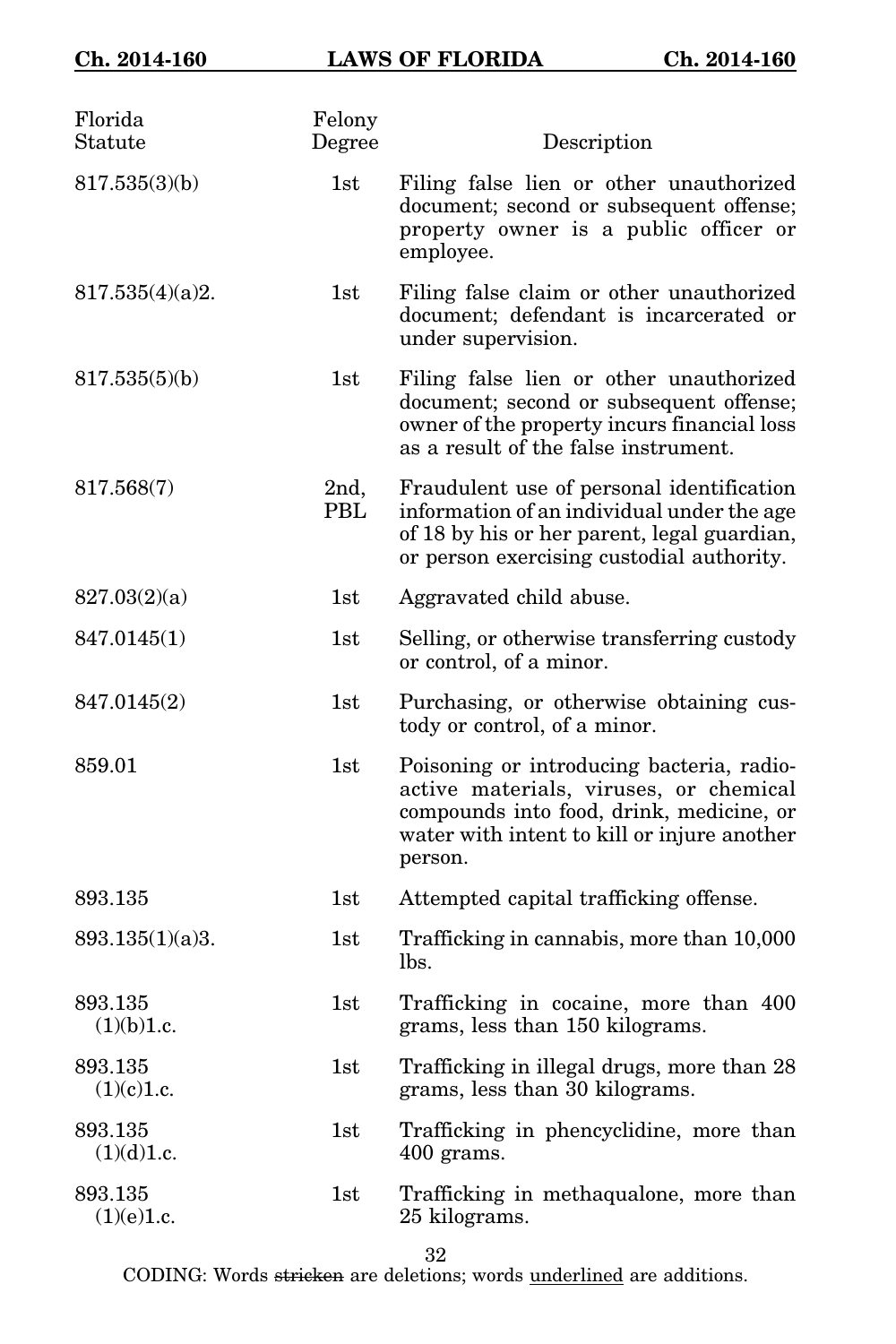| Florida<br>Statute           | Felony<br>Degree | Description                                                                                                                                                                          |
|------------------------------|------------------|--------------------------------------------------------------------------------------------------------------------------------------------------------------------------------------|
| 893.135<br>(1)(f)1.c.        | 1st              | Trafficking in amphetamine, more than<br>200 grams.                                                                                                                                  |
| 893.135<br>(1)(h)1.c.        | 1st              | Trafficking in gamma-hydroxybutyric<br>acid (GHB), 10 kilograms or more.                                                                                                             |
| 893.135<br>(1)(j)1.c.        | 1st              | Trafficking in 1,4-Butanediol, 10 kilo-<br>grams or more.                                                                                                                            |
| 893.135<br>(1)(k)2.c.        | 1st              | Trafficking in Phenethylamines, 400<br>grams or more.                                                                                                                                |
| 896.101(5)(c)                | 1st              | Money laundering, financial instruments<br>totaling or exceeding \$100,000.                                                                                                          |
| 896.104(4)(a)3.              | 1st              | Structuring transactions to evade report-<br>ing or registration requirements, financial<br>transactions totaling or exceeding<br>\$100,000.                                         |
| LEVEL 10<br>(i)              |                  |                                                                                                                                                                                      |
| Florida<br>Statute           | Felony<br>Degree | Description                                                                                                                                                                          |
|                              |                  |                                                                                                                                                                                      |
| 499.0051(10)                 | 1st              | Knowing sale or purchase of contraband<br>prescription drugs resulting in death.                                                                                                     |
| 782.04(2)                    |                  | 1st, PBL Unlawful killing of human; act is homi-<br>cide, unpremeditated.                                                                                                            |
| 782.07(3)                    | 1st              | Aggravated manslaughter of a child.                                                                                                                                                  |
| 787.01(1)(a)3.               |                  | 1st, PBL Kidnapping; inflict bodily harm upon or<br>terrorize victim.                                                                                                                |
| 787.01(3)(a)                 | Life             | Kidnapping; child under age 13, perpe-<br>trator also commits aggravated child<br>abuse, sexual battery, or lewd or lasci-<br>vious battery, molestation, conduct, or<br>exhibition. |
| 787.06(3)(g)<br>787.06(3)(h) | Life             | Human trafficking for commercial sexual<br>activity of a child under the age of 18 or<br>mentally defective or incapacitated per-<br>son $\frac{15}{10}$ .                           |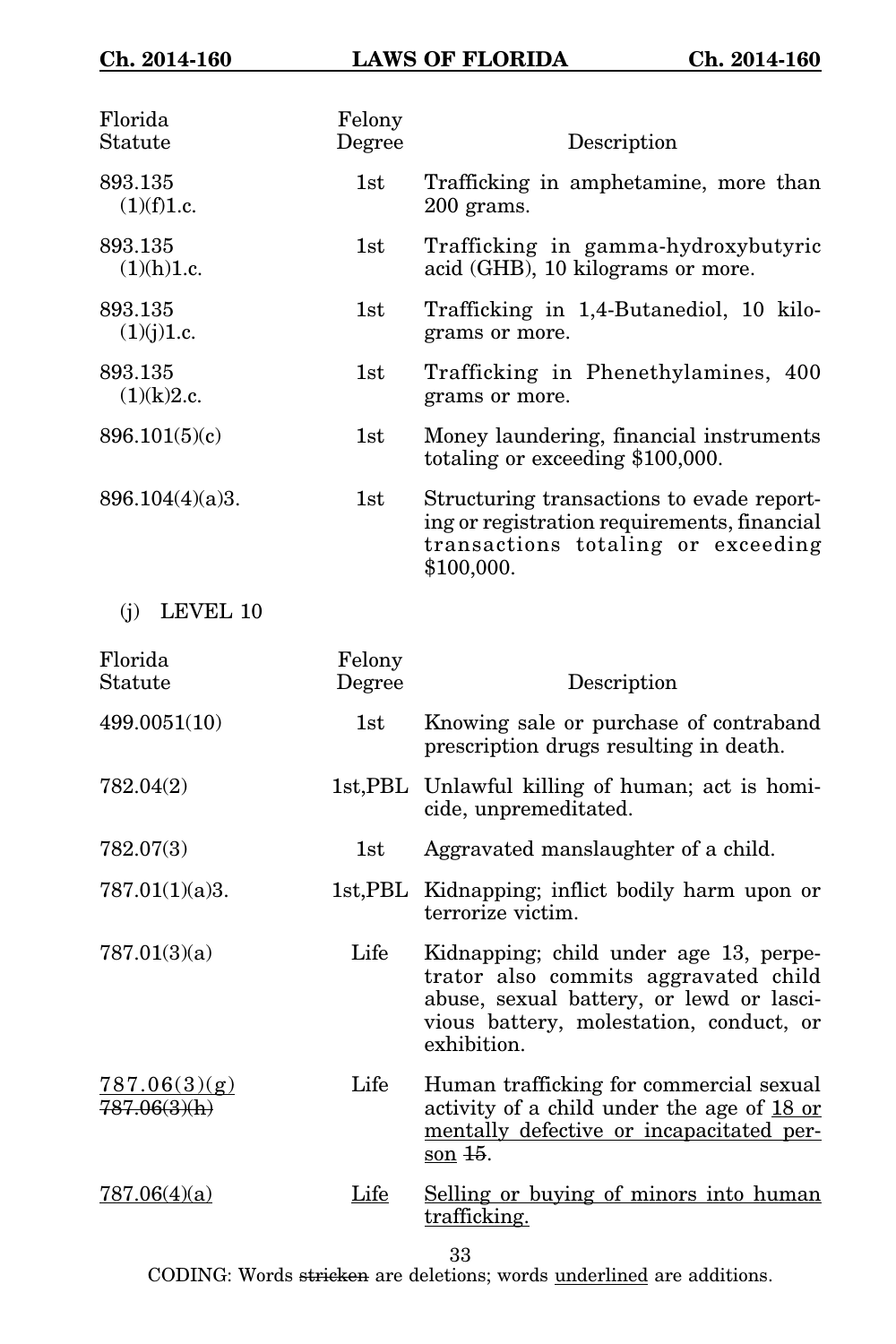| Ch. 2014-160  |      | <b>LAWS OF FLORIDA</b><br>Ch. 2014-160                                                                                                        |
|---------------|------|-----------------------------------------------------------------------------------------------------------------------------------------------|
| 794.011(3)    | Life | Sexual battery; victim 12 years or older,<br>offender uses or threatens to use deadly<br>weapon or physical force to cause serious<br>injury. |
| 812.135(2)(a) |      | 1st, PBL Home-invasion robbery with firearm or<br>other deadly weapon.                                                                        |
| 876.32        | 1st  | Treason against the state.                                                                                                                    |

Section 14. Paragraph (g) of subsection (67) of section 39.01, Florida Statutes, is amended to read:

39.01 Definitions.—When used in this chapter, unless the context otherwise requires:

(67) "Sexual abuse of a child" for purposes of finding a child to be dependent means one or more of the following acts:

(g) The sexual exploitation of a child, which includes the act of a child offering to engage in or engaging in prostitution, provided that the child is not under arrest or is not being prosecuted in a delinquency or criminal proceeding for a violation of any offense in chapter 796 based on such behavior; or allowing, encouraging, or forcing a child to:

1. Solicit for or engage in prostitution;

2. Engage in a sexual performance, as defined by chapter 827; or

3. Participate in the trade of human sex trafficking as provided in s. 787.06(3)(g) 796.035.

Section 15. Paragraphs (b) and (c) of subsection (2) of section 90.404, Florida Statutes, are amended to read:

90.404 Character evidence; when admissible.—

(2) OTHER CRIMES, WRONGS, OR ACTS.—

(b)1. In a criminal case in which the defendant is charged with a crime involving child molestation, evidence of the defendant's commission of other crimes, wrongs, or acts of child molestation is admissible and may be considered for its bearing on any matter to which it is relevant.

2. For the purposes of this paragraph, the term "child molestation" means conduct proscribed by s. 787.025(2)(c), s. 787.06(3)(g) and (h), former s.  $787.06(3)(h)$ , s. 794.011, excluding s. 794.011(10), s. 794.05, former s. 796.03, <u>former</u> s. 796.035, s. 800.04, s. 827.071, s. 847.0135(5), s. 847.0145, or s. 985.701(1) when committed against a person 16 years of age or younger.

34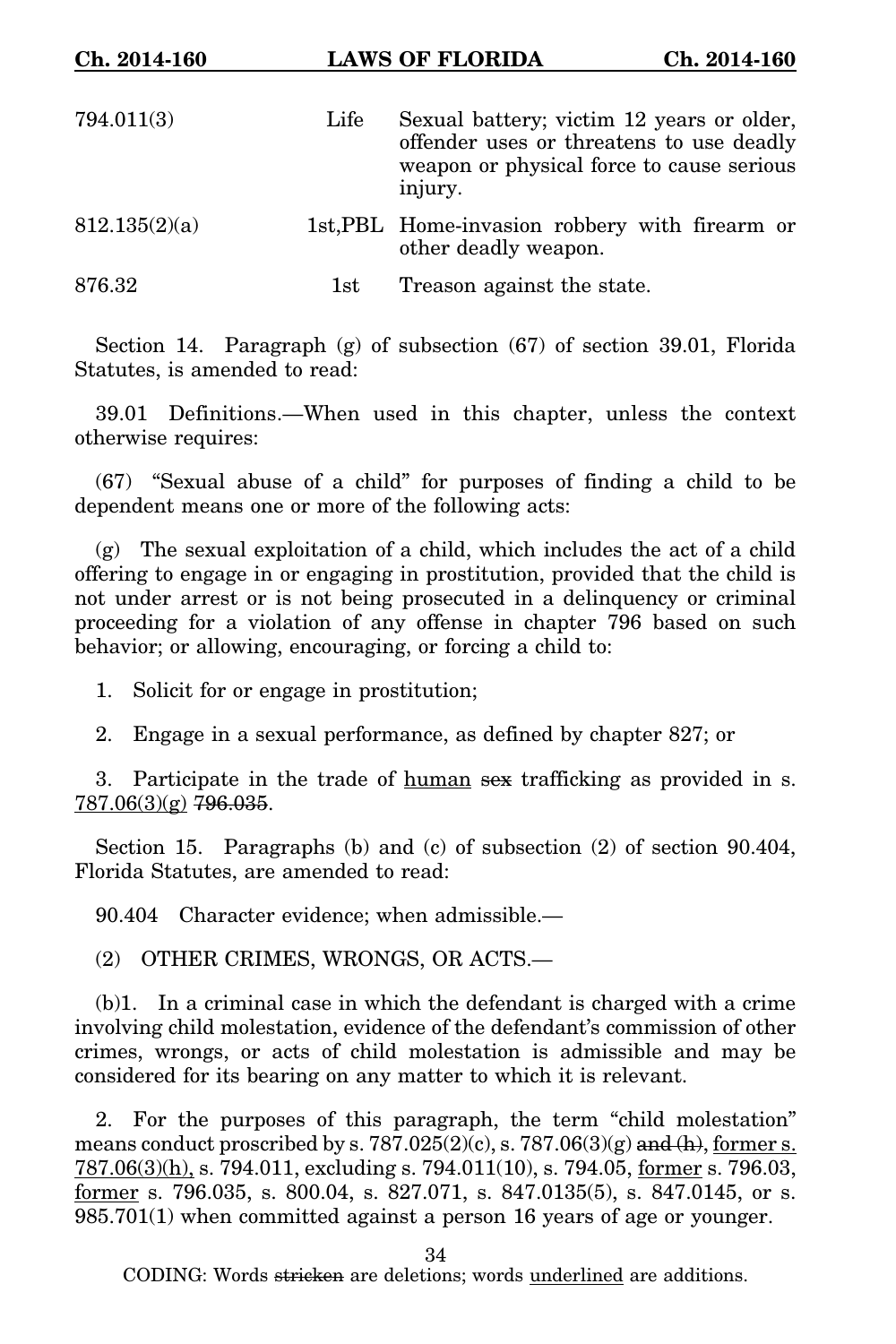(c)1. In a criminal case in which the defendant is charged with a sexual offense, evidence of the defendant's commission of other crimes, wrongs, or acts involving a sexual offense is admissible and may be considered for its bearing on any matter to which it is relevant.

2. For the purposes of this paragraph, the term "sexual offense" means conduct proscribed by s.  $787.025(2)(c)$ , s.  $787.06(3)(b)$ , (d), (f), <u>or (g), former s.</u>  $787.06(3)$ (h) or (h), s. 794.011, excluding s. 794.011(10), s. 794.05, former s. 796.03, former s. 796.035, s. 825.1025(2)(b), s. 827.071, s. 847.0135(5), s. 847.0145, or s. 985.701(1).

Section 16. Paragraph (a) of subsection (1) of section 772.102, Florida Statutes, is amended to read:

772.102 Definitions.—As used in this chapter, the term:

(1) "Criminal activity" means to commit, to attempt to commit, to conspire to commit, or to solicit, coerce, or intimidate another person to commit:

(a) Any crime that is chargeable by indictment or information under the following provisions:

- 1. Section 210.18, relating to evasion of payment of cigarette taxes.
- 2. Section 414.39, relating to public assistance fraud.
- 3. Section 440.105 or s. 440.106, relating to workers' compensation.
- 4. Part IV of chapter 501, relating to telemarketing.
- 5. Chapter 517, relating to securities transactions.

6. Section 550.235 or s. 550.3551, relating to dogracing and horseracing.

7. Chapter 550, relating to jai alai frontons.

8. Chapter 552, relating to the manufacture, distribution, and use of explosives.

9. Chapter 562, relating to beverage law enforcement.

10. Section 624.401, relating to transacting insurance without a certificate of authority, s.  $624.437(4)(c)1$ ., relating to operating an unauthorized multiple-employer welfare arrangement, or s. 626.902(1)(b), relating to representing or aiding an unauthorized insurer.

11. Chapter 687, relating to interest and usurious practices.

12. Section 721.08, s. 721.09, or s. 721.13, relating to real estate timeshare plans.

35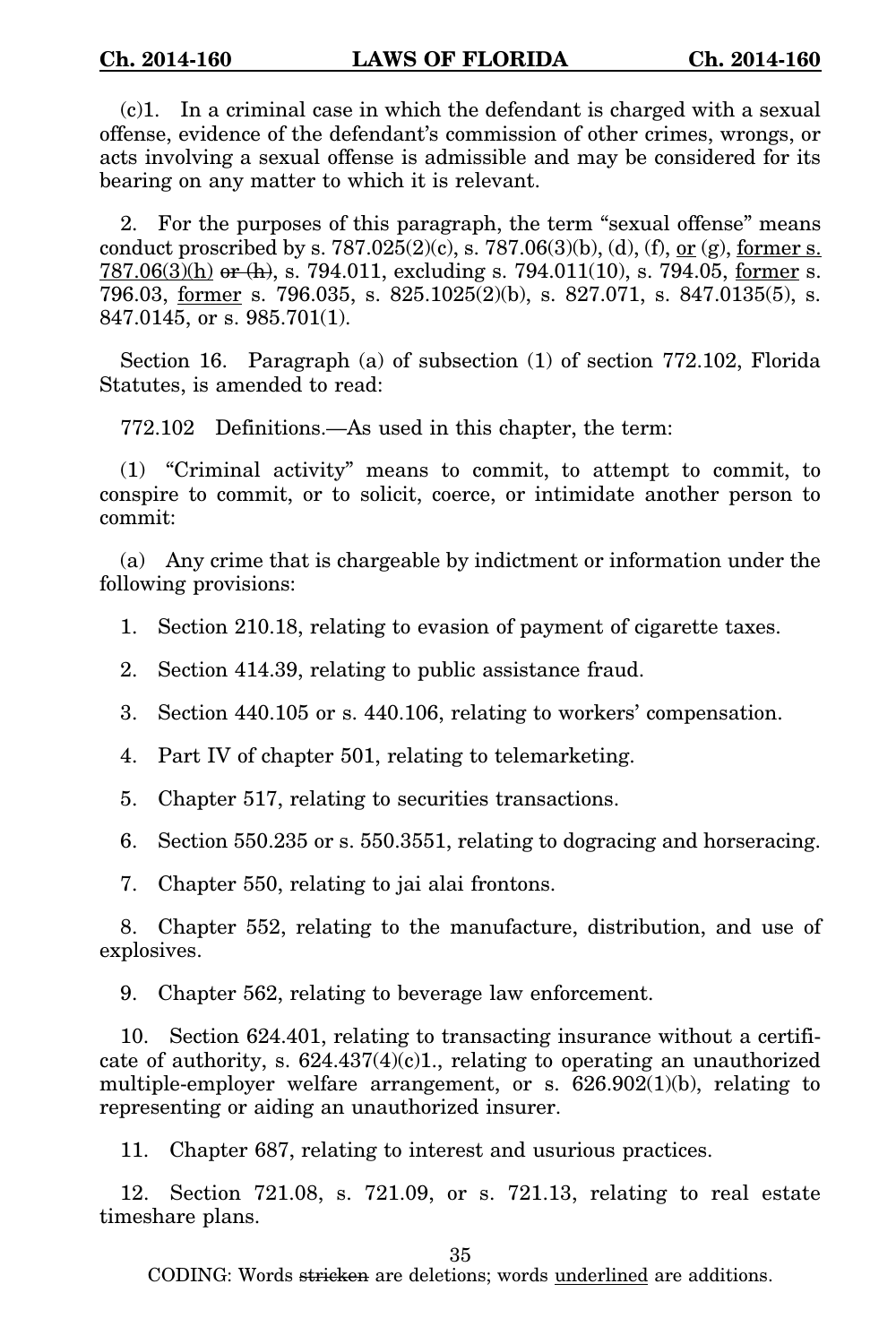13. Chapter 782, relating to homicide.

14. Chapter 784, relating to assault and battery.

15. Chapter 787, relating to kidnapping or human trafficking.

16. Chapter 790, relating to weapons and firearms.

17. Former section 796.03, s. 796.04, s. 796.05, or s. 796.07, relating to prostitution.

18. Chapter 806, relating to arson.

19. Section  $810.02(2)(c)$ , relating to specified burglary of a dwelling or structure.

20. Chapter 812, relating to theft, robbery, and related crimes.

21. Chapter 815, relating to computer-related crimes.

22. Chapter 817, relating to fraudulent practices, false pretenses, fraud generally, and credit card crimes.

23. Section 827.071, relating to commercial sexual exploitation of children.

24. Chapter 831, relating to forgery and counterfeiting.

25. Chapter 832, relating to issuance of worthless checks and drafts.

26. Section 836.05, relating to extortion.

27. Chapter 837, relating to perjury.

28. Chapter 838, relating to bribery and misuse of public office.

29. Chapter 843, relating to obstruction of justice.

30. Section 847.011, s. 847.012, s. 847.013, s. 847.06, or s. 847.07, relating to obscene literature and profanity.

31. Section 849.09, s. 849.14, s. 849.15, s. 849.23, or s. 849.25, relating to gambling.

32. Chapter 893, relating to drug abuse prevention and control.

33. Section 914.22 or s. 914.23, relating to witnesses, victims, or informants.

34. Section 918.12 or s. 918.13, relating to tampering with jurors and evidence.

36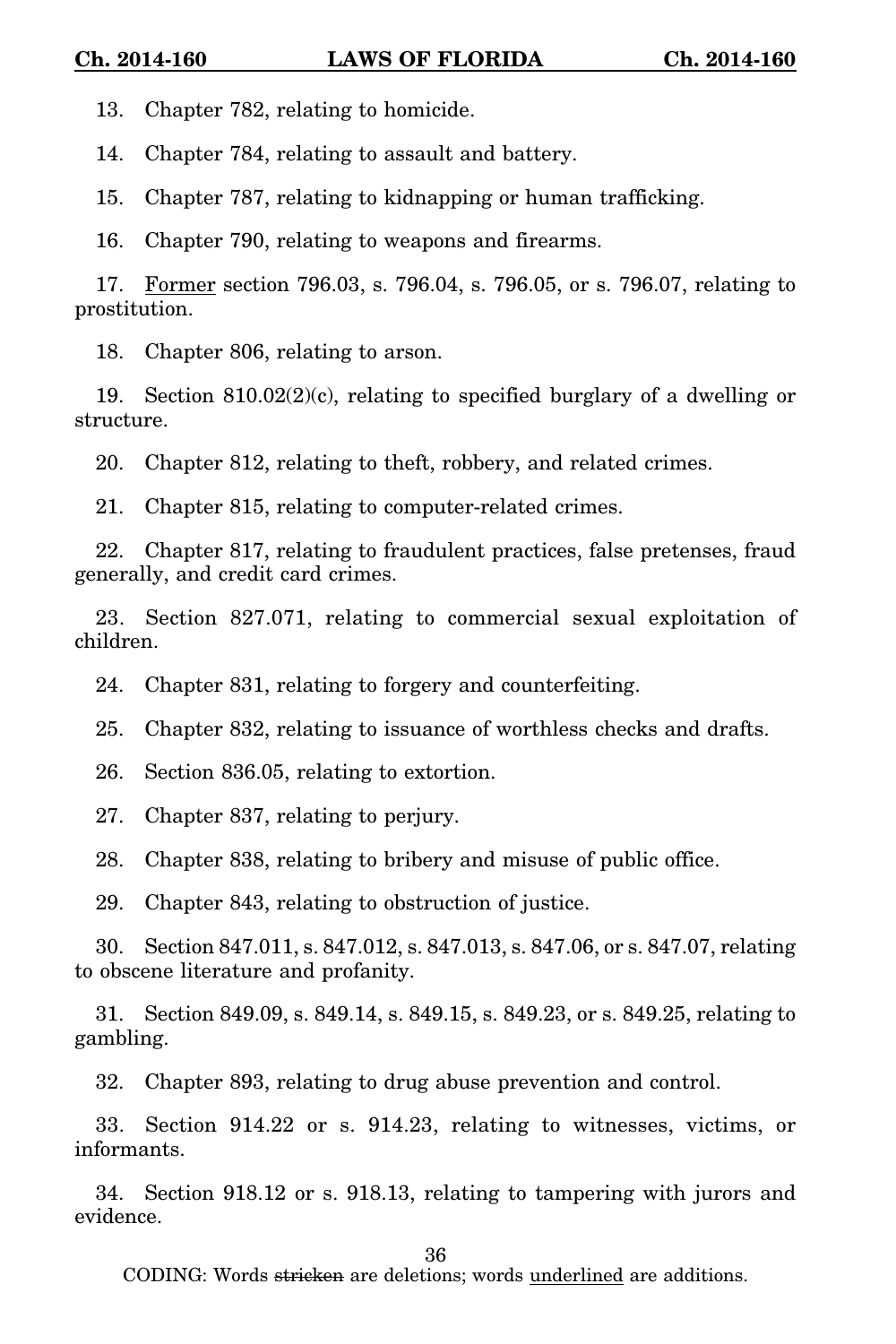Section 17. Paragraphs (m) and (n) of subsection (1) of section 775.0877, Florida Statutes, are amended, and paragraph (o) is added to that section, to read:

775.0877 Criminal transmission of HIV; procedures; penalties.—

(1) In any case in which a person has been convicted of or has pled nolo contendere or guilty to, regardless of whether adjudication is withheld, any of the following offenses, or the attempt thereof, which offense or attempted offense involves the transmission of body fluids from one person to another:

(m) Sections  $796.03$ ,  $796.07$ , and  $796.08$ , relating to prostitution; or

(n) Section  $381.0041(11)(b)$ , relating to donation of blood, plasma, organs, skin, or other human tissue; or,

(o) Sections  $787.06(3)(b)$ , (d), (f), and (g), relating to human trafficking,

the court shall order the offender to undergo HIV testing, to be performed under the direction of the Department of Health in accordance with s. 381.004, unless the offender has undergone HIV testing voluntarily or pursuant to procedures established in s. 381.004(2)(h)6. or s. 951.27, or any other applicable law or rule providing for HIV testing of criminal offenders or inmates, subsequent to her or his arrest for an offense enumerated in paragraphs (a)-(n) for which she or he was convicted or to which she or he pled nolo contendere or guilty. The results of an HIV test performed on an offender pursuant to this subsection are not admissible in any criminal proceeding arising out of the alleged offense.

Section 18. Paragraph (a) of subsection (4) and paragraph (b) of subsection (10) of section 775.21, Florida Statutes, is amended to read:

775.21 The Florida Sexual Predators Act.—

(4) SEXUAL PREDATOR CRITERIA.—

(a) For a current offense committed on or after October 1, 1993, upon conviction, an offender shall be designated as a "sexual predator" under subsection (5), and subject to registration under subsection (6) and community and public notification under subsection (7) if:

1. The felony is:

a. A capital, life, or first-degree felony violation, or any attempt thereof, of s. 787.01 or s. 787.02, where the victim is a minor and the defendant is not the victim's parent or guardian, or s. 794.011, s. 800.04, or s. 847.0145, or a violation of a similar law of another jurisdiction; or

b. Any felony violation, or any attempt thereof, of s. 787.01, s. 787.02, or s.  $787.025(2)(c)$ , where the victim is a minor and the defendant is not the victim's parent or guardian; s. 787.06(3)(b), (d), (f), <u>or (g), or (h); former s.</u>

37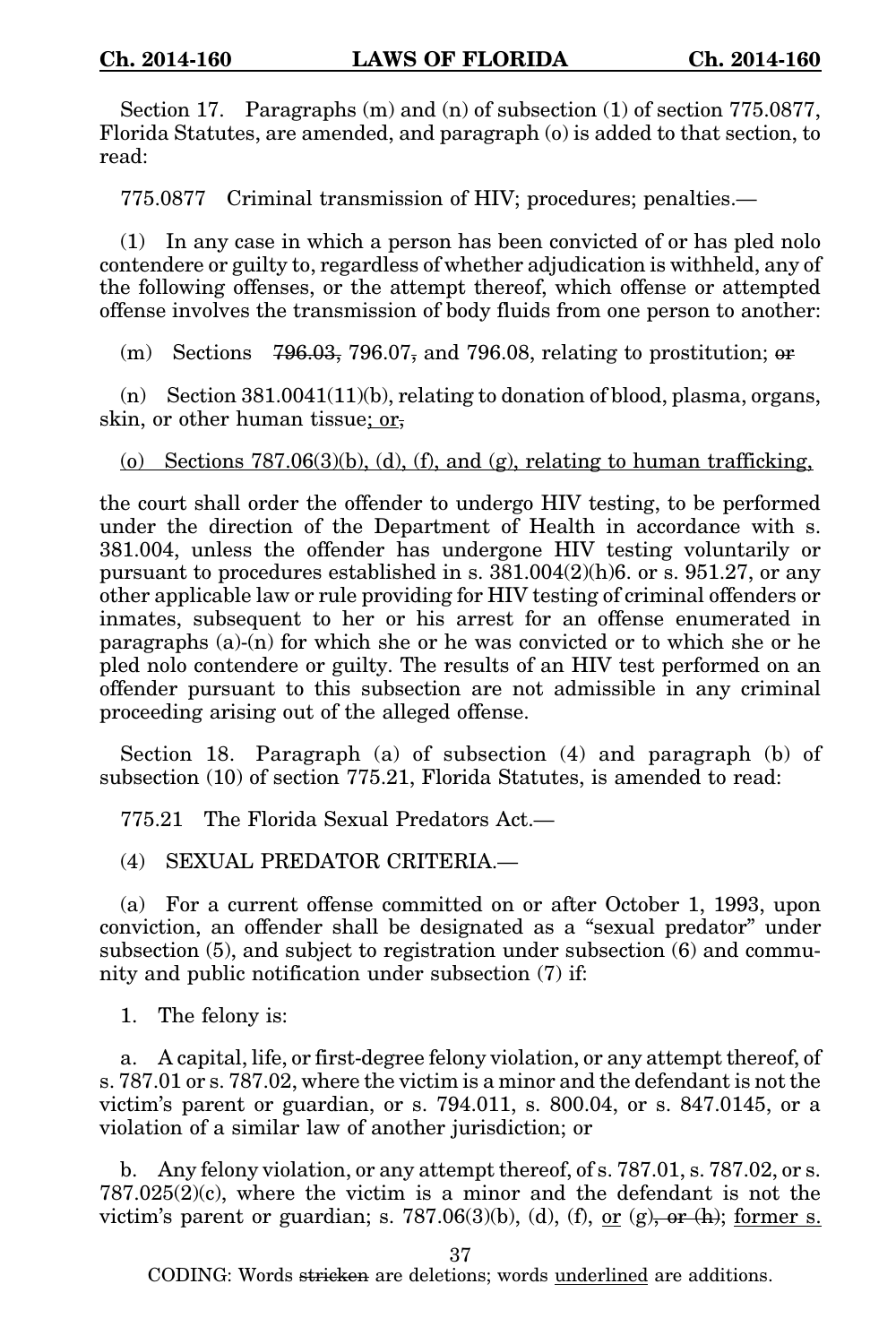787.06(3)(h); s. 794.011, excluding s. 794.011(10); s. 794.05; former s. 796.03; former s. 796.035; s. 800.04; s. 810.145(8)(b); s. 825.1025(2)(b); s. 827.071; s. 847.0135(5); s. 847.0145; or s. 985.701(1); or a violation of a similar law of another jurisdiction, and the offender has previously been convicted of or found to have committed, or has pled nolo contendere or guilty to, regardless of adjudication, any violation of s.  $787.01$ , s.  $787.02$ , or s.  $787.025(2)(c)$ , where the victim is a minor and the defendant is not the victim's parent or guardian; s. 787.06(3)(b), (d), (f), or (g), or (h); former s. 787.06(3)(h); s. 794.011, excluding s. 794.011(10); s. 794.05; former s. 796.03; former s. 796.035; s. 800.04; s. 825.1025; s. 827.071; s. 847.0133; s. 847.0135, excluding s. 847.0135(6); s. 847.0145; or s. 985.701(1); or a violation of a similar law of another jurisdiction;

2. The offender has not received a pardon for any felony or similar law of another jurisdiction that is necessary for the operation of this paragraph; and

3. A conviction of a felony or similar law of another jurisdiction necessary to the operation of this paragraph has not been set aside in any postconviction proceeding.

(10) PENALTIES.—

(b) A sexual predator who has been convicted of or found to have committed, or has pled nolo contendere or guilty to, regardless of adjudication, any violation, or attempted violation, of s. 787.01, s. 787.02, or s.  $787.025(2)(c)$ , where the victim is a minor and the defendant is not the victim's parent or guardian; s. 794.011, excluding s. 794.011(10); s. 794.05; former s. 796.03; former s. 796.035; s. 800.04; s. 827.071; s. 847.0133; s. 847.0135(5); s. 847.0145; or s. 985.701(1); or a violation of a similar law of another jurisdiction when the victim of the offense was a minor, and who works, whether for compensation or as a volunteer, at any business, school, child care facility, park, playground, or other place where children regularly congregate, commits a felony of the third degree, punishable as provided in s. 775.082, s. 775.083, or s. 775.084.

Section 19. Paragraph (a) of subsection (3) of section 787.01, Florida Statutes, is amended to read:

787.01 Kidnapping; kidnapping of child under age 13, aggravating circumstances.—

(3)(a) A person who commits the offense of kidnapping upon a child under the age of 13 and who, in the course of committing the offense, commits one or more of the following:

- 1. Aggravated child abuse, as defined in s. 827.03;
- 2. Sexual battery, as defined in chapter 794, against the child;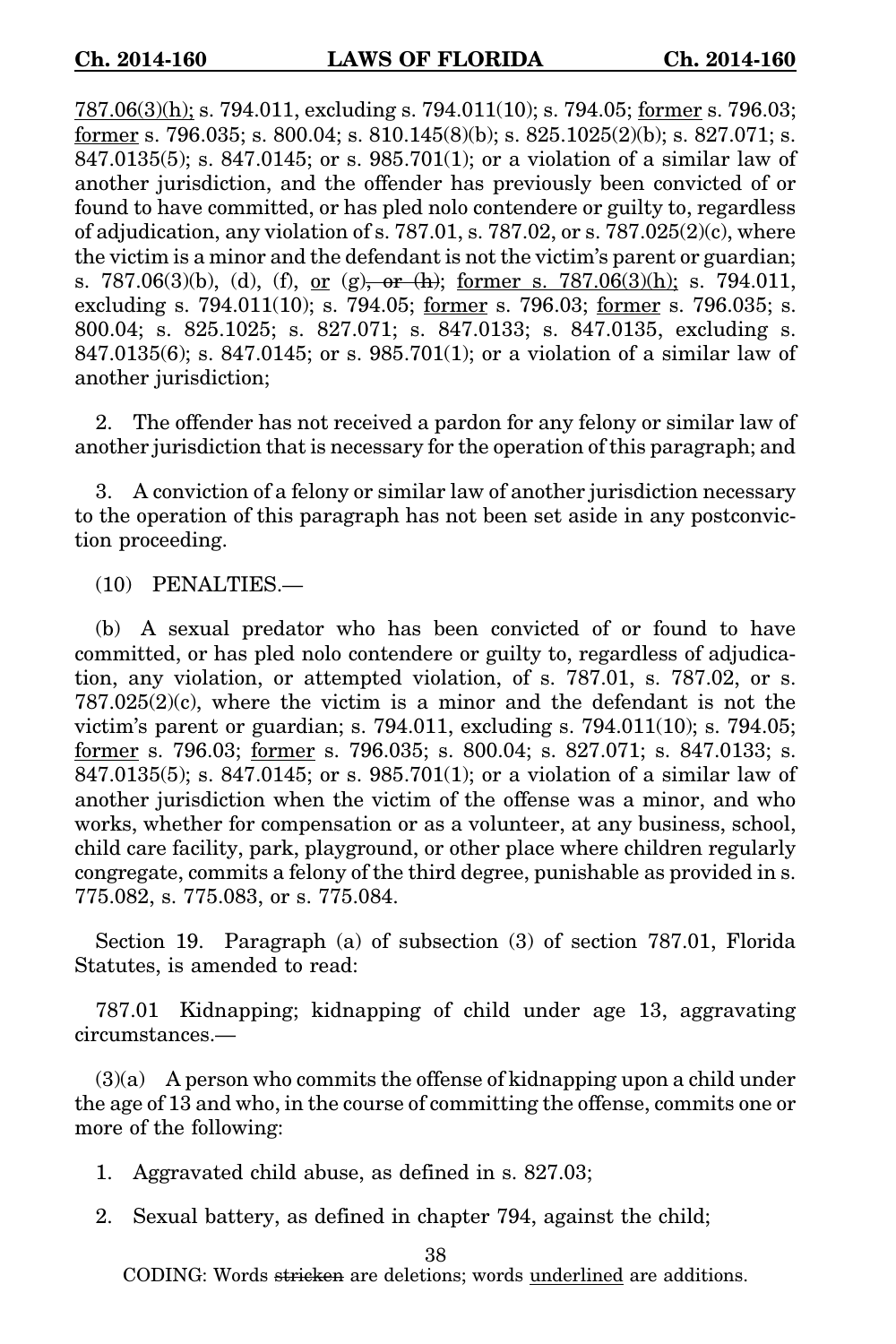3. Lewd or lascivious battery, lewd or lascivious molestation, lewd or lascivious conduct, or lewd or lascivious exhibition, in violation of s. 800.04 or s. 847.0135(5);

4. A violation of former s. 796.03 or s. 796.04, relating to prostitution, upon the child; or

5. Exploitation of the child or allowing the child to be exploited, in violation of s.  $450.151$ ; or,

6. A violation of s.  $787.06(3)(g)$ , relating to human trafficking,

commits a life felony, punishable as provided in s. 775.082, s. 775.083, or s. 775.084.

Section 20. Paragraph (a) of subsection (3) of section 787.02, Florida Statutes, is amended to read:

787.02 False imprisonment; false imprisonment of child under age 13, aggravating circumstances.—

(3)(a) A person who commits the offense of false imprisonment upon a child under the age of 13 and who, in the course of committing the offense, commits any offense enumerated in subparagraphs 1.-5., commits a felony of the first degree, punishable by imprisonment for a term of years not exceeding life or as provided in s. 775.082, s. 775.083, or s. 775.084.

1. Aggravated child abuse, as defined in s. 827.03;

2. Sexual battery, as defined in chapter 794, against the child;

3. Lewd or lascivious battery, lewd or lascivious molestation, lewd or lascivious conduct, or lewd or lascivious exhibition, in violation of s. 800.04 or s. 847.0135(5);

4. A violation of former s. 796.03 or s. 796.04, relating to prostitution, upon the child; or

5. Exploitation of the child or allowing the child to be exploited, in violation of s. 450.151; or

6. A violation of s.  $878.06(3)(g)$  relating to human trafficking.

Section 21. Subsection (1) of section 794.056, Florida Statutes, is amended to read:

794.056 Rape Crisis Program Trust Fund.—

(1) The Rape Crisis Program Trust Fund is created within the Department of Health for the purpose of providing funds for rape crisis centers in this state. Trust fund moneys shall be used exclusively for the purpose of providing services for victims of sexual assault. Funds credited to the trust

39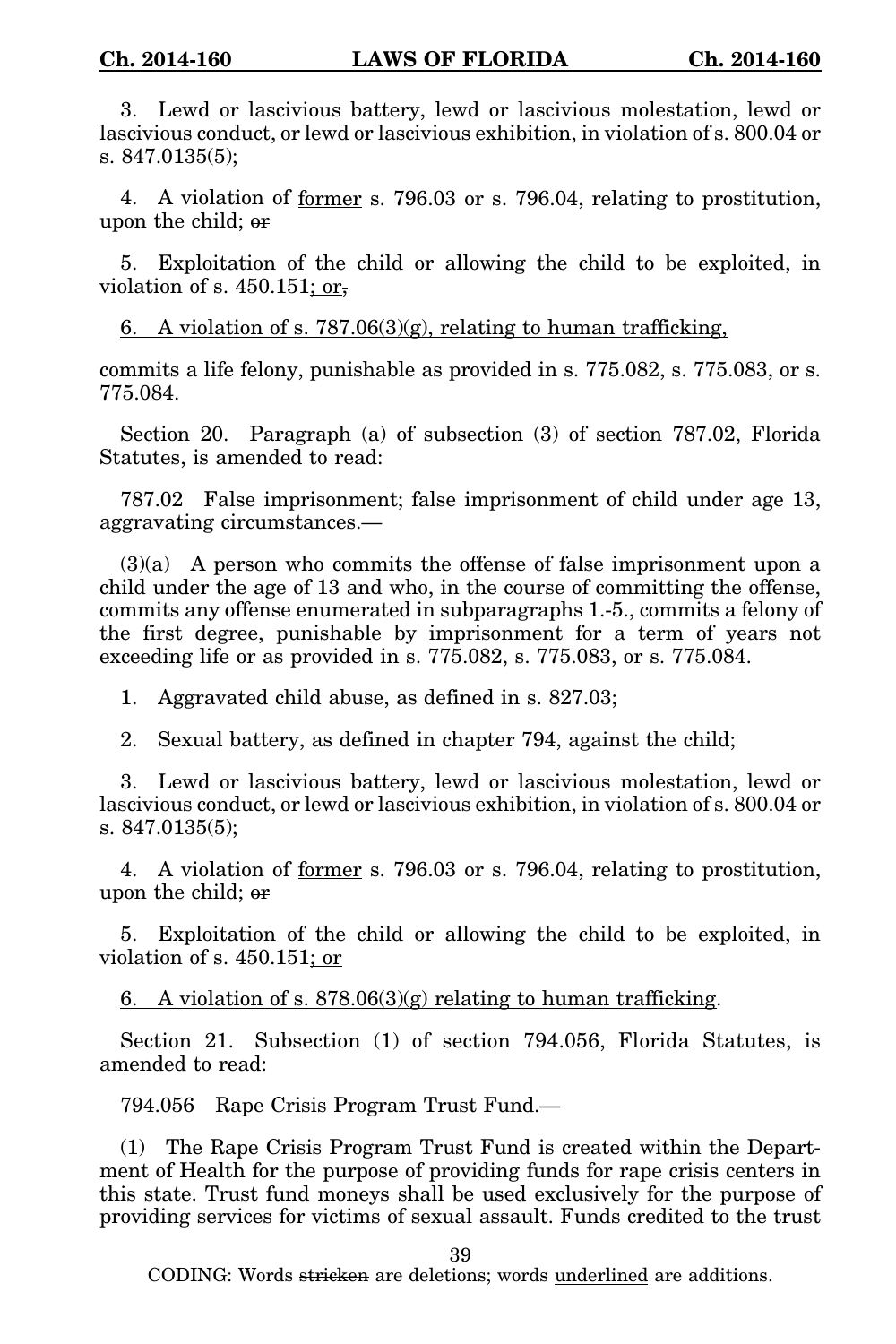fund consist of those funds collected as an additional court assessment in each case in which a defendant pleads guilty or nolo contendere to, or is found guilty of, regardless of adjudication, an offense provided in s. 775.21(6) and  $(10)(a)$ , (b), and (g); s. 784.011; s. 784.021; s. 784.03; s. 784.041; s. 784.045; s. 784.048; s. 784.07; s. 784.08; s. 784.081; s. 784.082; s. 784.083; s. 784.085; s. 787.01(3); s. 787.02(3); s. 787.025; s. 787.06; s. 787.07; s. 794.011; s. 794.05; s. 794.08; former s. 796.03; former s. 796.035; s. 796.04; s. 796.05; s. 796.06; s. 796.07(2)(a)-(d) and (i); s. 800.03; s. 800.04; s. 810.14; s. 810.145; s. 812.135; s. 817.025; s. 825.102; s. 825.1025; s. 827.071; s. 836.10; s. 847.0133; s. 847.0135(2); s. 847.0137; s. 847.0145; s. 943.0435(4)(c), (7), (8), (9)(a), (13), and  $(14)(c)$ ; or s. 985.701(1). Funds credited to the trust fund also shall include revenues provided by law, moneys appropriated by the Legislature, and grants from public or private entities.

Section 22. Subsection (1) of section 856.022, Florida Statutes, is amended to read:

856.022 Loitering or prowling by certain offenders in close proximity to children; penalty.—

(1) Except as provided in subsection (2), this section applies to a person convicted of committing, or attempting, soliciting, or conspiring to commit, any of the criminal offenses proscribed in the following statutes in this state or similar offenses in another jurisdiction against a victim who was under 18 years of age at the time of the offense: s.  $787.01$ , s.  $787.02$ , or s.  $787.025(2)(c)$ , where the victim is a minor and the offender was not the victim's parent or guardian; s. 787.06 $(3)(g)$ ; s. 794.011, excluding s. 794.011 $(10)$ ; s. 794.05; former s. 796.03; former s. 796.035; s. 800.04; s. 825.1025; s. 827.071; s. 847.0133; s. 847.0135, excluding s. 847.0135(6); s. 847.0137; s. 847.0138; s.  $847.0145$ ; s.  $985.701(1)$ ; or any similar offense committed in this state which has been redesignated from a former statute number to one of those listed in this subsection, if the person has not received a pardon for any felony or similar law of another jurisdiction necessary for the operation of this subsection and a conviction of a felony or similar law of another jurisdiction necessary for the operation of this subsection has not been set aside in any postconviction proceeding.

Section 23. Paragraph (a) of subsection (1) of section 895.02, Florida Statutes, is amended to read:

895.02 Definitions.—As used in ss. 895.01-895.08, the term:

(1) "Racketeering activity" means to commit, to attempt to commit, to conspire to commit, or to solicit, coerce, or intimidate another person to commit:

(a) Any crime that is chargeable by petition, indictment, or information under the following provisions of the Florida Statutes:

1. Section 210.18, relating to evasion of payment of cigarette taxes.

40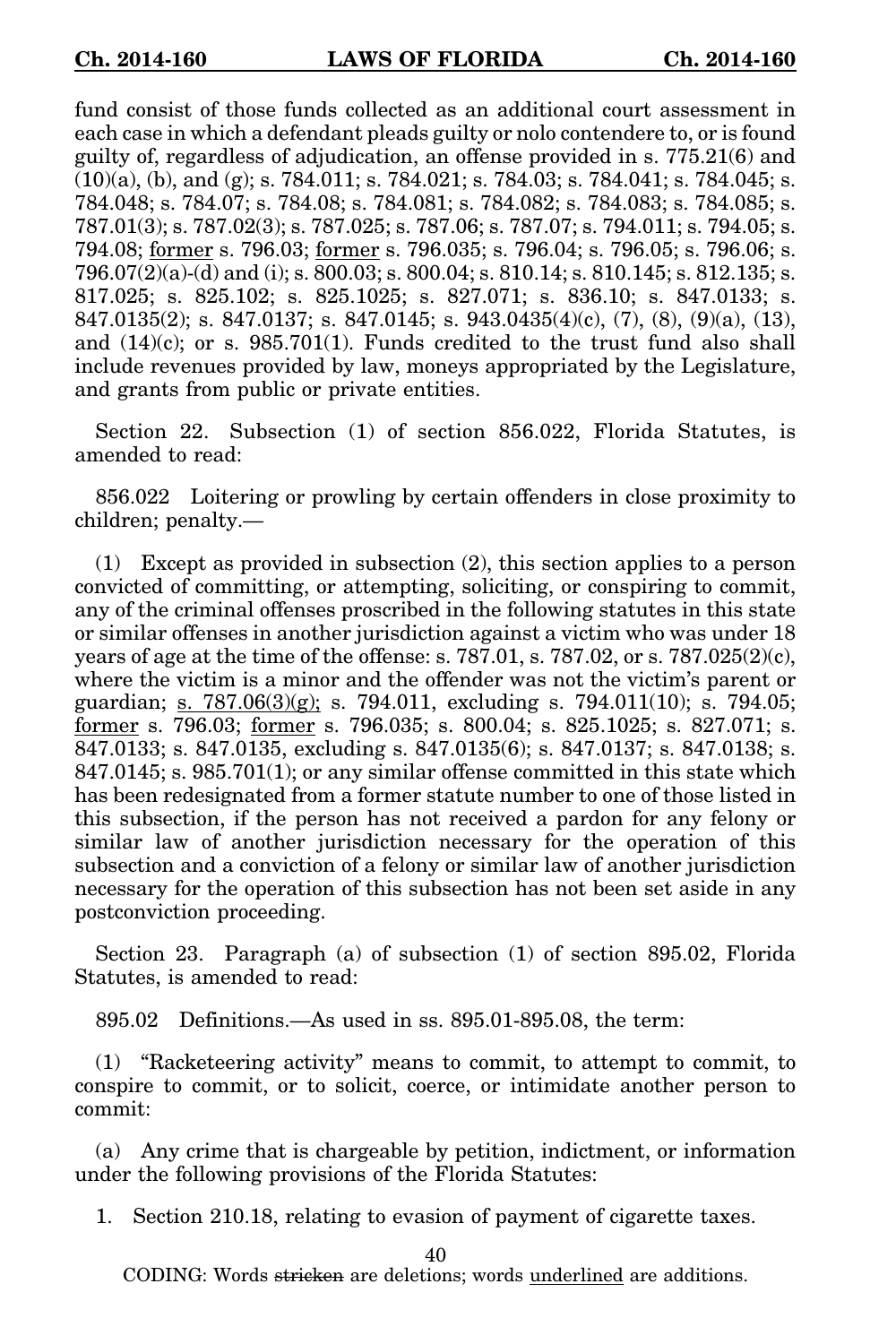2. Section 316.1935, relating to fleeing or attempting to elude a law enforcement officer and aggravated fleeing or eluding.

3. Section 403.727(3)(b), relating to environmental control.

4. Section 409.920 or s. 409.9201, relating to Medicaid fraud.

5. Section 414.39, relating to public assistance fraud.

6. Section 440.105 or s. 440.106, relating to workers' compensation.

7. Section 443.071(4), relating to creation of a fictitious employer scheme to commit reemployment assistance fraud.

8. Section 465.0161, relating to distribution of medicinal drugs without a permit as an Internet pharmacy.

9. Section 499.0051, relating to crimes involving contraband and adulterated drugs.

10. Part IV of chapter 501, relating to telemarketing.

11. Chapter 517, relating to sale of securities and investor protection.

12. Section 550.235 or s. 550.3551, relating to dogracing and horseracing.

13. Chapter 550, relating to jai alai frontons.

14. Section 551.109, relating to slot machine gaming.

15. Chapter 552, relating to the manufacture, distribution, and use of explosives.

16. Chapter 560, relating to money transmitters, if the violation is punishable as a felony.

17. Chapter 562, relating to beverage law enforcement.

18. Section 624.401, relating to transacting insurance without a certificate of authority, s.  $624.437(4)(c)1$ ., relating to operating an unauthorized multiple-employer welfare arrangement, or s. 626.902(1)(b), relating to representing or aiding an unauthorized insurer.

19. Section 655.50, relating to reports of currency transactions, when such violation is punishable as a felony.

20. Chapter 687, relating to interest and usurious practices.

21. Section 721.08, s. 721.09, or s. 721.13, relating to real estate timeshare plans.

41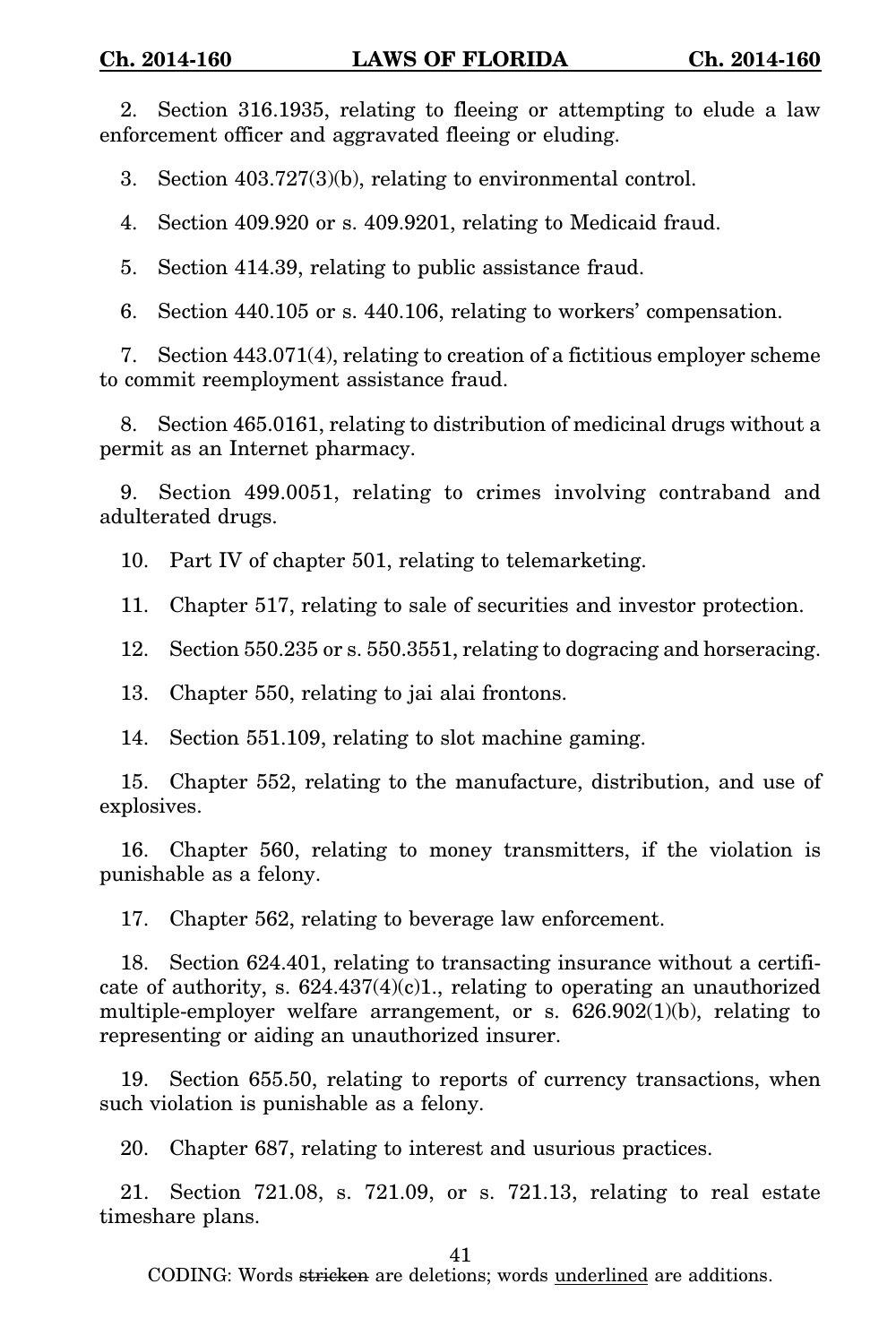22. Section 775.13(5)(b), relating to registration of persons found to have committed any offense for the purpose of benefiting, promoting, or furthering the interests of a criminal gang.

23. Section 777.03, relating to commission of crimes by accessories after the fact.

24. Chapter 782, relating to homicide.

25. Chapter 784, relating to assault and battery.

26. Chapter 787, relating to kidnapping or human trafficking.

27. Chapter 790, relating to weapons and firearms.

28. Chapter 794, relating to sexual battery, but only if such crime was committed with the intent to benefit, promote, or further the interests of a criminal gang, or for the purpose of increasing a criminal gang member's own standing or position within a criminal gang.

29. Former section 796.03, former s. 796.035, s. 796.04, s. 796.05, or s. 796.07, relating to prostitution and sex trafficking.

30. Chapter 806, relating to arson and criminal mischief.

31. Chapter 810, relating to burglary and trespass.

32. Chapter 812, relating to theft, robbery, and related crimes.

33. Chapter 815, relating to computer-related crimes.

34. Chapter 817, relating to fraudulent practices, false pretenses, fraud generally, and credit card crimes.

35. Chapter 825, relating to abuse, neglect, or exploitation of an elderly person or disabled adult.

36. Section 827.071, relating to commercial sexual exploitation of children.

37. Section 828.122, relating to fighting or baiting animals.

38. Chapter 831, relating to forgery and counterfeiting.

39. Chapter 832, relating to issuance of worthless checks and drafts.

40. Section 836.05, relating to extortion.

41. Chapter 837, relating to perjury.

42. Chapter 838, relating to bribery and misuse of public office.

43. Chapter 843, relating to obstruction of justice.

## 42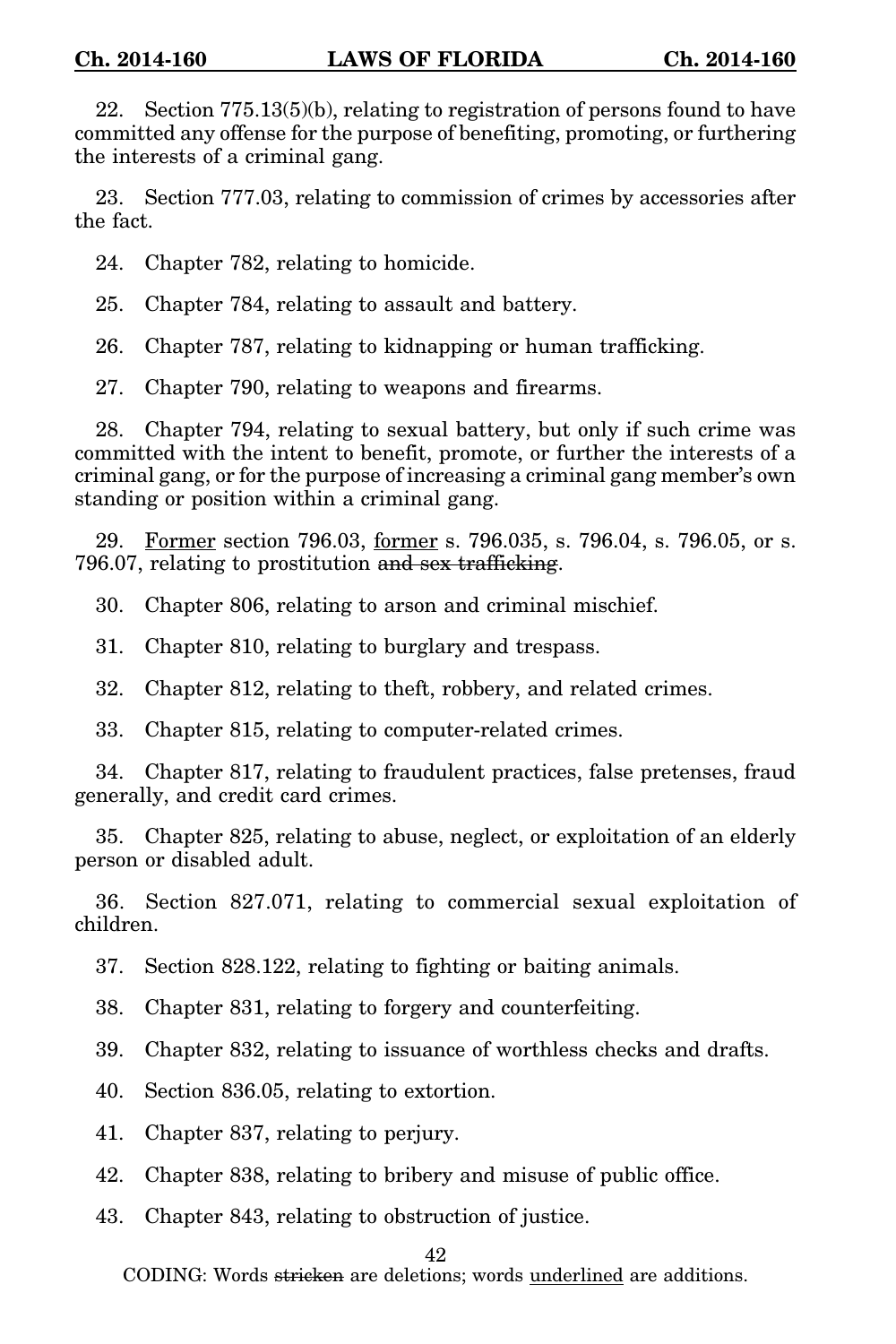44. Section 847.011, s. 847.012, s. 847.013, s. 847.06, or s. 847.07, relating to obscene literature and profanity.

45. Chapter 849, relating to gambling, lottery, gambling or gaming devices, slot machines, or any of the provisions within that chapter.

46. Chapter 874, relating to criminal gangs.

47. Chapter 893, relating to drug abuse prevention and control.

48. Chapter 896, relating to offenses related to financial transactions.

49. Sections 914.22 and 914.23, relating to tampering with or harassing a witness, victim, or informant, and retaliation against a witness, victim, or informant.

50. Sections 918.12 and 918.13, relating to tampering with jurors and evidence.

Section 24. Section 938.085, Florida Statutes, is amended to read:

938.085 Additional cost to fund rape crisis centers.—In addition to any sanction imposed when a person pleads guilty or nolo contendere to, or is found guilty of, regardless of adjudication, a violation of s. 775.21(6) and (10)(a), (b), and (g); s. 784.011; s. 784.021; s. 784.03; s. 784.041; s. 784.045; s. 784.048; s. 784.07; s. 784.08; s. 784.081; s. 784.082; s. 784.083; s. 784.085; s. 787.01(3); s. 787.02(3); 787.025; s. 787.06; s. 787.07; s. 794.011; s. 794.05; s. 794.08; former s. 796.03; former s. 796.035; s. 796.04; s. 796.05; s. 796.06; s. 796.07(2)(a)-(d) and (i); s. 800.03; s. 800.04; s. 810.14; s. 810.145; s. 812.135; s. 817.025; s. 825.102; s. 825.1025; s. 827.071; s. 836.10; s. 847.0133; s. 847.0135(2); s. 847.0137; s. 847.0145; s. 943.0435(4)(c), (7), (8), (9)(a), (13), and  $(14)(c)$ ; or s. 985.701(1), the court shall impose a surcharge of \$151. Payment of the surcharge shall be a condition of probation, community control, or any other court-ordered supervision. The sum of \$150 of the surcharge shall be deposited into the Rape Crisis Program Trust Fund established within the Department of Health by chapter 2003-140, Laws of Florida. The clerk of the court shall retain \$1 of each surcharge that the clerk of the court collects as a service charge of the clerk's office.

Section 25. Subsection (1) of section 938.10, Florida Statutes, is amended to read:

938.10 Additional court cost imposed in cases of certain crimes.—

(1) If a person pleads guilty or nolo contendere to, or is found guilty of, regardless of adjudication, any offense against a minor in violation of s. 784.085, chapter 787, chapter 794, former s. 796.03, former s. 796.035, s. 800.04, chapter 827, s. 847.012, s. 847.0133, s. 847.0135(5), s. 847.0138, s. 847.0145, s. 893.147(3), or s. 985.701, or any offense in violation of s. 775.21, s. 823.07, s. 847.0125, s. 847.0134, or s. 943.0435, the court shall impose a

43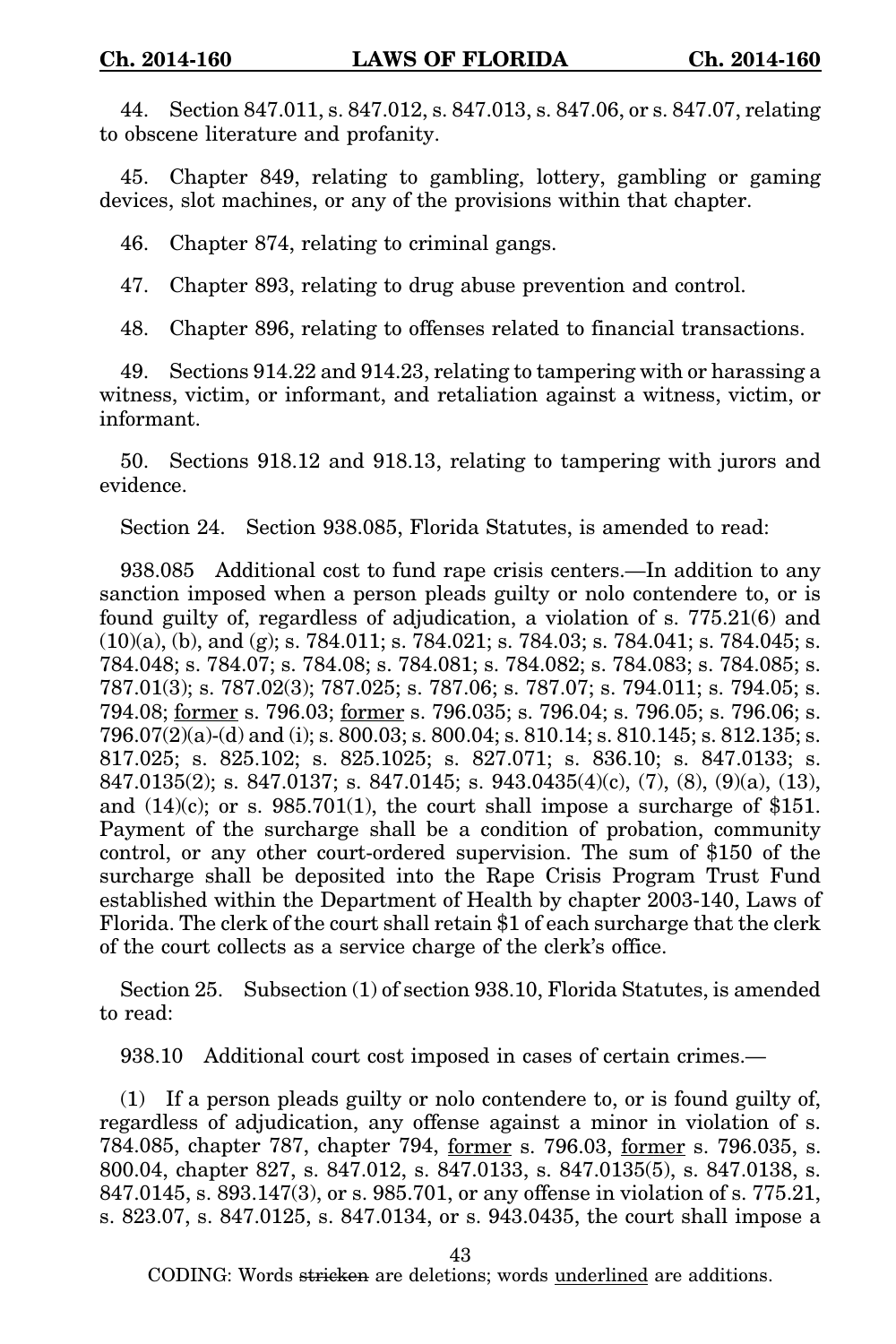court cost of \$151 against the offender in addition to any other cost or penalty required by law.

Section 26. Paragraph (a) of subsection (1) of section 943.0435, Florida Statutes, is amended to read:

943.0435 Sexual offenders required to register with the department; penalty.—

(1) As used in this section, the term:

(a)1. "Sexual offender" means a person who meets the criteria in subsubparagraph a., sub-subparagraph b., sub-subparagraph c., or sub-subparagraph d., as follows:

a.(I) Has been convicted of committing, or attempting, soliciting, or conspiring to commit, any of the criminal offenses proscribed in the following statutes in this state or similar offenses in another jurisdiction: s. 787.01, s.  $787.02$ , or s.  $787.025(2)(c)$ , where the victim is a minor and the defendant is not the victim's parent or guardian; s. 787.06(3)(b), (d), (f), or (g), or  $(h)$ ; former s. 787.06(3)(h); s. 794.011, excluding s. 794.011(10); s. 794.05; former s. 796.03; <u>former</u> s. 796.035; s. 800.04; s. 810.145(8); s. 825.1025; s. 827.071; s. 847.0133; s. 847.0135, excluding s. 847.0135(6); s. 847.0137; s. 847.0138; s.  $847.0145$ ; or s.  $985.701(1)$ ; or any similar offense committed in this state which has been redesignated from a former statute number to one of those listed in this sub-sub-subparagraph; and

(II) Has been released on or after October 1, 1997, from the sanction imposed for any conviction of an offense described in sub-sub-subparagraph (I). For purposes of sub-sub-subparagraph (I), a sanction imposed in this state or in any other jurisdiction includes, but is not limited to, a fine, probation, community control, parole, conditional release, control release, or incarceration in a state prison, federal prison, private correctional facility, or local detention facility;

b. Establishes or maintains a residence in this state and who has not been designated as a sexual predator by a court of this state but who has been designated as a sexual predator, as a sexually violent predator, or by another sexual offender designation in another state or jurisdiction and was, as a result of such designation, subjected to registration or community or public notification, or both, or would be if the person were a resident of that state or jurisdiction, without regard to whether the person otherwise meets the criteria for registration as a sexual offender;

c. Establishes or maintains a residence in this state who is in the custody or control of, or under the supervision of, any other state or jurisdiction as a result of a conviction for committing, or attempting, soliciting, or conspiring to commit, any of the criminal offenses proscribed in the following statutes or similar offense in another jurisdiction: s. 787.01, s. 787.02, or s. 787.025(2)(c), where the victim is a minor and the defendant is not the victim's parent or

44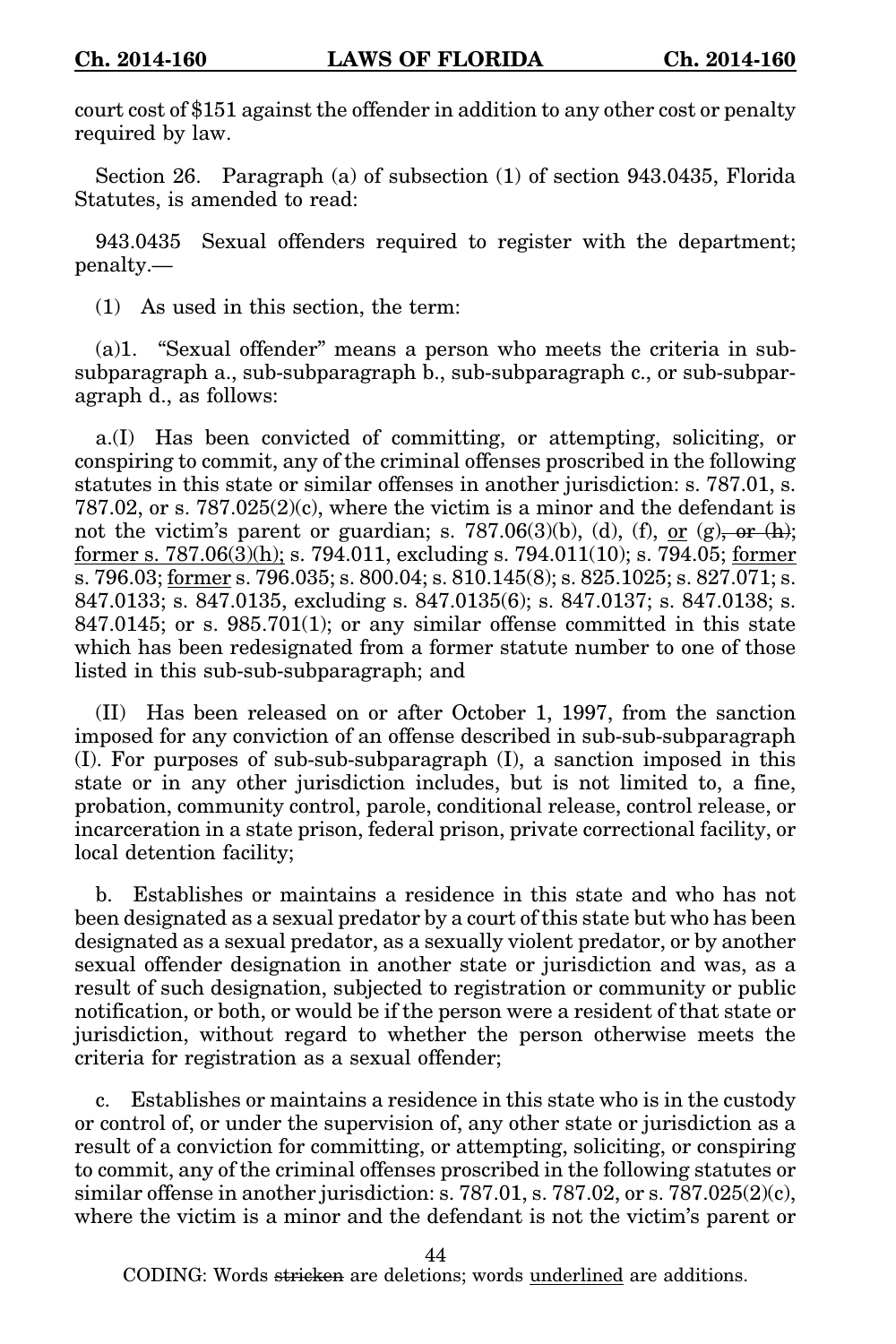guardian; s. 787.06(3)(b), (d), (f), or (g)<del>, or (h)</del>; former s. 787.06(3)(h); s. 794.011, excluding s. 794.011(10); s. 794.05; former s. 796.03; former s. 796.035; s. 800.04; s. 810.145(8); s. 825.1025; s. 827.071; s. 847.0133; s. 847.0135, excluding s. 847.0135(6); s. 847.0137; s. 847.0138; s. 847.0145; or s. 985.701(1); or any similar offense committed in this state which has been redesignated from a former statute number to one of those listed in this subsubparagraph; or

d. On or after July 1, 2007, has been adjudicated delinquent for committing, or attempting, soliciting, or conspiring to commit, any of the criminal offenses proscribed in the following statutes in this state or similar offenses in another jurisdiction when the juvenile was 14 years of age or older at the time of the offense:

(I) Section 794.011, excluding s. 794.011(10);

(II) Section 800.04(4)(b) where the victim is under 12 years of age or where the court finds sexual activity by the use of force or coercion;

(III) Section 800.04(5)(c)1. where the court finds molestation involving unclothed genitals; or

 $(IV)$  Section 800.04 $(5)(d)$  where the court finds the use of force or coercion and unclothed genitals.

2. For all qualifying offenses listed in sub-subparagraph  $(1)(a)1.d.,$  the court shall make a written finding of the age of the offender at the time of the offense.

For each violation of a qualifying offense listed in this subsection, the court shall make a written finding of the age of the victim at the time of the offense. For a violation of s. 800.04(4), the court shall additionally make a written finding indicating that the offense did or did not involve sexual activity and indicating that the offense did or did not involve force or coercion. For a violation of s. 800.04(5), the court shall additionally make a written finding that the offense did or did not involve unclothed genitals or genital area and that the offense did or did not involve the use of force or coercion.

Section 27. Section 943.0585, Florida Statutes, is amended to read:

943.0585 Court-ordered expunction of criminal history records.—The courts of this state have jurisdiction over their own procedures, including the maintenance, expunction, and correction of judicial records containing criminal history information to the extent such procedures are not inconsistent with the conditions, responsibilities, and duties established by this section. Any court of competent jurisdiction may order a criminal justice agency to expunge the criminal history record of a minor or an adult who complies with the requirements of this section. The court shall not order a criminal justice agency to expunge a criminal history record until the person seeking to expunge a criminal history record has applied for and received a certificate of eligibility for expunction pursuant to subsection (2). A criminal

45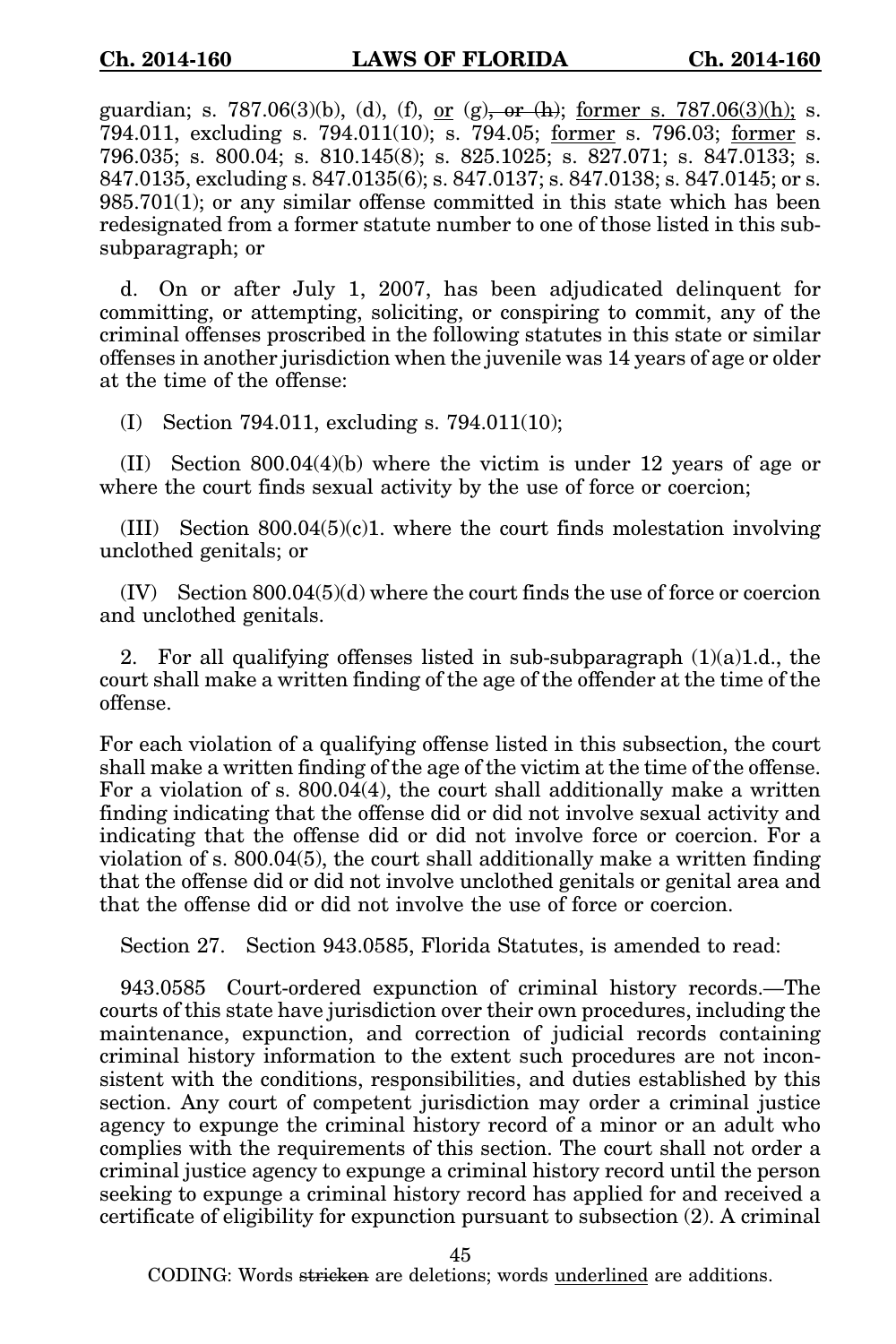history record that relates to a violation of s. 393.135, s. 394.4593, s. 787.025, chapter 794, former s. 796.03, s. 800.04, s. 810.14, s. 817.034, s. 825.1025, s. 827.071, chapter 839, s. 847.0133, s. 847.0135, s. 847.0145, s. 893.135, s. 916.1075, a violation enumerated in s. 907.041, or any violation specified as a predicate offense for registration as a sexual predator pursuant to s. 775.21, without regard to whether that offense alone is sufficient to require such registration, or for registration as a sexual offender pursuant to s. 943.0435, may not be expunged, without regard to whether adjudication was withheld, if the defendant was found guilty of or pled guilty or nolo contendere to the offense, or if the defendant, as a minor, was found to have committed, or pled guilty or nolo contendere to committing, the offense as a delinquent act. The court may only order expunction of a criminal history record pertaining to one arrest or one incident of alleged criminal activity, except as provided in this section. The court may, at its sole discretion, order the expunction of a criminal history record pertaining to more than one arrest if the additional arrests directly relate to the original arrest. If the court intends to order the expunction of records pertaining to such additional arrests, such intent must be specified in the order. A criminal justice agency may not expunge any record pertaining to such additional arrests if the order to expunge does not articulate the intention of the court to expunge a record pertaining to more than one arrest. This section does not prevent the court from ordering the expunction of only a portion of a criminal history record pertaining to one arrest or one incident of alleged criminal activity. Notwithstanding any law to the contrary, a criminal justice agency may comply with laws, court orders, and official requests of other jurisdictions relating to expunction, correction, or confidential handling of criminal history records or information derived therefrom. This section does not confer any right to the expunction of any criminal history record, and any request for expunction of a criminal history record may be denied at the sole discretion of the court.

(1) PETITION TO EXPUNGE A CRIMINAL HISTORY RECORD.— Each petition to a court to expunge a criminal history record is complete only when accompanied by:

(a) A valid certificate of eligibility for expunction issued by the department pursuant to subsection (2).

(b) The petitioner's sworn statement attesting that the petitioner:

1. Has never, prior to the date on which the petition is filed, been adjudicated guilty of a criminal offense or comparable ordinance violation, or been adjudicated delinquent for committing any felony or a misdemeanor specified in s. 943.051(3)(b).

2. Has not been adjudicated guilty of, or adjudicated delinquent for committing, any of the acts stemming from the arrest or alleged criminal activity to which the petition pertains.

3. Has never secured a prior sealing or expunction of a criminal history record under this section, s. 943.059, former s. 893.14, former s. 901.33, or

46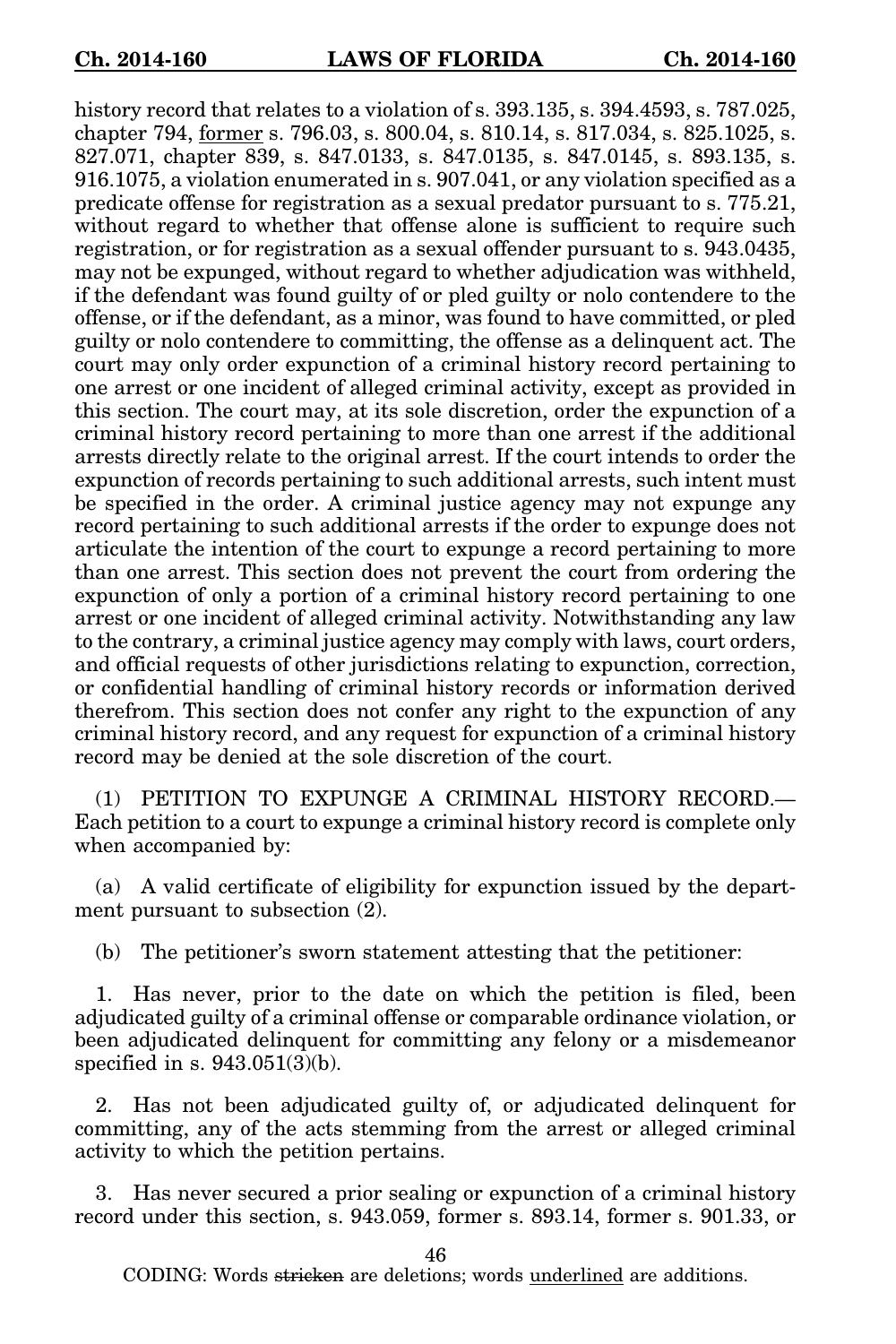former s. 943.058, unless expunction is sought of a criminal history record previously sealed for 10 years pursuant to paragraph (2)(h) and the record is otherwise eligible for expunction.

4. Is eligible for such an expunction to the best of his or her knowledge or belief and does not have any other petition to expunge or any petition to seal pending before any court.

Any person who knowingly provides false information on such sworn statement to the court commits a felony of the third degree, punishable as provided in s. 775.082, s. 775.083, or s. 775.084.

(2) CERTIFICATE OF ELIGIBILITY FOR EXPUNCTION.—Prior to petitioning the court to expunge a criminal history record, a person seeking to expunge a criminal history record shall apply to the department for a certificate of eligibility for expunction. The department shall, by rule adopted pursuant to chapter 120, establish procedures pertaining to the application for and issuance of certificates of eligibility for expunction. A certificate of eligibility for expunction is valid for 12 months after the date stamped on the certificate when issued by the department. After that time, the petitioner must reapply to the department for a new certificate of eligibility. Eligibility for a renewed certification of eligibility must be based on the status of the applicant and the law in effect at the time of the renewal application. The department shall issue a certificate of eligibility for expunction to a person who is the subject of a criminal history record if that person:

(a) Has obtained, and submitted to the department, a written, certified statement from the appropriate state attorney or statewide prosecutor which indicates:

1. That an indictment, information, or other charging document was not filed or issued in the case.

2. That an indictment, information, or other charging document, if filed or issued in the case, was dismissed or nolle prosequi by the state attorney or statewide prosecutor, or was dismissed by a court of competent jurisdiction, and that none of the charges related to the arrest or alleged criminal activity to which the petition to expunge pertains resulted in a trial, without regard to whether the outcome of the trial was other than an adjudication of guilt.

3. That the criminal history record does not relate to a violation of s. 393.135, s. 394.4593, s. 787.025, chapter 794, former s. 796.03, s. 800.04, s. 810.14, s. 817.034, s. 825.1025, s. 827.071, chapter 839, s. 847.0133, s. 847.0135, s. 847.0145, s. 893.135, s. 916.1075, a violation enumerated in s. 907.041, or any violation specified as a predicate offense for registration as a sexual predator pursuant to s. 775.21, without regard to whether that offense alone is sufficient to require such registration, or for registration as a sexual offender pursuant to s. 943.0435, where the defendant was found guilty of, or pled guilty or nolo contendere to any such offense, or that the defendant, as a minor, was found to have committed, or pled guilty or nolo contendere to

47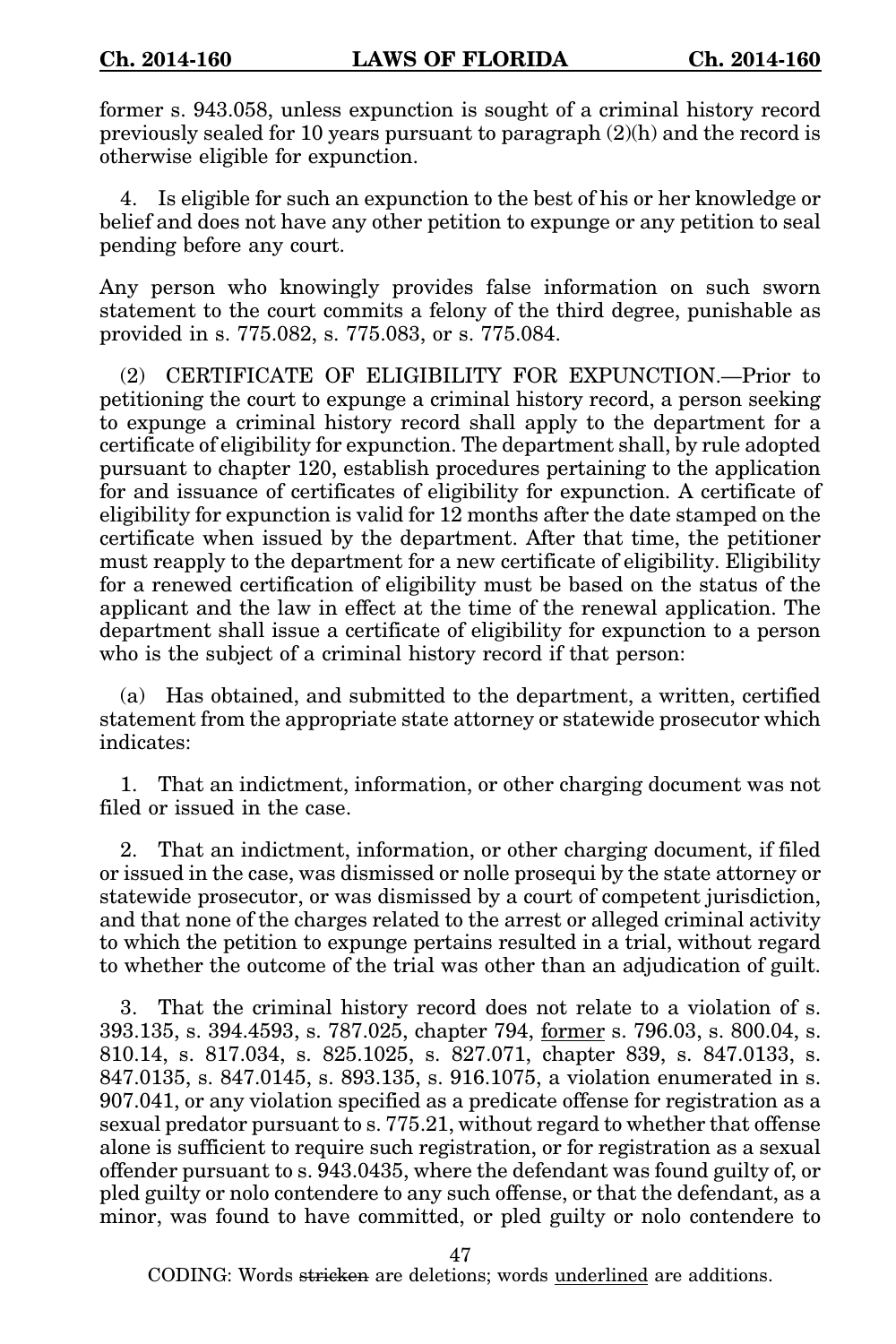committing, such an offense as a delinquent act, without regard to whether adjudication was withheld.

(b) Remits a \$75 processing fee to the department for placement in the Department of Law Enforcement Operating Trust Fund, unless such fee is waived by the executive director.

(c) Has submitted to the department a certified copy of the disposition of the charge to which the petition to expunge pertains.

(d) Has never, prior to the date on which the application for a certificate of eligibility is filed, been adjudicated guilty of a criminal offense or comparable ordinance violation, or been adjudicated delinquent for committing any felony or a misdemeanor specified in s. 943.051(3)(b).

(e) Has not been adjudicated guilty of, or adjudicated delinquent for committing, any of the acts stemming from the arrest or alleged criminal activity to which the petition to expunge pertains.

(f) Has never secured a prior sealing or expunction of a criminal history record under this section, s. 943.059, former s. 893.14, former s. 901.33, or former s. 943.058, unless expunction is sought of a criminal history record previously sealed for 10 years pursuant to paragraph (h) and the record is otherwise eligible for expunction.

(g) Is no longer under court supervision applicable to the disposition of the arrest or alleged criminal activity to which the petition to expunge pertains.

(h) Has previously obtained a court order sealing the record under this section, former s. 893.14, former s. 901.33, or former s. 943.058 for a minimum of 10 years because adjudication was withheld or because all charges related to the arrest or alleged criminal activity to which the petition to expunge pertains were not dismissed prior to trial, without regard to whether the outcome of the trial was other than an adjudication of guilt. The requirement for the record to have previously been sealed for a minimum of 10 years does not apply when a plea was not entered or all charges related to the arrest or alleged criminal activity to which the petition to expunge pertains were dismissed prior to trial.

 $(3)$  PROCESSING OF A PETITION OR ORDER TO EXPUNGE  $-$ 

(a) In judicial proceedings under this section, a copy of the completed petition to expunge shall be served upon the appropriate state attorney or the statewide prosecutor and upon the arresting agency; however, it is not necessary to make any agency other than the state a party. The appropriate state attorney or the statewide prosecutor and the arresting agency may respond to the court regarding the completed petition to expunge.

(b) If relief is granted by the court, the clerk of the court shall certify copies of the order to the appropriate state attorney or the statewide

48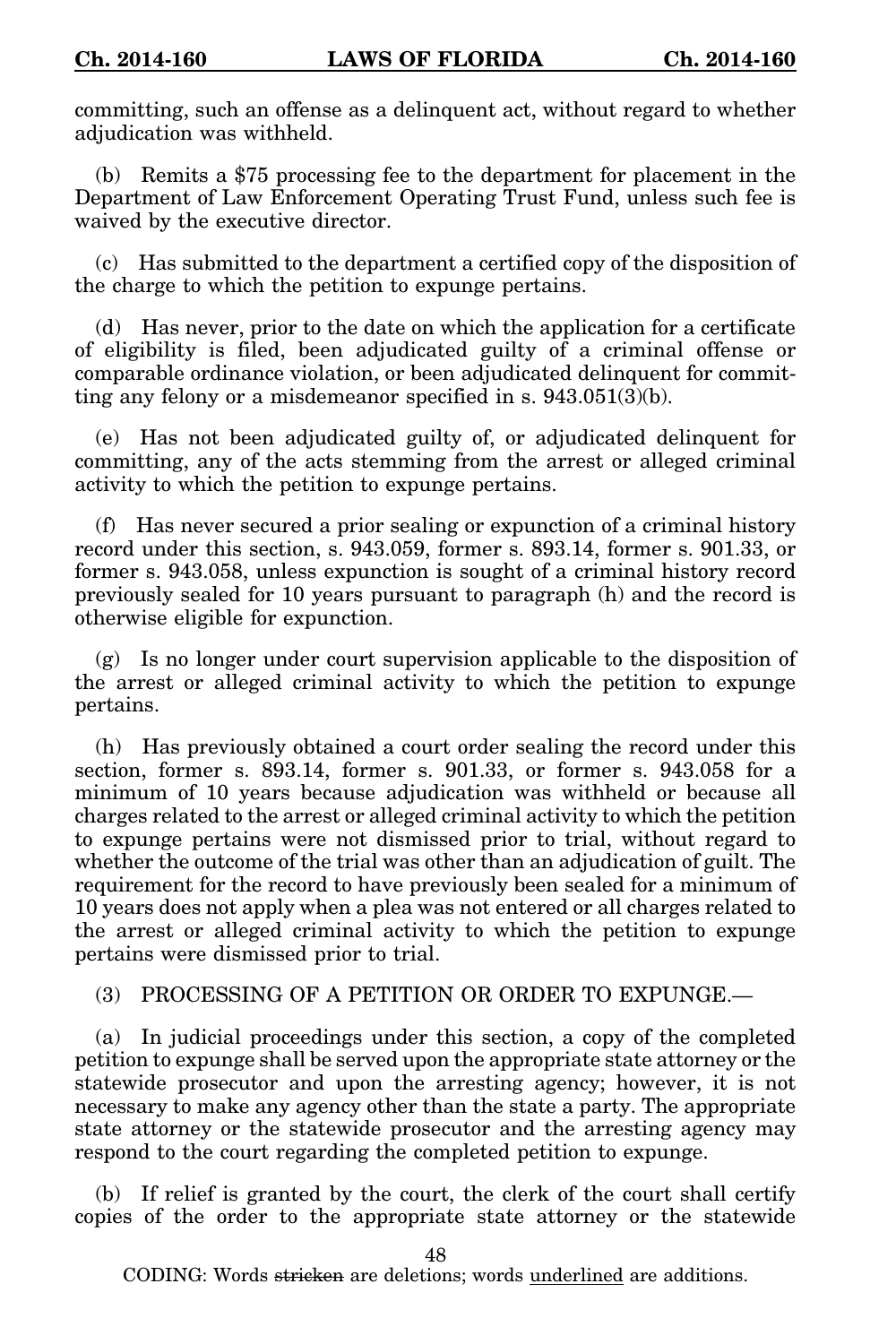prosecutor and the arresting agency. The arresting agency is responsible for forwarding the order to any other agency to which the arresting agency disseminated the criminal history record information to which the order pertains. The department shall forward the order to expunge to the Federal Bureau of Investigation. The clerk of the court shall certify a copy of the order to any other agency which the records of the court reflect has received the criminal history record from the court.

(c) For an order to expunge entered by a court prior to July 1, 1992, the department shall notify the appropriate state attorney or statewide prosecutor of an order to expunge which is contrary to law because the person who is the subject of the record has previously been convicted of a crime or comparable ordinance violation or has had a prior criminal history record sealed or expunged. Upon receipt of such notice, the appropriate state attorney or statewide prosecutor shall take action, within 60 days, to correct the record and petition the court to void the order to expunge. The department shall seal the record until such time as the order is voided by the court.

(d) On or after July 1, 1992, the department or any other criminal justice agency is not required to act on an order to expunge entered by a court when such order does not comply with the requirements of this section. Upon receipt of such an order, the department must notify the issuing court, the appropriate state attorney or statewide prosecutor, the petitioner or the petitioner's attorney, and the arresting agency of the reason for noncompliance. The appropriate state attorney or statewide prosecutor shall take action within 60 days to correct the record and petition the court to void the order. No cause of action, including contempt of court, shall arise against any criminal justice agency for failure to comply with an order to expunge when the petitioner for such order failed to obtain the certificate of eligibility as required by this section or such order does not otherwise comply with the requirements of this section.

(4) EFFECT OF CRIMINAL HISTORY RECORD EXPUNCTION.—Any criminal history record of a minor or an adult which is ordered expunged by a court of competent jurisdiction pursuant to this section must be physically destroyed or obliterated by any criminal justice agency having custody of such record; except that any criminal history record in the custody of the department must be retained in all cases. A criminal history record ordered expunged that is retained by the department is confidential and exempt from the provisions of s. 119.07(1) and s. 24(a), Art. I of the State Constitution and not available to any person or entity except upon order of a court of competent jurisdiction. A criminal justice agency may retain a notation indicating compliance with an order to expunge.

(a) The person who is the subject of a criminal history record that is expunged under this section or under other provisions of law, including former s. 893.14, former s. 901.33, and former s. 943.058, may lawfully deny or fail to acknowledge the arrests covered by the expunged record, except when the subject of the record:

49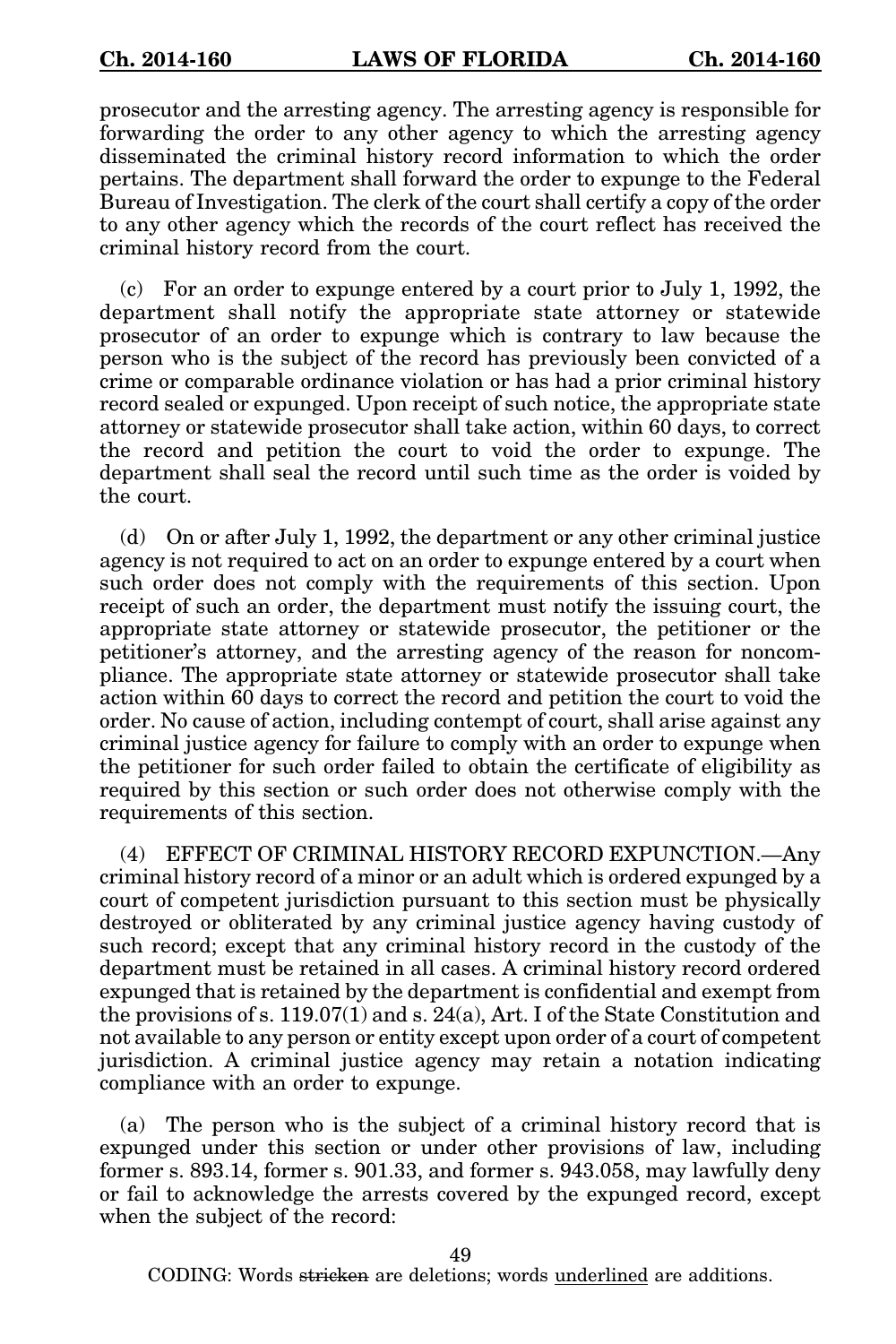1. Is a candidate for employment with a criminal justice agency;

2. Is a defendant in a criminal prosecution;

3. Concurrently or subsequently petitions for relief under this section, s. 943.0583, or s. 943.059;

4. Is a candidate for admission to The Florida Bar;

5. Is seeking to be employed or licensed by or to contract with the Department of Children and Families, the Division of Vocational Rehabilitation within the Department of Education, the Agency for Health Care Administration, the Agency for Persons with Disabilities, the Department of Health, the Department of Elderly Affairs, or the Department of Juvenile Justice or to be employed or used by such contractor or licensee in a sensitive position having direct contact with children, the disabled, or the elderly; or

6. Is seeking to be employed or licensed by the Department of Education, any district school board, any university laboratory school, any charter school, any private or parochial school, or any local governmental entity that licenses child care facilities.

(b) Subject to the exceptions in paragraph (a), a person who has been granted an expunction under this section, former s. 893.14, former s. 901.33, or former s. 943.058 may not be held under any provision of law of this state to commit perjury or to be otherwise liable for giving a false statement by reason of such person's failure to recite or acknowledge an expunged criminal history record.

(c) Information relating to the existence of an expunged criminal history record which is provided in accordance with paragraph (a) is confidential and exempt from the provisions of s. 119.07(1) and s. 24(a), Art. I of the State Constitution, except that the department shall disclose the existence of a criminal history record ordered expunged to the entities set forth in subparagraphs (a)1., 4., 5., 6., and 7. for their respective licensing, access authorization, and employment purposes, and to criminal justice agencies for their respective criminal justice purposes. It is unlawful for any employee of an entity set forth in subparagraph (a)1., subparagraph (a)4., subparagraph (a)5., subparagraph (a)6., or subparagraph (a)7. to disclose information relating to the existence of an expunged criminal history record of a person seeking employment, access authorization, or licensure with such entity or contractor, except to the person to whom the criminal history record relates or to persons having direct responsibility for employment, access authorization, or licensure decisions. Any person who violates this paragraph commits a misdemeanor of the first degree, punishable as provided in s. 775.082 or s. 775.083.

(5) STATUTORY REFERENCES.—Any reference to any other chapter, section, or subdivision of the Florida Statutes in this section constitutes a general reference under the doctrine of incorporation by reference.

50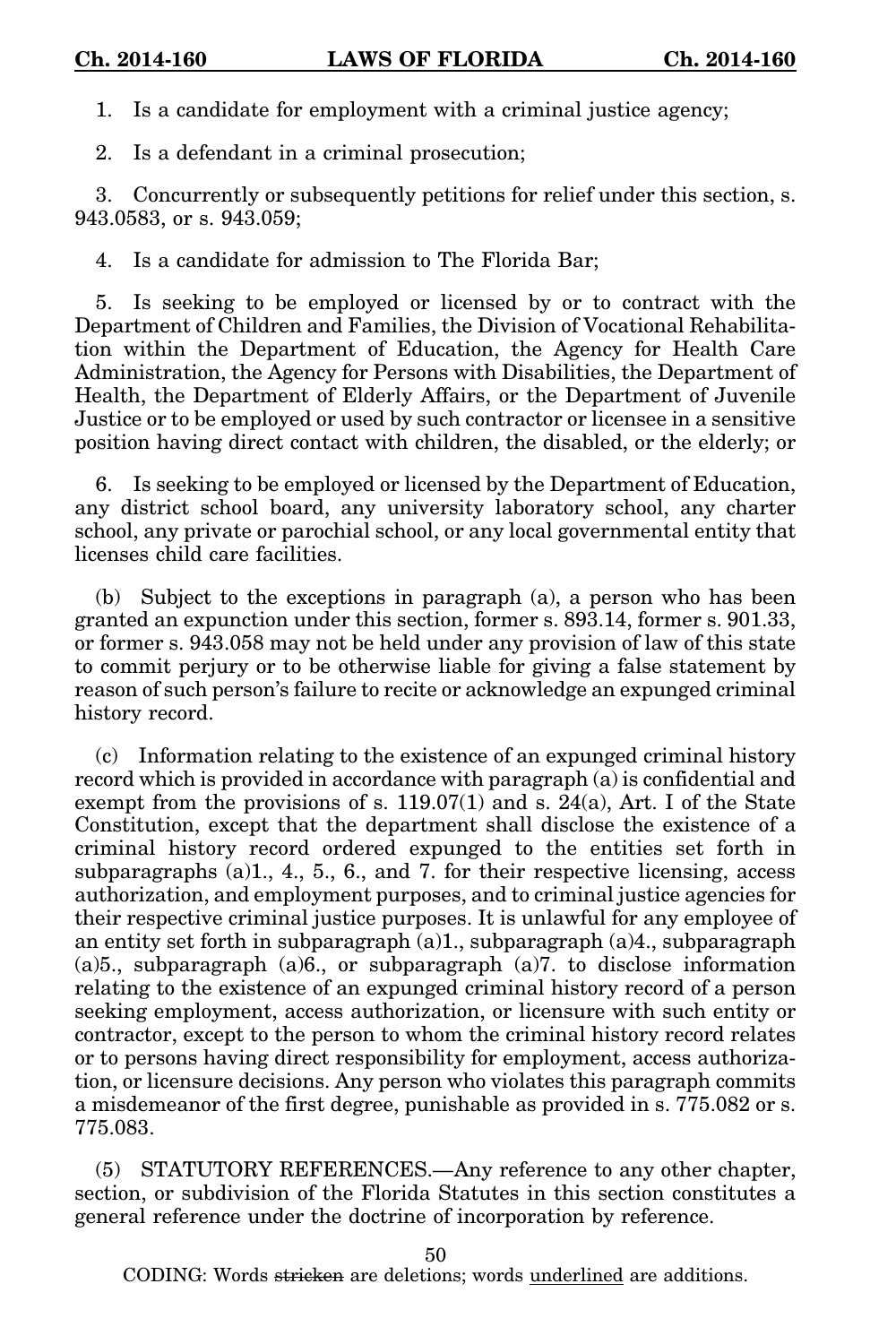Section 28. Section 943.059, Florida Statutes, is amended to read:

943.059 Court-ordered sealing of criminal history records.—The courts of this state shall continue to have jurisdiction over their own procedures, including the maintenance, sealing, and correction of judicial records containing criminal history information to the extent such procedures are not inconsistent with the conditions, responsibilities, and duties established by this section. Any court of competent jurisdiction may order a criminal justice agency to seal the criminal history record of a minor or an adult who complies with the requirements of this section. The court shall not order a criminal justice agency to seal a criminal history record until the person seeking to seal a criminal history record has applied for and received a certificate of eligibility for sealing pursuant to subsection (2). A criminal history record that relates to a violation of s. 393.135, s. 394.4593, s. 787.025, chapter 794, former s. 796.03, s. 800.04, s. 810.14, s. 817.034, s. 825.1025, s. 827.071, chapter 839, s. 847.0133, s. 847.0135, s. 847.0145, s. 893.135, s. 916.1075, a violation enumerated in s. 907.041, or any violation specified as a predicate offense for registration as a sexual predator pursuant to s. 775.21, without regard to whether that offense alone is sufficient to require such registration, or for registration as a sexual offender pursuant to s. 943.0435, may not be sealed, without regard to whether adjudication was withheld, if the defendant was found guilty of or pled guilty or nolo contendere to the offense, or if the defendant, as a minor, was found to have committed or pled guilty or nolo contendere to committing the offense as a delinquent act. The court may only order sealing of a criminal history record pertaining to one arrest or one incident of alleged criminal activity, except as provided in this section. The court may, at its sole discretion, order the sealing of a criminal history record pertaining to more than one arrest if the additional arrests directly relate to the original arrest. If the court intends to order the sealing of records pertaining to such additional arrests, such intent must be specified in the order. A criminal justice agency may not seal any record pertaining to such additional arrests if the order to seal does not articulate the intention of the court to seal records pertaining to more than one arrest. This section does not prevent the court from ordering the sealing of only a portion of a criminal history record pertaining to one arrest or one incident of alleged criminal activity. Notwithstanding any law to the contrary, a criminal justice agency may comply with laws, court orders, and official requests of other jurisdictions relating to sealing, correction, or confidential handling of criminal history records or information derived therefrom. This section does not confer any right to the sealing of any criminal history record, and any request for sealing a criminal history record may be denied at the sole discretion of the court.

(1) PETITION TO SEAL A CRIMINAL HISTORY RECORD.—Each petition to a court to seal a criminal history record is complete only when accompanied by:

(a) A valid certificate of eligibility for sealing issued by the department pursuant to subsection (2).

51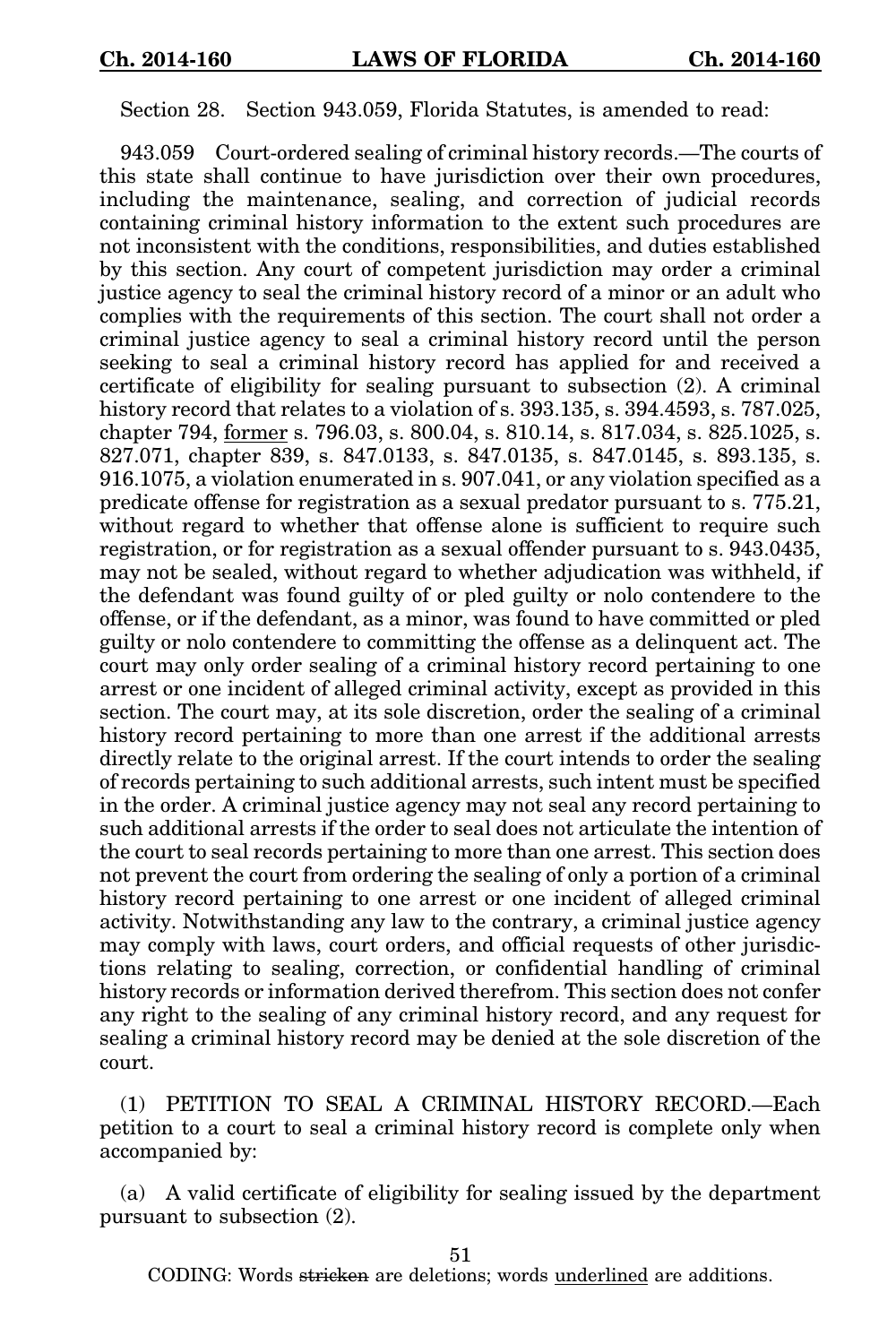(b) The petitioner's sworn statement attesting that the petitioner:

1. Has never, prior to the date on which the petition is filed, been adjudicated guilty of a criminal offense or comparable ordinance violation, or been adjudicated delinquent for committing any felony or a misdemeanor specified in s. 943.051(3)(b).

2. Has not been adjudicated guilty of or adjudicated delinquent for committing any of the acts stemming from the arrest or alleged criminal activity to which the petition to seal pertains.

3. Has never secured a prior sealing or expunction of a criminal history record under this section, s. 943.0585, former s. 893.14, former s. 901.33, or former s. 943.058.

4. Is eligible for such a sealing to the best of his or her knowledge or belief and does not have any other petition to seal or any petition to expunge pending before any court.

Any person who knowingly provides false information on such sworn statement to the court commits a felony of the third degree, punishable as provided in s. 775.082, s. 775.083, or s. 775.084.

(2) CERTIFICATE OF ELIGIBILITY FOR SEALING.—Prior to petitioning the court to seal a criminal history record, a person seeking to seal a criminal history record shall apply to the department for a certificate of eligibility for sealing. The department shall, by rule adopted pursuant to chapter 120, establish procedures pertaining to the application for and issuance of certificates of eligibility for sealing. A certificate of eligibility for sealing is valid for 12 months after the date stamped on the certificate when issued by the department. After that time, the petitioner must reapply to the department for a new certificate of eligibility. Eligibility for a renewed certification of eligibility must be based on the status of the applicant and the law in effect at the time of the renewal application. The department shall issue a certificate of eligibility for sealing to a person who is the subject of a criminal history record provided that such person:

(a) Has submitted to the department a certified copy of the disposition of the charge to which the petition to seal pertains.

(b) Remits a \$75 processing fee to the department for placement in the Department of Law Enforcement Operating Trust Fund, unless such fee is waived by the executive director.

(c) Has never, prior to the date on which the application for a certificate of eligibility is filed, been adjudicated guilty of a criminal offense or comparable ordinance violation, or been adjudicated delinquent for committing any felony or a misdemeanor specified in s. 943.051(3)(b).

52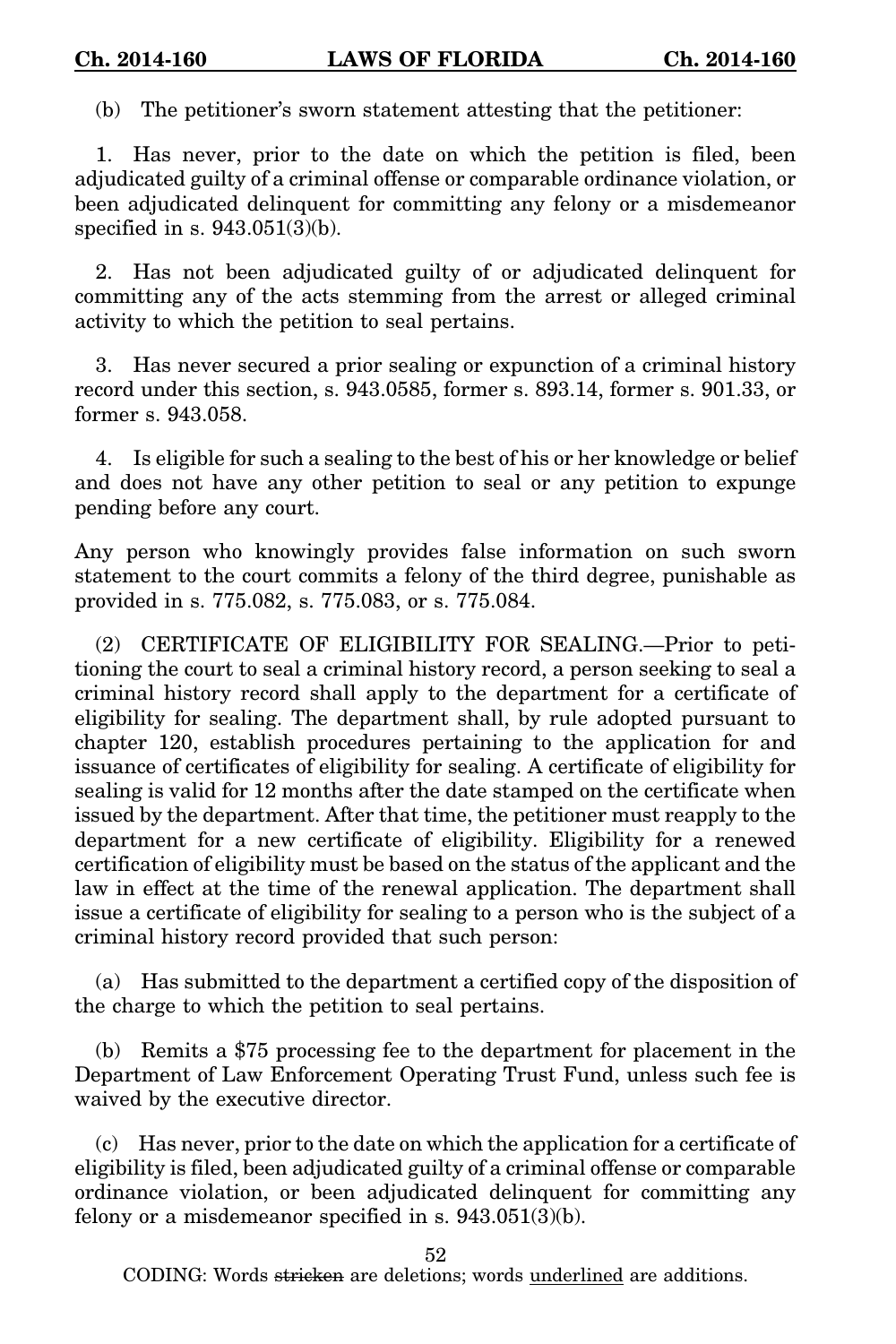(d) Has not been adjudicated guilty of or adjudicated delinquent for committing any of the acts stemming from the arrest or alleged criminal activity to which the petition to seal pertains.

(e) Has never secured a prior sealing or expunction of a criminal history record under this section, s. 943.0585, former s. 893.14, former s. 901.33, or former s. 943.058.

(f) Is no longer under court supervision applicable to the disposition of the arrest or alleged criminal activity to which the petition to seal pertains.

(3) PROCESSING OF A PETITION OR ORDER TO SEAL.—

(a) In judicial proceedings under this section, a copy of the completed petition to seal shall be served upon the appropriate state attorney or the statewide prosecutor and upon the arresting agency; however, it is not necessary to make any agency other than the state a party. The appropriate state attorney or the statewide prosecutor and the arresting agency may respond to the court regarding the completed petition to seal.

(b) If relief is granted by the court, the clerk of the court shall certify copies of the order to the appropriate state attorney or the statewide prosecutor and to the arresting agency. The arresting agency is responsible for forwarding the order to any other agency to which the arresting agency disseminated the criminal history record information to which the order pertains. The department shall forward the order to seal to the Federal Bureau of Investigation. The clerk of the court shall certify a copy of the order to any other agency which the records of the court reflect has received the criminal history record from the court.

(c) For an order to seal entered by a court prior to July 1, 1992, the department shall notify the appropriate state attorney or statewide prosecutor of any order to seal which is contrary to law because the person who is the subject of the record has previously been convicted of a crime or comparable ordinance violation or has had a prior criminal history record sealed or expunged. Upon receipt of such notice, the appropriate state attorney or statewide prosecutor shall take action, within 60 days, to correct the record and petition the court to void the order to seal. The department shall seal the record until such time as the order is voided by the court.

(d) On or after July 1, 1992, the department or any other criminal justice agency is not required to act on an order to seal entered by a court when such order does not comply with the requirements of this section. Upon receipt of such an order, the department must notify the issuing court, the appropriate state attorney or statewide prosecutor, the petitioner or the petitioner's attorney, and the arresting agency of the reason for noncompliance. The appropriate state attorney or statewide prosecutor shall take action within 60 days to correct the record and petition the court to void the order. No cause of action, including contempt of court, shall arise against any criminal justice agency for failure to comply with an order to seal when the petitioner for such

53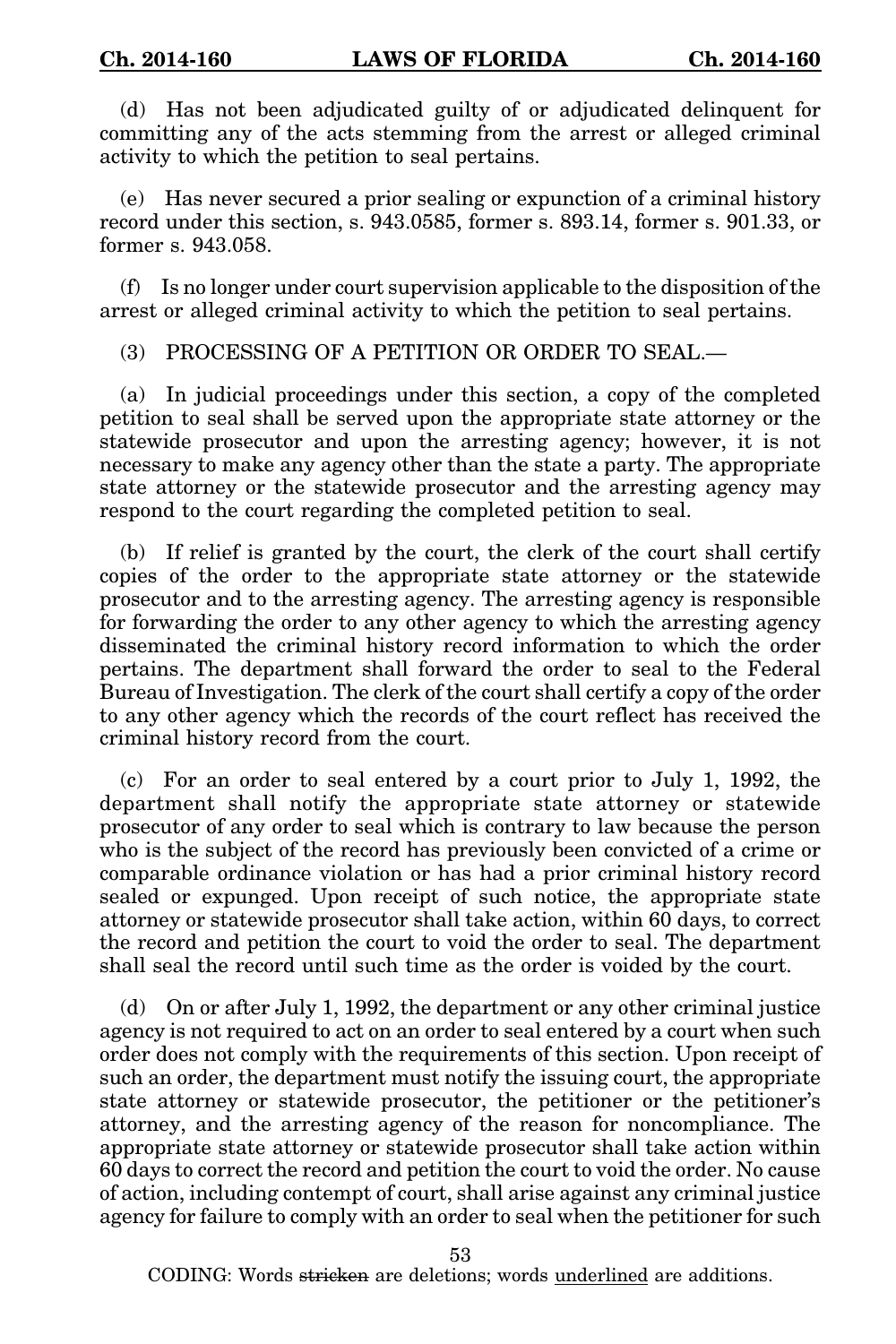order failed to obtain the certificate of eligibility as required by this section or when such order does not comply with the requirements of this section.

(e) An order sealing a criminal history record pursuant to this section does not require that such record be surrendered to the court, and such record shall continue to be maintained by the department and other criminal justice agencies.

(4) EFFECT OF CRIMINAL HISTORY RECORD SEALING.—A criminal history record of a minor or an adult which is ordered sealed by a court of competent jurisdiction pursuant to this section is confidential and exempt from the provisions of s.  $119.07(1)$  and s.  $24(a)$ , Art. I of the State Constitution and is available only to the person who is the subject of the record, to the subject's attorney, to criminal justice agencies for their respective criminal justice purposes, which include conducting a criminal history background check for approval of firearms purchases or transfers as authorized by state or federal law, to judges in the state courts system for the purpose of assisting them in their case-related decisionmaking responsibilities, as set forth in s. 943.053(5), or to those entities set forth in subparagraphs  $(a)1, 4, 5, 6,$  and 8. for their respective licensing, access authorization, and employment purposes.

(a) The subject of a criminal history record sealed under this section or under other provisions of law, including former s. 893.14, former s. 901.33, and former s. 943.058, may lawfully deny or fail to acknowledge the arrests covered by the sealed record, except when the subject of the record:

1. Is a candidate for employment with a criminal justice agency;

2. Is a defendant in a criminal prosecution;

3. Concurrently or subsequently petitions for relief under this section, s. 943.0583, or s. 943.0585;

4. Is a candidate for admission to The Florida Bar;

5. Is seeking to be employed or licensed by or to contract with the Department of Children and Families, the Division of Vocational Rehabilitation within the Department of Education, the Agency for Health Care Administration, the Agency for Persons with Disabilities, the Department of Health, the Department of Elderly Affairs, or the Department of Juvenile Justice or to be employed or used by such contractor or licensee in a sensitive position having direct contact with children, the disabled, or the elderly;

6. Is seeking to be employed or licensed by the Department of Education, any district school board, any university laboratory school, any charter school, any private or parochial school, or any local governmental entity that licenses child care facilities; or

54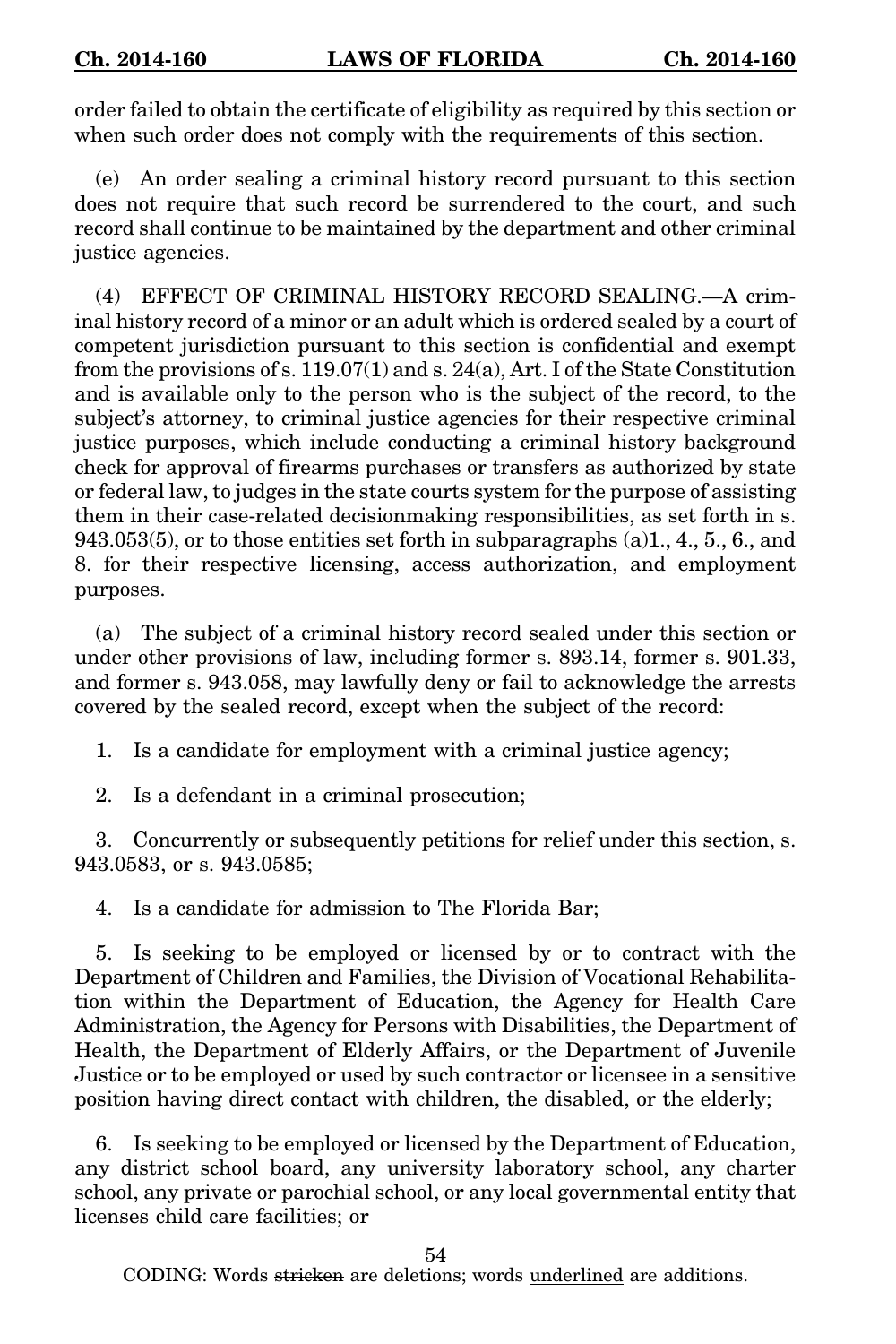7. Is attempting to purchase a firearm from a licensed importer, licensed manufacturer, or licensed dealer and is subject to a criminal history check under state or federal law.

(b) Subject to the exceptions in paragraph (a), a person who has been granted a sealing under this section, former s. 893.14, former s. 901.33, or former s. 943.058 may not be held under any provision of law of this state to commit perjury or to be otherwise liable for giving a false statement by reason of such person's failure to recite or acknowledge a sealed criminal history record.

(c) Information relating to the existence of a sealed criminal record provided in accordance with the provisions of paragraph (a) is confidential and exempt from the provisions of s. 119.07(1) and s. 24(a), Art. I of the State Constitution, except that the department shall disclose the sealed criminal history record to the entities set forth in subparagraphs (a)1, 4, 5, 6, and 8. for their respective licensing, access authorization, and employment purposes. It is unlawful for any employee of an entity set forth in subparagraph (a)1., subparagraph (a)4., subparagraph (a)5., subparagraph (a)6., or subparagraph (a)8. to disclose information relating to the existence of a sealed criminal history record of a person seeking employment, access authorization, or licensure with such entity or contractor, except to the person to whom the criminal history record relates or to persons having direct responsibility for employment, access authorization, or licensure decisions. Any person who violates the provisions of this paragraph commits a misdemeanor of the first degree, punishable as provided in s. 775.082 or s. 775.083.

(5) STATUTORY REFERENCES.—Any reference to any other chapter, section, or subdivision of the Florida Statutes in this section constitutes a general reference under the doctrine of incorporation by reference.

Section 29. Paragraph (b) of subsection (1) of section 944.606, Florida Statutes, is amended to read:

944.606 Sexual offenders; notification upon release.—

(1) As used in this section:

(b) "Sexual offender" means a person who has been convicted of committing, or attempting, soliciting, or conspiring to commit, any of the criminal offenses proscribed in the following statutes in this state or similar offenses in another jurisdiction: s.  $787.01$ , s.  $787.02$ , or s.  $787.025(2)(c)$ , where the victim is a minor and the defendant is not the victim's parent or guardian; s. 787.06(3)(b), (d), (f), <u>or (g), or (h)</u>; former s. 787.06(3)(h); s. 794.011, excluding s. 794.011(10); s. 794.05; <u>former</u> s. 796.03; <u>former</u> s. 796.035; s. 800.04; s. 810.145(8); s. 825.1025; s. 827.071; s. 847.0133; s. 847.0135, excluding s. 847.0135(6); s. 847.0137; s. 847.0138; s. 847.0145; or s.  $985.701(1)$ ; or any similar offense committed in this state which has been redesignated from a former statute number to one of those listed in this subsection, when the department has received verified information

55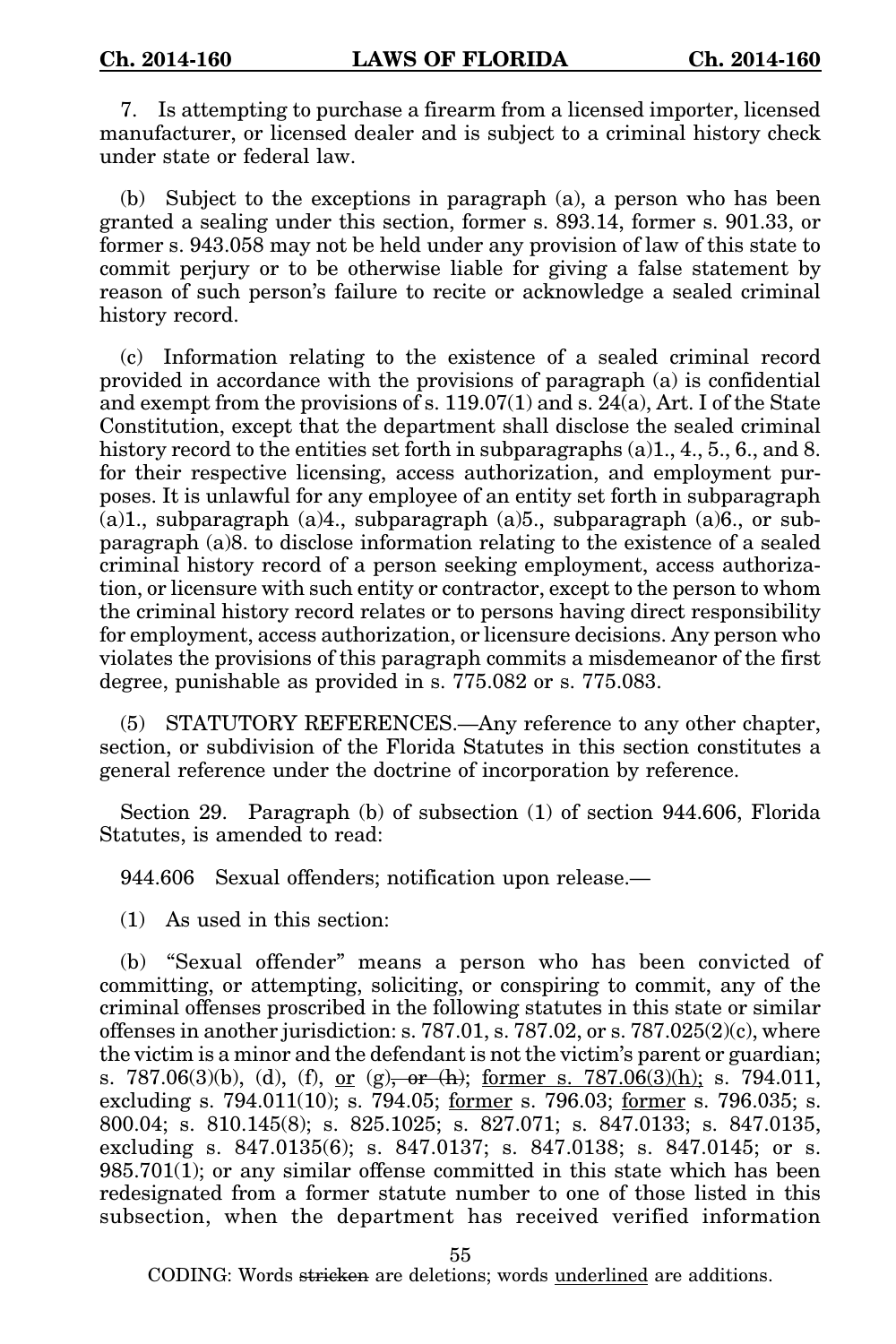regarding such conviction; an offender's computerized criminal history record is not, in and of itself, verified information.

Section 30. Paragraph (a) of subsection (1) of section 944.607, Florida Statutes, is amended to read:

944.607 Notification to Department of Law Enforcement of information on sexual offenders.—

(1) As used in this section, the term:

(a) "Sexual offender" means a person who is in the custody or control of, or under the supervision of, the department or is in the custody of a private correctional facility:

1. On or after October 1, 1997, as a result of a conviction for committing, or attempting, soliciting, or conspiring to commit, any of the criminal offenses proscribed in the following statutes in this state or similar offenses in another jurisdiction: s. 787.01, s. 787.02, or s. 787.025(2)(c), where the victim is a minor and the defendant is not the victim's parent or guardian; s. 787.06(3)(b), (d), (f), or (g), or (h); former s. 787.06(3)(h); s. 794.011, excluding s. 794.011(10); s. 794.05; former s. 796.03; former s. 796.035; s. 800.04; s. 810.145(8); s. 825.1025; s. 827.071; s. 847.0133; s. 847.0135, excluding s. 847.0135(6); s. 847.0137; s. 847.0138; s. 847.0145; or s. 985.701(1); or any similar offense committed in this state which has been redesignated from a former statute number to one of those listed in this paragraph; or

2. Who establishes or maintains a residence in this state and who has not been designated as a sexual predator by a court of this state but who has been designated as a sexual predator, as a sexually violent predator, or by another sexual offender designation in another state or jurisdiction and was, as a result of such designation, subjected to registration or community or public notification, or both, or would be if the person were a resident of that state or jurisdiction, without regard as to whether the person otherwise meets the criteria for registration as a sexual offender.

Section 31. Subsection (2) of section 948.013, Florida Statutes, is amended to read:

948.013 Administrative probation.—

(2) Effective for an offense committed on or after July 1, 1998, a person is ineligible for placement on administrative probation if the person is sentenced to or is serving a term of probation or community control, regardless of the conviction or adjudication, for committing, or attempting, conspiring, or soliciting to commit, any of the felony offenses described in s. 787.01 or s. 787.02, where the victim is a minor and the defendant is not the victim's parent; s. 787.025; s. 787.06 $(3)(g)$ ; chapter 794; former s. 796.03; s. 800.04; s. 825.1025(2)(b); s. 827.071; s. 847.0133; s. 847.0135; or s. 847.0145.

56